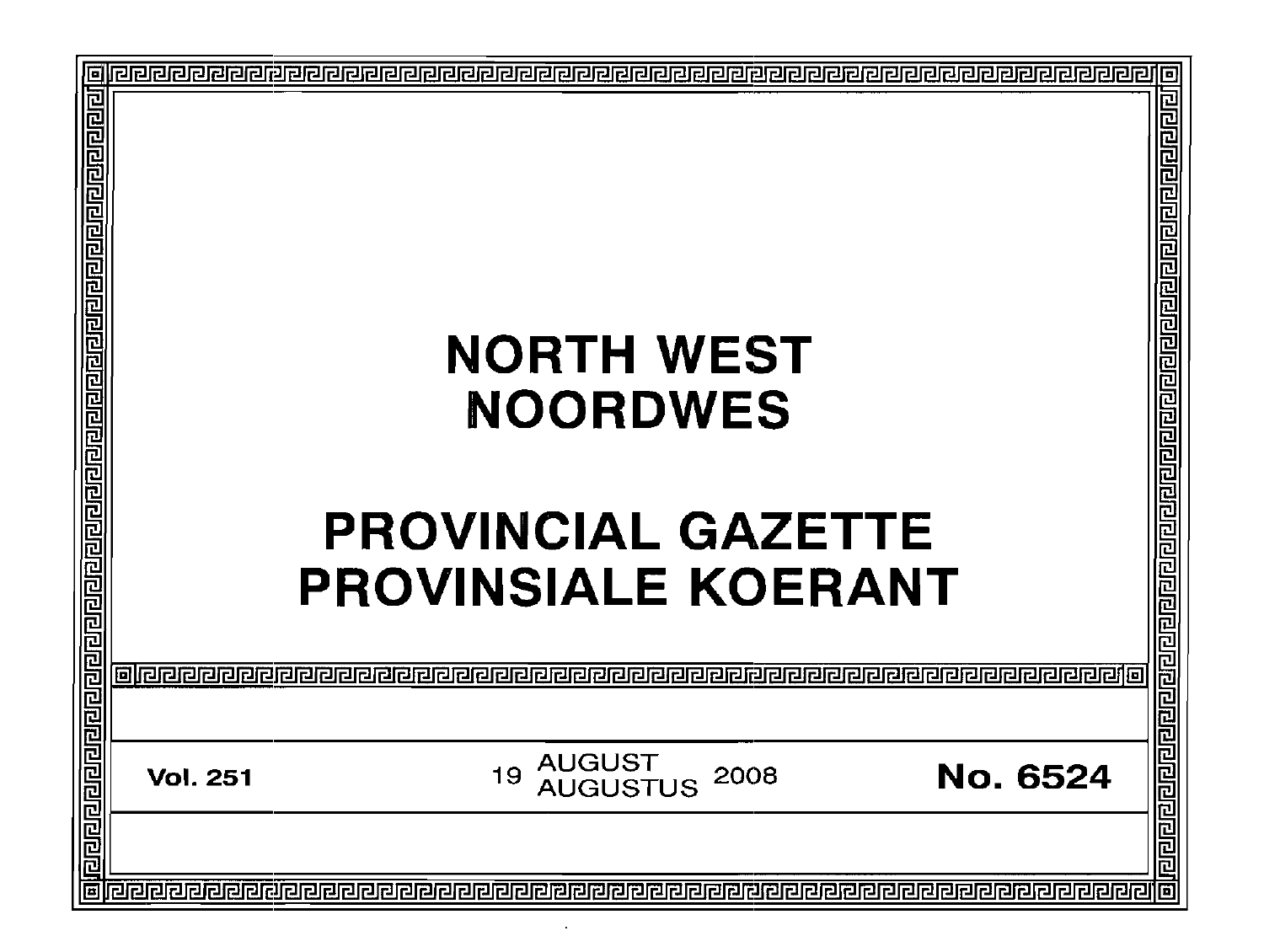# **CONTENTS**

| No.        |                                                                                                                      | Page<br>No. | Gazette<br>No.       |
|------------|----------------------------------------------------------------------------------------------------------------------|-------------|----------------------|
|            | <b>GENERAL NOTICES</b>                                                                                               |             |                      |
| 449        | Town-planning and Townships Ordi-<br>nance (15/1986): Carletonville Amend-                                           |             |                      |
| 450<br>451 | ment Scheme 154/2008<br>do.: Brits Town-planning Scheme<br>do.: Hartbeespoort Amendment Scheme                       | 8<br>8<br>9 | 6524<br>6524<br>6524 |
| 452        | do.: Rustenburg Amendment Scheme                                                                                     | 10          | 6524                 |
| 453<br>454 | do.: Amendment Scheme 447<br>do.: Potchefstroom Amendment Scheme                                                     | 10          | 6524                 |
| 455        | do.: Ditsobotla Amendment Scheme 28.                                                                                 | 11<br>12    | 6524<br>6524         |
| 456        | do.: Fochville Amendment Scheme                                                                                      | 12          | 6524                 |
| 457<br>458 | do.: Rezoning: Portion 3, Erf 944,<br>Removal of Restrictions Act (84/1967):                                         | 13          | 6524                 |
|            | Removal of conditions: Erf 4668,<br>Carletonville Extension 2                                                        | 14          | 6524                 |
| 459        | do.: Erf 3359, Carletonville<br>do.:<br>Extension 8                                                                  | 14          | 6524                 |
| 467        | Town-planning and Townships Ordi-<br>nance (15/1986): Rustenburg Amend-                                              | 15          | 6524                 |
| 468        | do.: Rustenburg Amendment Scheme                                                                                     | 16          | 6524                 |
| 469        | do.: Rustenburg Amendment Scheme                                                                                     | 17          | 6524                 |
| 470        | do.: Potchefstroom Amendment Scheme                                                                                  | 17          | 6524                 |
| 471        | do.: Potchefstroom Amendment Scheme                                                                                  | 18          | 6524                 |
| 472        | do.: Amendment Scheme 509                                                                                            | 19          | 6524                 |
| 473        | do.: Amendment Scheme 501                                                                                            | 19          | 6524                 |
| 474        | do.: Amendment Scheme 457                                                                                            | 20          | 6524                 |
| 475<br>476 | do.: Brits Amendment Scheme 1/535<br>do.: Rustenburg Land use Management                                             | 21          | 6524                 |
|            |                                                                                                                      | 21          | 6524                 |
| 477<br>478 | do.: Amendment Scheme 270<br>do.: Amendment Scheme 452                                                               | 22<br>23    | 6524<br>6524         |
| 479        | do.: Peri Urban Areas Amendment                                                                                      |             |                      |
| 480        | Removal of Restrictions Act (84/1967):                                                                               | 23          | 6524                 |
|            | Removal of conditions: Various portions,<br>farm Paardekraal 279 JQ                                                  | 27          | 6524                 |
| 481        | do.: do.: Portion 87, farm Boschdal 309                                                                              | 24          | 6524                 |
| 482        | do.: do.: Portion 741, farm Elandsheuwel                                                                             | 24          | 6524                 |
| 483        | do.: do.: Portion 685, farm Vyfhoek 428                                                                              | 25          | 6524                 |
|            | <b>LOCAL AUTHORITY NOTICES</b>                                                                                       |             |                      |
| 355        | Local Government Ordinance (17/1939):<br>Ventersdorp Local Municipality: Closure:                                    |             |                      |
| 356        | Various streets, Ventersdorp Extension 4<br>Town-planning and Townships Ordi-<br>nance (15/1986): Extension of boun- | 29          | 6524                 |
| 357        | daries: Klerksdorp Extension 33<br>Withdrawal of notice for the establish                                            | 29          | 6524                 |
| 358        | ment of Mogwase Unit 8 Extension<br>Town-planning and Townships Ordi-<br>nance (15/1986): Rustenburg Amend-          | 30          | 6524                 |
| 359        | do.: Rustenburg Amendment Scheme                                                                                     | 30          | 6524                 |
| 360        | do.: City Council of Matiosana:                                                                                      | 31          | 6524                 |
| 361        | Rezoning: Erf 208, Meiringspark<br>do.: do.: do.: Erf 767, Meiringspark                                              | 32          | 6524                 |
| 362        | Extension 5<br>do.: do.: do.: Erf 298, Meiringspark                                                                  | 32<br>33    | 6524<br>6524         |
| 363        | do.: do.: do.: Portion 1, Erf 228,<br>Meiringspark                                                                   | 34          | 6524                 |
| 364        | do.: do.: do.: Portion 1 to 4 of Portion<br>194, farm Hartbeesfontein 297 IP                                         | 35          | 6524                 |
| 365        | do.: do.: do.: Erf 346, Roosheuwel<br><b>Extension 2 </b>                                                            | 35          | 6524                 |
| 366        | do.: do.: do.: Erf 1525, Klerksdorp                                                                                  | 36          | 6524                 |

#### Extension 5 36 367 do.: do.: do.: Erf 256, Adamayview .........

6524

# **INHOUD**

# No. No. No. Bladsy Koerant No. No.

#### **ALGEMENE KENNISGEWINGS**

| 449        | Ordonnansie op Dorpsbeplanning en<br>Dorpe (15/1986): Carletonville-wysiging- |    |      |
|------------|-------------------------------------------------------------------------------|----|------|
|            |                                                                               | 8  | 6524 |
|            | do.: Brits-dorpsbeplanningskema                                               | 9  | 6524 |
| 450<br>451 | do.: Hartbeespoort-wysigingskema 348                                          | 9  | 6524 |
|            | do.: Rustenburg-wysigingskema 443                                             | 10 | 6524 |
| 452<br>453 | do.: Wysigingskema 447                                                        | 11 | 6524 |
| 454        | do.: Potchefstroom-wysigingskema 1568                                         | 11 | 6524 |
|            | do.: Ditsobotla-wysigingskema 28                                              | 12 | 6524 |
| 455<br>456 | do.: Fochville-wysigingskema                                                  | 13 | 6524 |
| 457        |                                                                               |    |      |
|            | do.: Hersonering: Gedeelte 3, Erf 944,                                        | 13 | 6524 |
| 458        | Wet op Opheffing van Beperkings                                               |    |      |
|            | (84/1967): Removal of conditions: Erf                                         |    |      |
|            | 4668, Carletonville Extension 2                                               | 14 | 6524 |
| 459        | do.: do.: Erf 3359, Carletonville                                             |    |      |
|            |                                                                               | 15 | 6524 |
| 467        | Ordonnansie op Dorpsbeplanning en                                             |    |      |
|            | Dorpe (15/1986): Rustenburg-wysiging-                                         |    |      |
|            |                                                                               | 16 | 6524 |
|            | do.: Rustenburg-wysigingskema 502                                             | 16 | 6524 |
| 468        |                                                                               | 17 | 6524 |
| 469<br>470 | do.: Rustenburg-wysigingskema 511<br>do.: Potchefstroom-wysigingskema 1569    | 18 | 6524 |
|            |                                                                               | 18 | 6524 |
| 471        | do.: Potchefstroom-wysigingskema 1570                                         | 19 | 6524 |
| 472<br>473 | do.: Wysigingskema 509                                                        | 20 | 6524 |
| 474        |                                                                               | 20 | 6524 |
|            | do.: Wysigingskema 457                                                        | 21 | 6524 |
| 475        | do.: Brits-wysigingskema 1/535                                                |    |      |
| 476        | do.: Rustenburg Grondgebruikbestuur-                                          | 22 | 6524 |
| 477        |                                                                               | 22 | 6524 |
|            | do.: Wysigingskema 270                                                        | 23 | 6524 |
| 478<br>479 | do.: Wysigingskema 452<br>do.: Buitestedelike Gebiede-wysiging-               |    |      |
|            |                                                                               | 24 | 6524 |
|            | Wet op Opheffing van Beperkings                                               |    |      |
| 480        | (84/1967): Opheffing van voorwaardes:                                         |    |      |
|            | Verskeie gedeeltes, plaas Paardekraal                                         |    |      |
|            |                                                                               | 26 | 6524 |
| 481        | do.: do.: Gedeelte 87, plaas Boschdal                                         |    |      |
|            | 309 JQ………………………………………………                                                      | 24 | 6524 |
| 482        | do.: Gedeelte 741, plaas<br>do.:                                              |    |      |
|            | Elandsheuwel 402 IP                                                           | 25 | 6524 |
| 483        | do.: do.: Gedeelte 1120, plaas Vyfhoek                                        |    |      |
|            |                                                                               | 25 | 6524 |
|            |                                                                               |    |      |
|            | <b>PLAASLIKE BESTUURSKENNISGEWINGS</b>                                        |    |      |
| 355        | Ordonnansie op Plaaslike Bestuur                                              |    |      |
|            | (17/1939): Ventersdorp Plaaslike                                              |    |      |
|            | Munisipaliteit: Sluiting: Verskeie strate,                                    |    |      |
|            | Ventersdorp-uitbreiding 4                                                     | 29 | 6524 |
| 356        | Ordonnansie op Dorpsbeplanning en                                             |    |      |
|            | Dorpe (15/1986): Uitbreiding van grense:                                      |    |      |
|            | Klerksdorp-uitbreiding 33                                                     | 30 | 6524 |
| 357        | Onttrekking van kennisgewing vir die                                          |    |      |
|            | vestiging van Mogwase Eenheid 8                                               |    |      |
|            |                                                                               | 30 | 6524 |
| 358        | Ordonnansie op Dorpsbeplanning en                                             |    |      |
|            | Dorpe (15/1986): Rustenburg-wysiging-                                         |    |      |
|            |                                                                               | 31 | 6524 |
| 359        | do.: Rustenburg-wysigingskema 322                                             | 31 | 6524 |
| 360        | Stadsraad van<br>Matlosana:<br>do.:                                           |    |      |
|            | Hersonering: Erf 208, Meiringspark                                            | 32 | 6524 |
| 361        | do.: do.: do.: Erf 767, Meiringspark-                                         |    |      |
|            |                                                                               | 33 | 6524 |
| 362        | do.: do.: do.: Erf 298, Meiringspark                                          | 34 | 6524 |
| 363        | do.: do.: do.: Gedeelte 1, Erf 228,                                           |    |      |
|            |                                                                               | 34 | 6524 |
| 364        | do.: do.: do.: Gedeeltes 1 tot 4 van                                          |    |      |
|            |                                                                               | 35 | 6524 |
| 365        | do.: do.: do.: Erf 346, Roosheuwel-                                           |    |      |
|            |                                                                               | 37 | 6524 |
| 366        | do.: do.: do.: Erf 1525, Kierksdorp-                                          |    |      |
|            |                                                                               | 37 | 6524 |
| 367        | do.: do.: Erf 256, Adamayview                                                 | 37 | 6524 |
|            |                                                                               |    |      |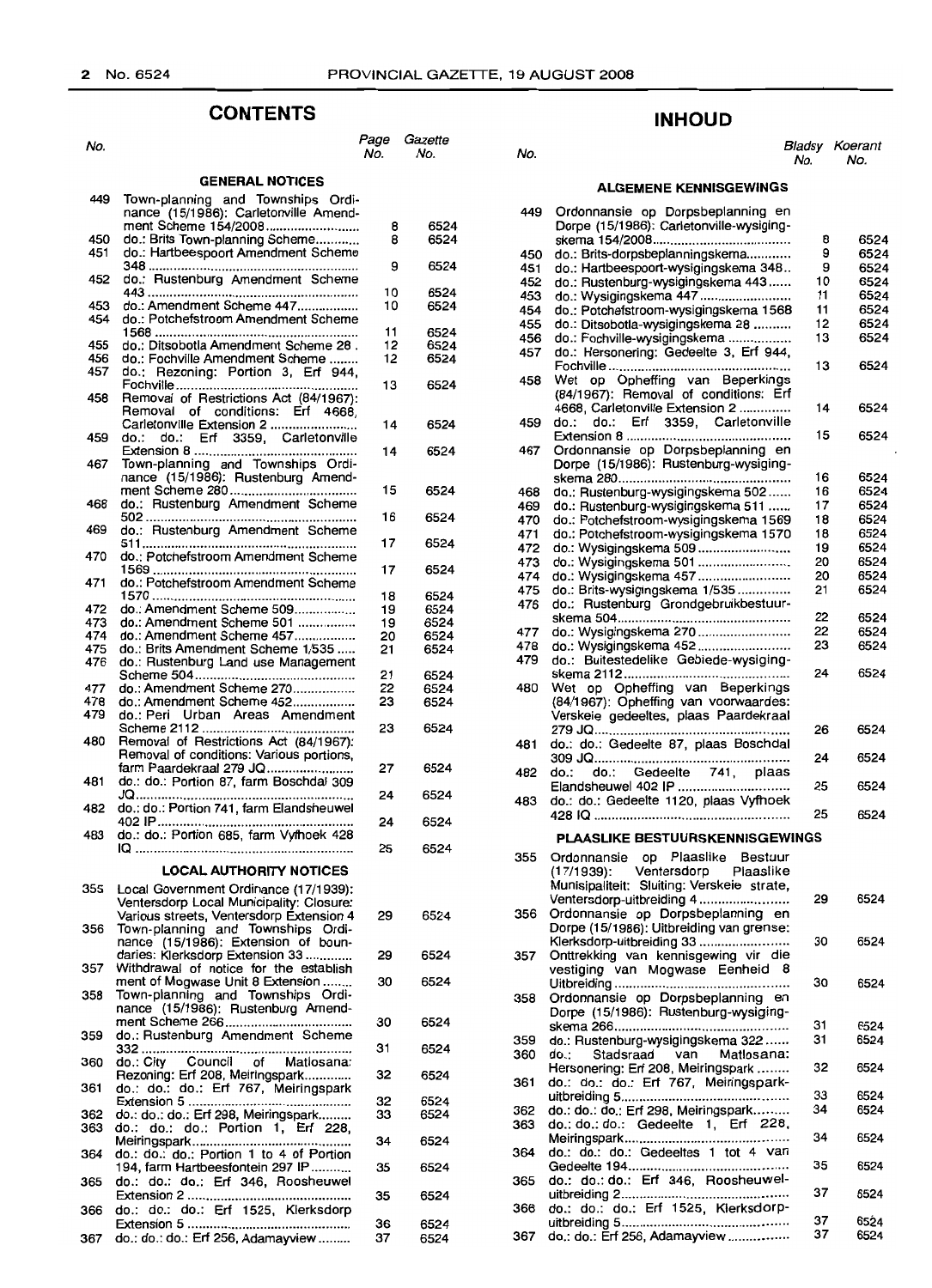| PROVINSIALE KOERANT, 19 AUGUSTUS 2008                                             |                                        | No. 6524 3 |
|-----------------------------------------------------------------------------------|----------------------------------------|------------|
| <b>IMPORTANT NOTICE</b>                                                           |                                        |            |
| The                                                                               |                                        |            |
| <b>North West Province Provincial Gazette Function</b>                            |                                        |            |
| will be transferred to the                                                        |                                        |            |
| <b>Government Printer in Pretoria</b>                                             |                                        |            |
|                                                                                   |                                        |            |
| as from 1 February 2006                                                           |                                        |            |
| <b>NEW PARTICULARS ARE AS FOLLOWS:</b>                                            |                                        |            |
| Physical address:                                                                 | <b>Postal address:</b>                 |            |
| <b>Government Printing Works</b>                                                  | Private Bag X85                        |            |
| 149 Bosman Street<br>Pretoria                                                     | Pretoria<br>0001                       |            |
| New contact persons: Louise Fourie Tel.: (012) 334-4686                           | Mrs H. Wolmarans Tel.: (012) 334-4591  |            |
| Fax number:<br>$(012)$ 323-8805                                                   |                                        |            |
| E-mail addresses:<br>hester.wolmarans@gpw.gov.za                                  |                                        |            |
| louis.fourie@gpw.gov.za                                                           |                                        |            |
| <b>Contact persons for subscribers:</b>                                           |                                        |            |
|                                                                                   | Mrs S. M. Milanzi Tel.: (012) 334-4734 |            |
|                                                                                   | Mrs J. Wehmeyer Tel.: (012) 334-4753   |            |
|                                                                                   | Fax.: (012) 323-9574                   |            |
| This phase-in period is to commence from 1 February 2006 (suggest date of advert) |                                        |            |

This phase-in period is to commence from 1 February 2006 (suggest date of advert) and notice comes into operation as from 1 February 2006.

Subscribers and all other stakeholders are advised to send their advertisements directly to the Government Printing Works, 7 days before publication date.

> In future, adverts have to be paid in advance before being published in the Gazette.

AWIE VAN ZVIL Advertising Manager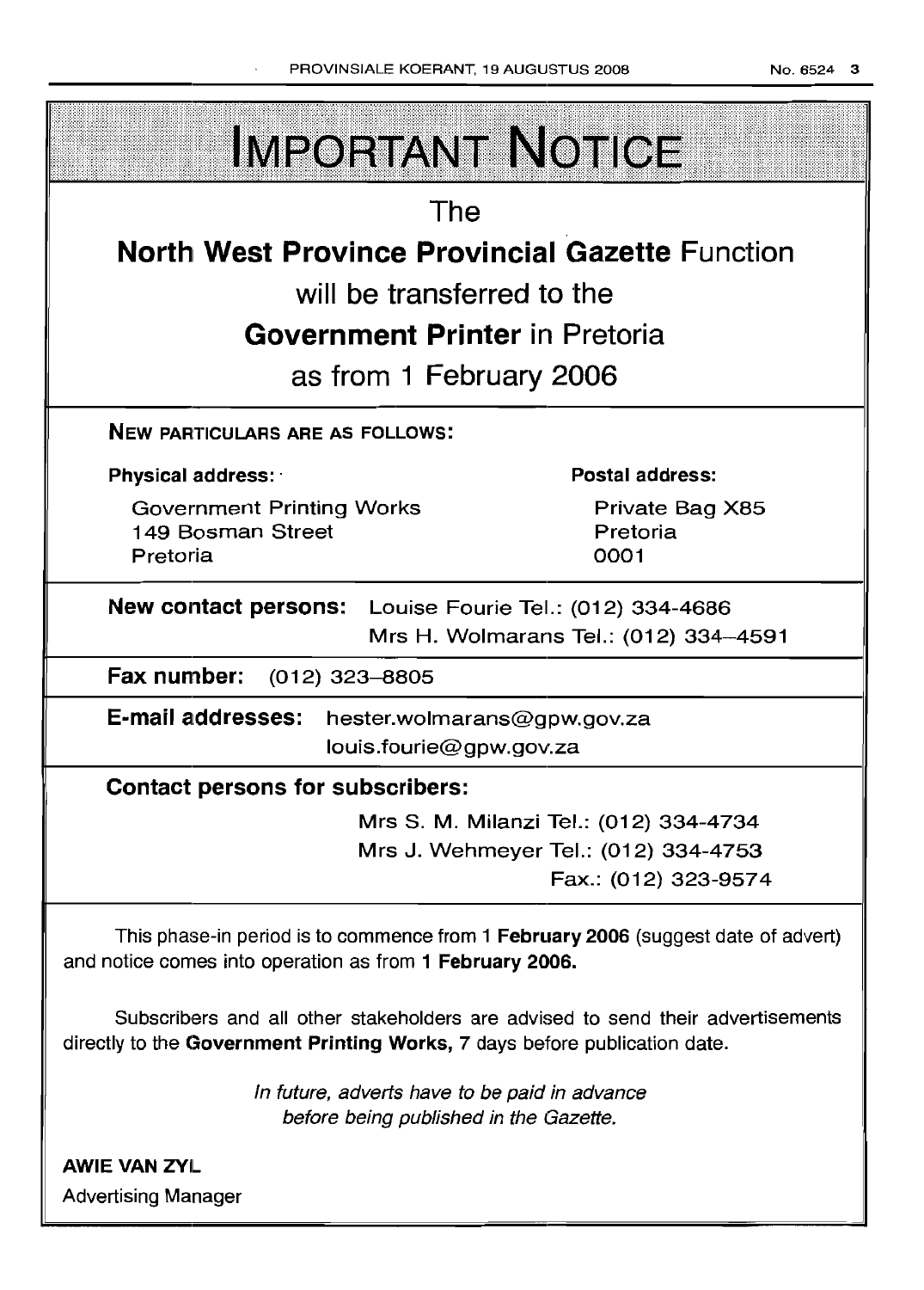| IT IS THE CLIENTS RESPONSIBILITY TO ENSURE THAT THE CORRECT AMOUNT IS PAID |
|----------------------------------------------------------------------------|
| AT THE CASHIER OR DEPOSITED INTO THE GOVERNMENT PRINTING WORKS BANK        |
| ACCOUNT AND ALSO THAT THE REQUISITION/COVERING LETTER TOGETHER WITH        |
| THE ADVERTISEMENTS AND THE PROOF OF DEPOSIT REACHES THE GOVERNMENT         |
| PRINTING WORKS IN TIME FOR INSERTION IN THE PROVINCIAL GAZETTE.            |
|                                                                            |

## **No ADVERTISEMENTS WILL BE PLACED WITHOUT PRIOR PROOF OF PRE-PAYMENT.**

# '/4 page **R 187.37** Letter Type: Arial Size: 10 Line Spacing: At: Exactly 11pt



'/4 page **R 374.75** Letter Type: Arial Size: 10

Line Spacing: At:<br>Exactly 11pt Exactly

# '/4 page **R 562.13**

Letter Type: Arial Size: 10 Line Spacing: At:<br>Exactly 11pt Exactly

| $\frac{1}{4}$ page R 749.50    |  |  |
|--------------------------------|--|--|
| Size: 10<br>Letter Type: Arial |  |  |
| Line Spacing: At:              |  |  |
| Exactly<br>11 pt               |  |  |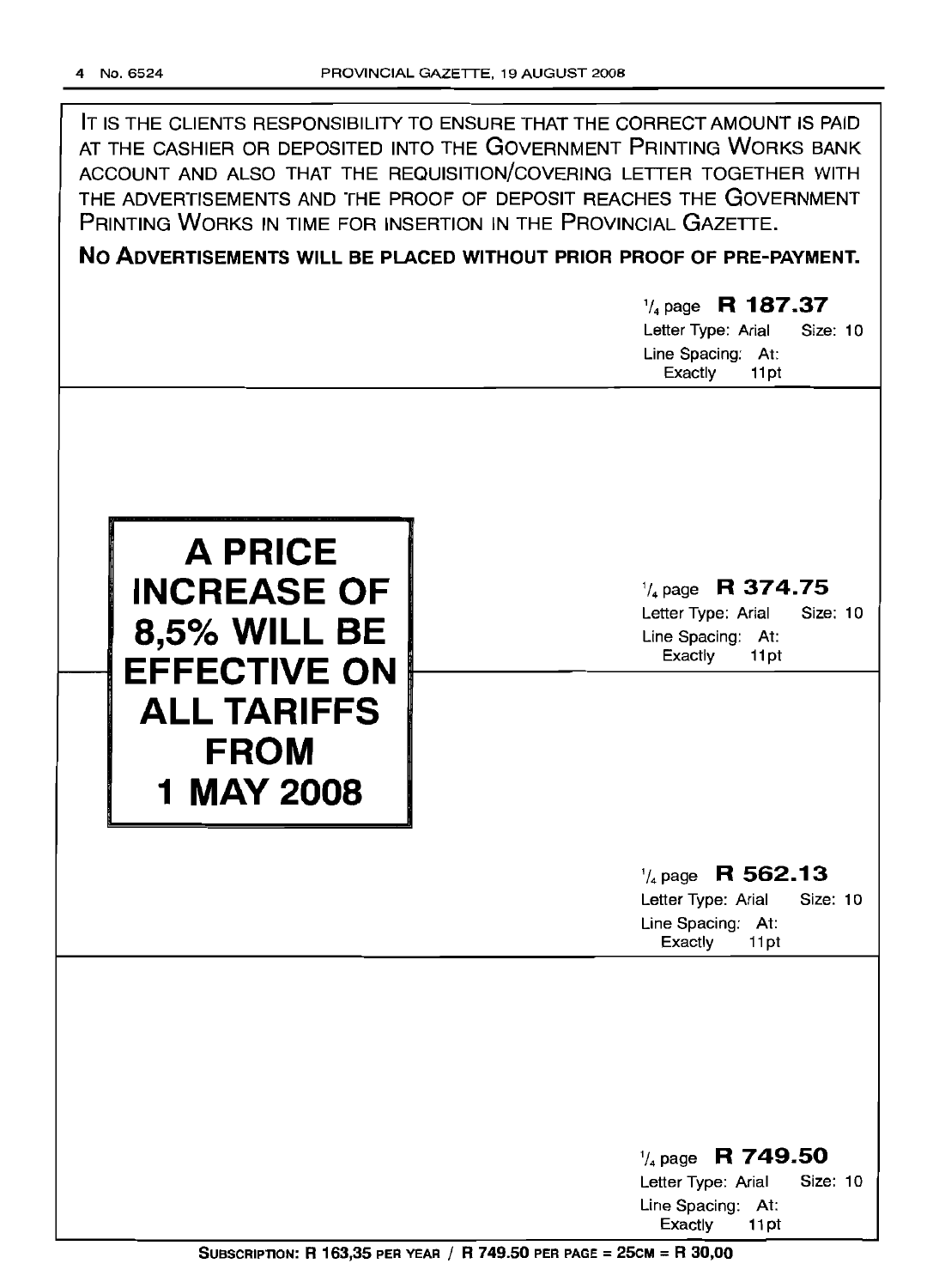

- (1) any delay in the publication of a notice or publication of such notice on any date other than that stipulated by the advertiser;
- (2) erroneous classification of a notice, or the placement of such notice in any section or under any heading other than the section or heading stipulated by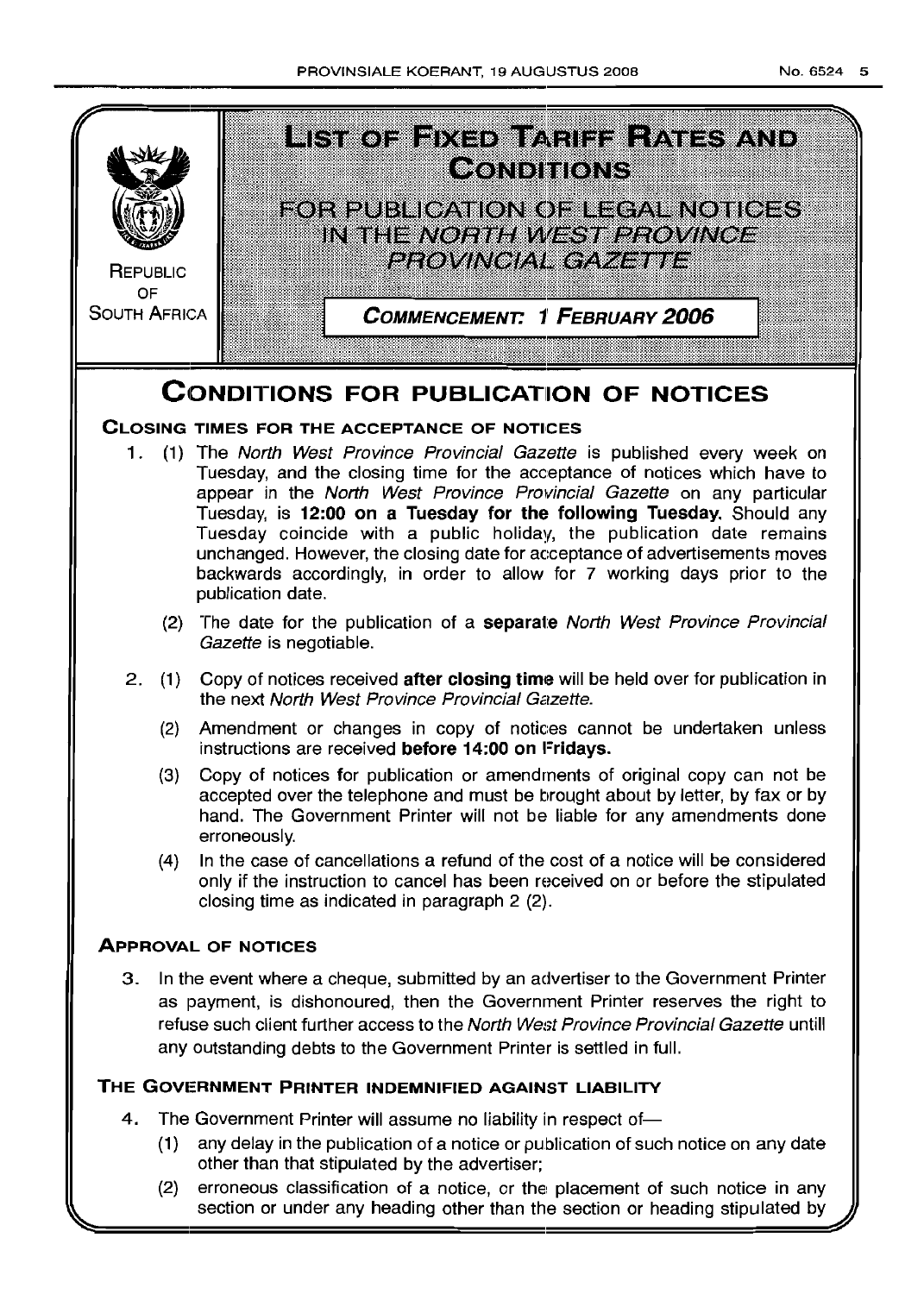- f' (3) any editing, revision, omission, typographical errors or errors resulting from faint or indistinct copy.
- (4) The Government Printing Works is not responsible for any amendments.

## **LIABILITY OF ADVERTISER**

5. Advertisers will be held liable for any compensation and costs arising from any action which may be instituted against the Government Printer in consequence of the publication of any notice.

## **COpy**

- 6. Copy of notices must be typed on one side of the paper only and may not constitute part of any covering letter or document.
- 7. At the top of any copy, and set well apart from the notice, the following must be stated:

Where applicable

- (1) The heading under which the notice is to appear.
- (2) The cost of publication applicable to the notice, in accordance with the "Word Count Table".

## **PAYMENT OF COST**

- 9. **With effect from 1 April 2005 no notice will be accepted for publication unless the cost of the insertion(s) is prepaid in CASH or by CHEQUE or POSTAL ORDERS. It can be arranged that money can be paid into the banking account of the Government Printer, in which case the deposit slip accompanies the advertisement before publication thereof.**
- 10. (1) The cost of a notice must be calculated by the advertiser in accordance with the word count table.
	- (2) Where there is any doubt about the cost of publication of a notice, and in the case of copy, an enquiry, accompanied by the relevant copy, should be addressed to the **Advertising Section, Government Printing Works, Private Bag X85, Pretoria, 0001 [Fax: (012) 323-8805],** before publication.
- **11.** Overpayment resulting from miscalculation on the part of the advertiser of the cost of publication of a notice will not be refunded, unless the advertiser furnishes adequate reasons why such miscalculation occurred. In the event of underpayments, the difference will be recovered from the advertiser, and the notice(s) will not be published until such time as the full cost of such publication has been duly paid in cash or by cheque or postal orders, or into the banking account.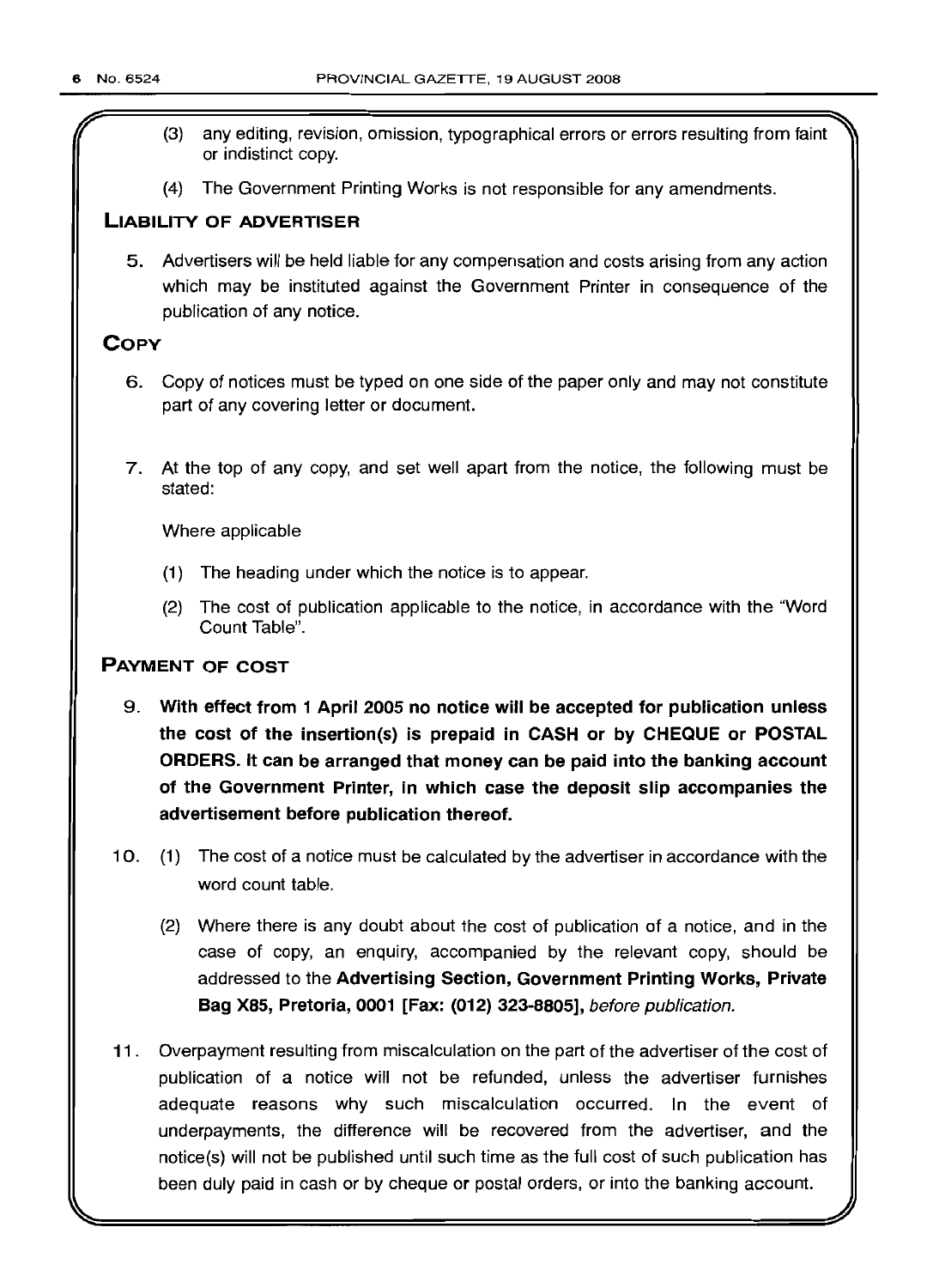- 12. In the event of a notice being cancelled, a refund will be made only if no cost regarding the placing of the notice has been incurred by the Government Printing Works.
- 13. The Government Printer reserves the right to levy an additional charge in cases where notices, the cost of which has been calculated in accordance with the Word Count Table, are subsequently found to be excessively lengthy or to contain overmuch or complicated tabulation.

## PROOF OF PUBLICATION

14. Copies of the North West Province Provincial Gazette which may be required as proot of publication, may be ordered from the Government Printer at the ruling price. The Government Printer will assume no liability for any failure to post such North West Province Provincial Gazette(s) or for any delay in despatching it/them.

# **GOVERNMENT PRINTERS BANK ACCOUNT PARTICULARS**

Bank:

ABSA

BOSMAN STREET

Account No.: 4057114016

Branch code: 632005

Reference No.: 00000050

Fax No.: (012) 323 8805 and (012) 323 0009

## Enquiries:

| Mrs. L. Fourie    | Tel.: (012) 334-4686 |
|-------------------|----------------------|
| Mrs. H. Wolmarans | Tel.: (012) 334-4591 |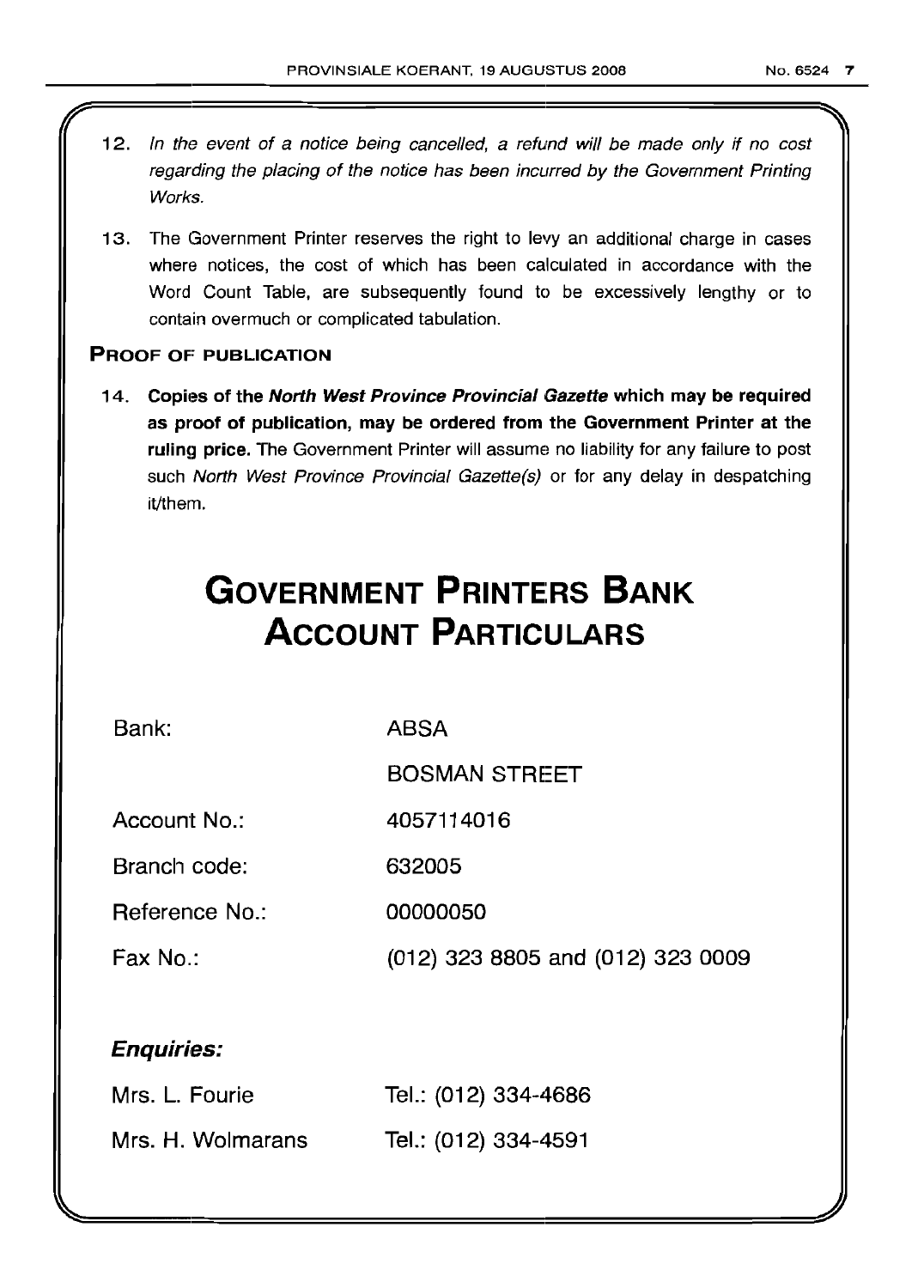# **GENERAL NOTICES • ALGEMENE KENNISGEWINGS**

#### **NOTICE 449 OF 2008**

## **CARLETONVILLE AMENDMENT SCHEME** 154/2008

NOTICE OF APPLICATION FOR AMENDMENT OF THE TOWN-PLANNING SCHEME IN TERMS OF SECTION 56 (1) (b) (i) OF THE TOWN-PLANNING AND TOWNSHIPS ORDINANCE, 1986 (ORDINANCE 15 OF 1986)

I, Petrus Jacobus Steyn of the firm Futurescope Town and Regional Planners CC, being the authorised agent of the owner of Erven 5148, 5149, 5150, 5151, 5152, 5153, 5154, 5159 and 5160, Carletonville Extension 16, hereby give notice in terms of section 56 (1) (b) (i) of the Town-planning and Townships Ordinance, 1986, that I have applied to the Merafong City Local Municipality for the amendment of the town-planning scheme known as the Carletonville Town-planning Scheme, 1993, for the rezoning of the properties described above, located in Carletonville Extension 16, from "Residential 1" to "Residential 2" in order to erect multiple dwelling units on the property, as motivated in the application.

Particulars of the application will lie for inspection during normal office hours at the office of the Municipal Manager, PO Box 3, Carletonville, 2500, and at Futurescope, 146 Carol Street, Silverfields, Krugersdorp, for a period of 28 days as from 12 August 2008.

Objections to or representations in respect of the application must be lodged with or made in writing to the Municipal Manager at the above address or at Futurescope, PO Box 1372, Rant en Dal, 1751, within a period of 28 days from 12 August 2008.

## **KENNISGEWING 449 VAN 2008**

.**- .**

#### **CARLETONVILLE-WYSIGINGSKEMA** 154/2008

KENNISGEWING VAN AANSOEK OM WYSIGING VAN DIE DORPSBEPLANNINGSKEMA INGEVOLGE ARTIKEL 56 (1) (b) (i) VAN DIE ORDONNANSIE OP DORPSBEPLANNING EN DORPE, 1986 (ORDONNANSIE 15 VAN 1986)

Ek, Petrus Jacobus Steyn van die firma Futurescope Stads- en Streekbeplanners BK, synde die gemagtigde agent van die eienaar van Erwe 5148, 5149, 5150, 5151, 5152, 5153, 5154, 5159 en 5160, Carletonville Uitbreiding 16, gee hiermee ingevolge artikel 56 (1) (b) (i) van die Ordonnansie op Dorpsbeplanning en Dorpe, 1986, kennis dat ek by die Merafong Stad Plaaslike Munisipaliteit aansoek gedoen het om die wysiging van die dorpsbeplanningskema bekend as die Carletonvillestadsbeplanningskema, 1993, deur die hersonering van die eiendom hierbo beskryf, welke eiendomme geleë is Carletonville Uitbreiding 16, van "Residensieel 1" na "Residensieel 2" ten einde meerdere wooneenhede, soos in die aansoek gemotiveer, op te rig.

Besonderhede van die aansoek lê ter insae gedurende gewone kantoorure by die kantoor van die Munisipale Bestuurder, Posbus 3, Carletonville, 2500, en by Futurescope, Carolstraat 146, Silverfields, Krugersdorp, vir 'n tydperk van 28 dae vanaf 12 Augustus 2008.

Besware teen of vertoe ten opsigte van die aansoek moet binne 'n tydperk van 28 dae vanaf 12 Augustus 2008 skriftelik by of tot die Munisipale Bestuurder by bovermelde adres of by Futurescope, Posbus 1372, Rant en Dal, 1751, ingedien word.

12-19

## **NOTICE 450 OF 2008**

#### **BRITS TOWN-PLANNING SCHEME**

NOTICE OF APPLICATION OF AMENDMENT OF THE TOWN-PLANNING SCHEME IN TERMS OF SECTION 56 (1) (b) (i) OF THE ORDINANCE ON TOWN-PLANNING AND TOWNSHIPS, 1986 (ORDINANCE 15 OF 1986)

I, Paul Landsaat, being the authorised agent of the owner of Erf 156, Brits, do hereby give notice in terms of section 56 (1) (b) (i) of the Ordinance on Town-planning and Townships, 1986, that I have applied to the Local Municipality of Madibeng for the amendment of the town-planning scheme known as the Brits Town-planning Scheme, 1958, by the rezoning of Erf 156, Brits, known as 9 Wicht Street, Brits, from "Special Residential" to "Special for dwellings attached or detached" as set out in the annexures to this application.

Particulars of the application will lie for inspection during normal office hours at the office of the Town Clerk, Municipal Offices, Van Velden Street, Brits, for a period of 28 days from 8 August 2008.

Objections to or representations in respect of the application must be lodged with or made in writing to the Municipal Manager, at the above address or at PO Box 106, Brits, 0250, within a period of 28 days from 8 August 2008.

Address of owner: C/o P. Landsaat, 45 Harrington Street, Brits.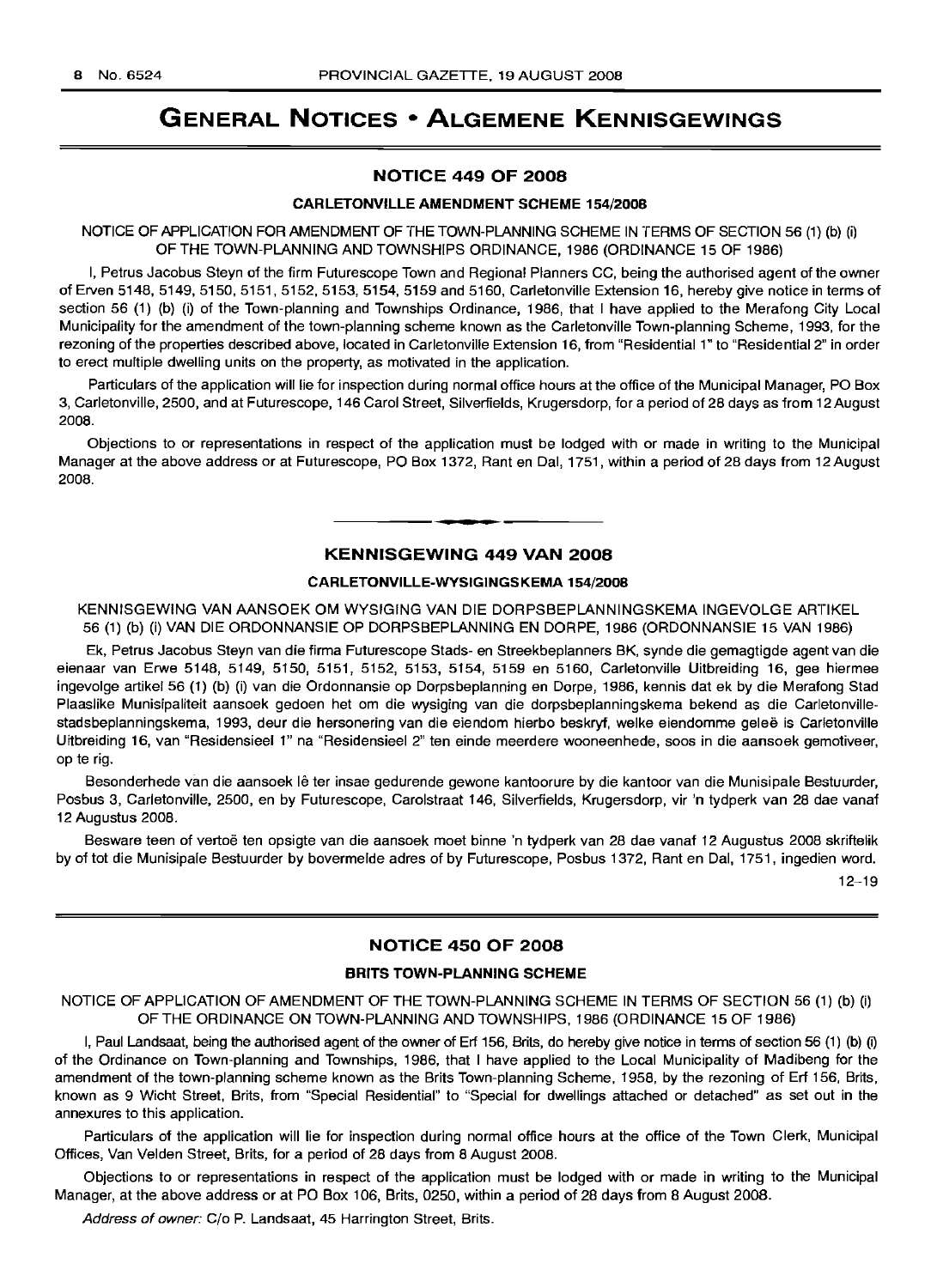## **BRITS-DORPSBEPLANNINGSKEMA**

KENNISGEWING VAN AANSOEK OM DIE WYSIGING VAN DIE DORPSBEPLANNINGSKEMA INGEVOLGE ARTIKEL 56 (1) (b) (i) VAN DIE ORDONNANSIE OP DORPSBEPLANNING EN DORPE, 1986 (ORDONNANSIE 15 VAN 1986)

Ek, Paul Landsaat, synde die gevolmagtigde agent van die eienaar van Erf 156, Brits, gee hiermee ingevolge artikel 56 (1) (b) (i) van die Ordonnansie op Dorpsbeplanning en Dorpe, 1986, kennis dat ek by die Plaaslike Munisipaliteit van Madibeng aansoek gedoen het om die wysiging van die dorpsbeplanningskema bekend as die Brits-dorpsbeplanningskema, 1958, deur die hersonering van Erf 156, Brits, geleë te Wichtstraat 9, Brits, vanaf "Spesiale Woon" na "Spesiaal vir wooneenhede aaneenlopend of losstaande" soos in die bylae van die aansoek uiteengesit.

Besonderhede van hierdie aansoek Iê ter insae gedurende gewone kantoorure by die kantoor van die Stadsklerk, Munisipale Kantore, Van Veldenstraat, Brits, vir 'n tydperk van 28 dae vanaf 8 Augustus 2008.

Besware teen of vertoë ten opsigte van die aansoek moet binne 'n tydperk van 28 dae vanaf 8 Augustus 2008 skriftelik by die Munisipale Bestuurder by bogemelde adres of by Posbus 106, Brits, 0250, ingedien of gerig word.

Adres van eienaar: P/a P. Landsaat, Harringtonstraat 45, Brits.

12-19

## **NOTICE 451 OF 2008**

## **HARTBEESPOORT AMENDMENT SCHEME 348**

NOTICE OF APPLICATION FOR AMENDMENT OF THE TOWN-PLANNING SCHEME IN TERMS OF SECTION 56 (1) (b) (i) OF THE TOWN-PLANNING AND TOWNSHIPS ORDINANCE, 1986 (ORDINANCE 15 OF 1986)

I, Hedre Dednam Town and Regional Planner, being the authorized agent of the owner of Erf 522, Schoemansville, hereby give notice in terms of section 56 (1) (b) (i) of the Town-planning and Townships Ordinance, 1986 (Ordinance 15 of 1986), that I have applied to the Madibeng Local Municipality for the amendment of the town-planning scheme known as Hartbeespoort Town-planning Scheme, 1993, by the rezoning of the property described above, situated at 109 Scott Street, from "Residential 1" to "Business 4", with conditions as set out in Amendment Scheme 348.

Particulars of the application will lie for inspection during normal office hours at the office of the Madibeng Local Municipality, Records Division, Floor 2, 53 Van Velden Street, Brits, for a period of 28 days from 12 August 2008.

Objections to or representations in respect of the application must be lodged with or made in writing at the CEO at the above address or at Hedre Dednam Town and Regional Planner, PO Box 3765, Brits, 0250, Cell: 083 251 4432, within a period of 28 days from 12 August 2008.

## **KENNISGEWING 451 VAN 2008**

**1\_.**

## **HARTBEESPOORT-WVSIGINGSKEMA 348**

KENNISGEWING VAN AANSOEK OM WYSIGING VAN DORPSBEPLANNINGSKEMA INGEVOLGE ARTIKEL 56 (1) (b) (i) VAN DIE OHDONNANSIE OP DORPSBEPLANNING EN DORPE, 1986 (ORDONNANSIE 15 VAN 1986)

Ek, Hedre Dednarn Stads- en Streekbeplanner, synde die gemagtigde aqent van die eienaar van Erf 522, Schoemansville, gee hiermee inqevolqe artikel 56 (1) (b) (i) van die Ordonnansie op Dorpsbeplanning en Dorpe, 1986 (Ordonnansie 15 van 1986), kennis dat ek by die Madibeng Plaaslike Munisipaliteit aansoek gedoen het om die wysiging van die dorpsbeplanningskema bekend as Hartbeespoort-dorpsbeplanningskema, 1993, deur die hersonering van die eiendom hierbo beskryf, geleë in Scottstraat 109, vanaf "Residensieel 1" na "Besigheid 4", met voorwaardes soos uiteengesit in Wysigingskema 348.

Besonderhede van die aansoek lê ter insae gedurende gewone kantoorure by die Madibeng Plaaslike Munisipaliteit, Rekords Afdeling, Vloer 2, Van Veldenstraat 53, Brits, vir 'n tydperk van 28 dae vanaf 12 Augustus 2008.

Besware teen of vertoe ten opsigte van die aansoek moet binne 'n tydperk van 28 dae vanaf 12 Augustus 2008 skriftelik by of tot die HUB by bovermelde adres of by Hedre Dednam Stads- en Streekbeplanner, Posbus 3765, Brits, 0250, Sel: 083 251 4432, ingedien of gerig word.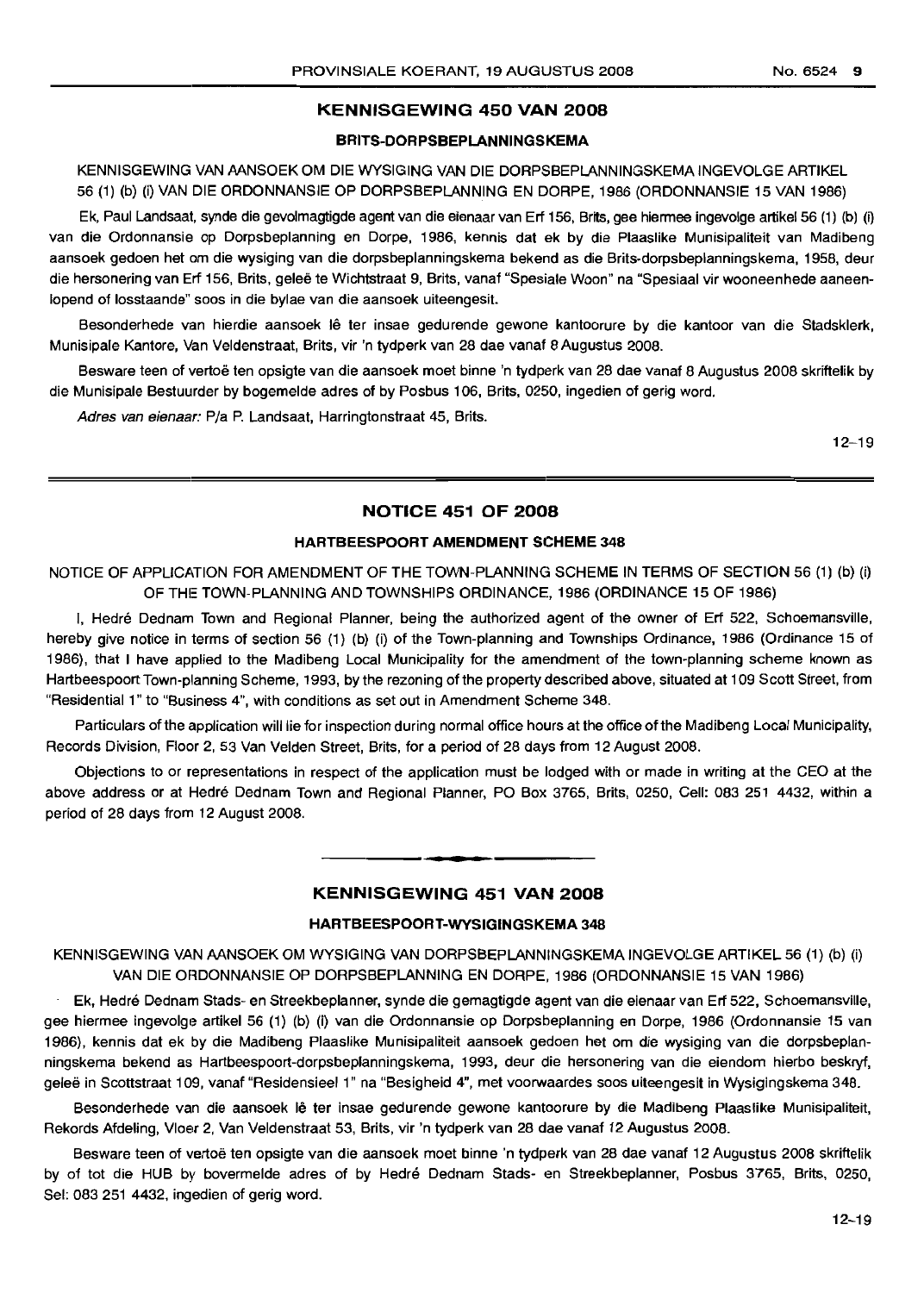## **NOTICE 452 OF 2008**

## NOTICE OF APPLICATION FOR AMENDMENT OF TOWN-PLANNING SCHEME IN TERMS OF SECTION 56 (1) (b) (i) OF THE TOWN-PLANNING AND TOWNSHIPS ORDINANCE, 1986 (ORDINANCE 15 OF 1986)

## **RUSTENBURG AMENDMENT SCHEME 443**

I, Petrus Christiaan Cornelius de Jager, of the firm Towncomp BK, 1995/024157/23, being the authorised agent of the owner of the Remaining Extent of Holding 27 of Waterglen Agricultural Holdings, Registration Division JQ, North West, hereby give notice in terms of section 56 (1) (b) (i) of the Town-planning and Townships Ordinance, 1986, that I have applied to the Rustenburg Local Municipality for the amendment of the the town-planning scheme known as Rustenburg Land Use Management Scheme, 2005, by the rezoning of the property described above, situated near the intersection of Road P16-1 and Road 1830 to Kroondal, from "Special" to "Special" subject to conditions as per Annexure 725.

Particulars of the application will lie for inspection during normal office hours at the office of the Director: Planning and Development, Room 319, Missionary Mpheni House, cnr Beyers Naude and Nelson Mandela Drives, Rustenburg, for a period of 28 days from 12 August 2008.

Objections to or representations in respect of the application must be lodged with or made in writing to the Director: Planning en Development at the above address or at P.O. Box 16, Rustenburg, 0300, within a period of 28 days from 12 August 2008.

Address of owner: Pia Towncomp CC, P.O. Box 20145, Proteapark, 0305. Tel: (014) 533-2950. Fax: (014) 533-3733.

# **• KENNISGEWING 452 VAN 2008**

KENNISGEWING VAN AANSOEK OM WYSIGING VAN DORPSBEPLANNINGSKEMA INGEVOLGE ARTIKEL 56 (1) (b) (i) VAN DIE ORDONNANSIE OP DORPSBEPLANNING EN DORPE, 1986 (ORDONNANSIE 15 VAN 1986)

#### **RUSTENBURG-WYSIGINGSKEMA 443**

Ek, Petrus Christiaan Cornelius de Jager, van die firma Towncomp BK, 1995/024157/23, synde die gemagtigde agent van die eienaar van die Resterende Gedeelte van Hoewe 27 van Waterglen Landbouhoewes, Registrasie Afdeling JQ, Noordwes, gee hiermee ingevolge artkel 56 (1) (b) (i) van die Ordonnansie op Dorpsbeplanning en Dorpe, 1986, kennis dat ek by die Rustenburg Plaaslike Munisipaliteit aansoek gedoen het om die wysiging van die dorpsbeplanningskema, bekend as Rustenburg Land Use Management Scheme, 2005, deur die hersonering van die eiendom hierbo beskryf, gelee naby die interseksie van Pad 16-1 en Pad 1830, na Kroondal, vanaf "Spesiaal" na "Spesiaal", onderhewig aan voorwaardes soos per Bylae 725.

Besonderhede van die aansoek lê ter insae gedurende gewone kantoorure, by die kantoor van die Direkteur: Beplanning en Ontwikkeling, Kamer 319, Missionary Mpheni House, h/v Beyers Naude- en Nelson Mandelarylaan, Rustenburg, vir 'n tydperk van 28 dae vanaf 12 Augustus 2008.

Besware teen of vertoë ten opsigte van die aansoek moet binne 'n tydperk van 28 dae vanaf 12 Augustus 2008, skriftelik by of tot die Direkteur: Beplanning en Ontwikkeling by bovermelde adres of by Posbus 16, Rustenburg, 0300, ingedien of gerig word.

Adres van eienaar: Pia Towncomp CC, Posbus 20145, Proteapark, 0305. Tel: (014) 533-2950. Faks: (014) 533-3733.

12-19

## **NOTICE 453 OF 2008**

NOTICE OF APPLICATION FOR AMENDMENT OF TOWN-PLANNING SCHEME IN TERMS OF SECTION 56 (1) (B) (I) OF THE TOWN-PLANNING AND TOWNSHIPS ORDINANCE, 1986 (ORDINANCE NO. 15 OF 1986)

#### **KLERKSDORP LAND USE MANAGEMENT SCHEME, 2005**

#### **AMENDMENT SCHEME 447**

Malepa Town and Regional Planning, being the authorized agent of the owner of Portion 67 (a portion of Portion 1) of the farm Town and Townlands of Klerksdorp 424, Registration Division I.P., Province of North West, hereby gives notice in terms of section 56 (1) (b) (i) of the Town-planning and Townships Ordinance, 1986, that we have applied to the City Council of Matlosana, for the amendment of the town-planning scheme known as Klerksdorp Land Use Management Scheme, 2005, by the rezoning of the above-mentioned property, situated on Noord Street 2c, from "Residential 2" to "Business 1".

Particulars of the application will lie for inspection during normal office hours at the office of the Municipal Manager, City Council of Matlosana, Room 128, Klerksdorp Civic Centre, for a period of 28 days from 14 August 2008.

Objections to or representations in respect of the application must be lodged with or made in writing to the Municipal Manager, City Council of Matlosana, at the above-mentioned address, or posted to P.O. Box 99, Klerksdorp, 2570, within a period of 28 days from 14 August 2008.

Address of authorised agent: Malepa, P.O. Box 14512, Flamwood Walk, 2535. Tel: 082 925 3662/083 414 3939.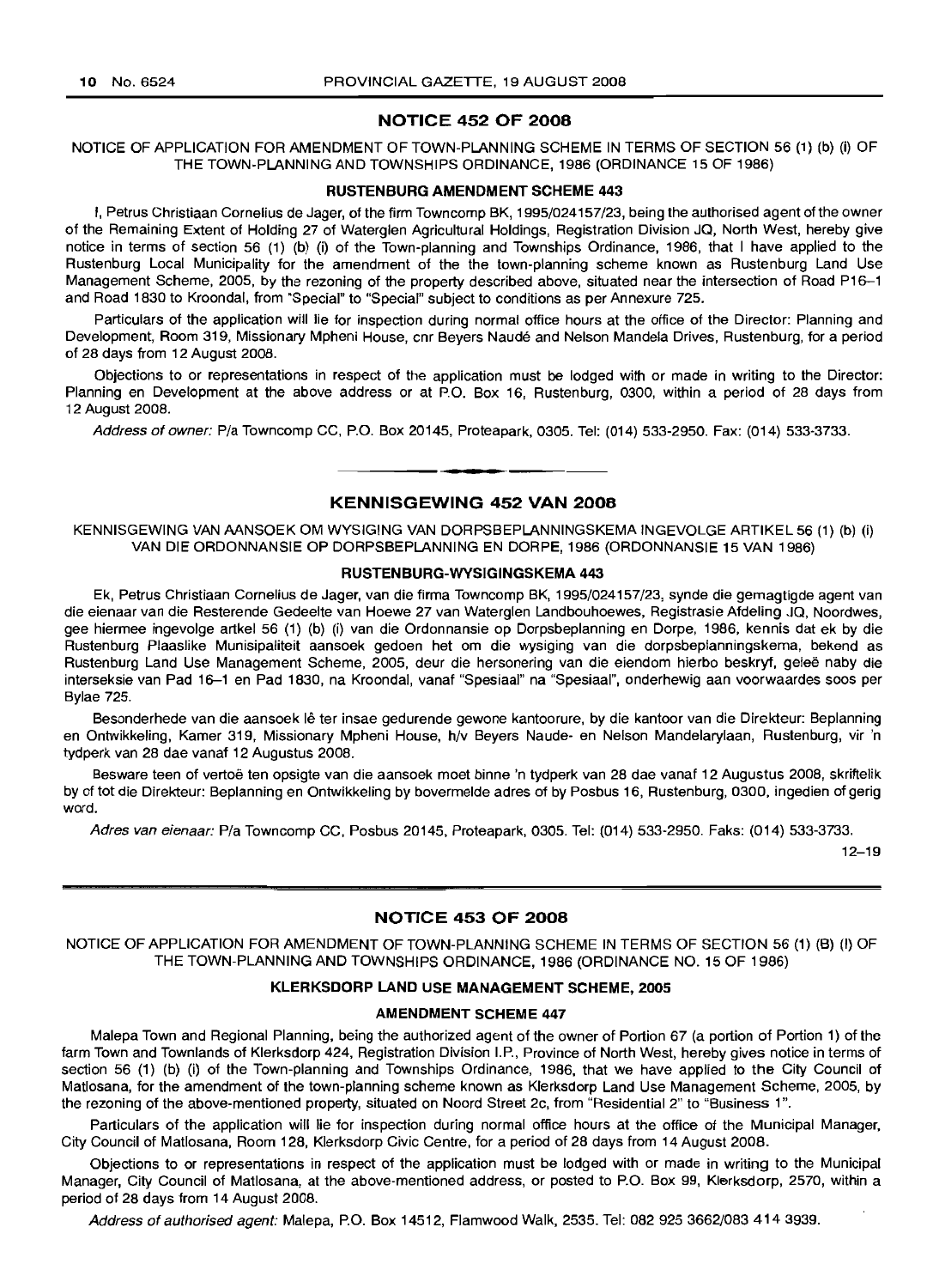## **KENNISGEWING 453 VAN 2008**

KENNISGEWING VAN AANSOEK OM WYSIGING VAN DORPSBEPLANNINGSKEMA INGEVOLGE ARTIKEL 56 (1) (b) (i) VAN DIE ORDONNANSIE OP DORPSBEPLANNING EN DORPE, 1986 (ORDONNANSIE 15 VAN 1986)

#### **KLERKSDORP GRONDGEBRLlIKBESTULlRSKEMA, 2005**

## **WYSIGINGSKEMA 447**

Malepa Town and Region Planning, synde die gemagtigde agent van die eienaar van Gedeelte 67 (gedeelte van Gedeelte 1) van die plaas Town and Townlands, of Klerksdorp 424, Registrasie Afdeling I.P., Noordwes Provinsie, gee hiermee ingevolge artkel 56 (1) (b) (i) van die Ordonnansie op Dorpsbeplanning en Dorpe, 1986, kennis dat ons by die Stadsraad van Matlosana aansoek gedoen het om die wysiging van die dorpsbeplanningskema, bekend as die Klerksdorp-grondgebruikbestuurskema, 2005, deur die hersonering van die bogenoemde eiendom gelee te Noordstraat 2C, vanaf "Residensieel 2" na "Besigheid 1".

Besonderhede van die aansoek Ie ter insae gedurende gewone kantoorure by die kantoor van die Munisipale Bestuurder, Stadsraad van Matlosana, Kamer 128, Klerksdorp, Burgersentrum, Klerksdorp, vir 'n tydperk van 28 dae vanaf 14 Augustus 2008.

Besware teen of vertoe ten opsigte van die aansoek moet binne 'n tydperk van 28 dae vanaf 14 Augustus 2008 skriftelik tot die Munisipale Besluurder, Stad van Matlosana, by bovermelde adres of by Posbus 99, Klerksdorp, 2570, ingedien of gerig word.

Adres van gemagtigde agent: Malepa, P.O. Box 14512, Flamwood Walk, 2535. Tel: 082 925 3662/083 414 3939.

12-19

## **NOTICE 454 OF 2008**

NOTICE OF APPLICATION FOR AMENDMENT OF THE POTCHEFSTROOM TOWN-PLANNING SCHEME, 1980, IN TERMS OF SECTION 56 (1) (b) (i) OF THE TOWN-PLANNING AND TOWNSHIPS ORDINANCE, 1986 (ORDINANCE 15 OF 1986)

#### **POTCHEFSTROOM AMENDMENT SCHEME 1568**

PLANCENTRE, being the authorized agent of the owner of Portion 1 and proposed Remainder Portion of Erf 3105, Potchefstroom, Registration Division IQ, hereby give notice in terms of section 56 (1) (b) (i) of the Town-planning and Townships Ordinance, 1986, that we have applied to Tlokwe City Council for the amendment of the town-planning scheme known as the Potchefstroom Town-planning Scheme, 1980, as amended, by the rezoning of the above-mentioned proposed properties situated on 50, 52 and 54 Malherbe Street, from "Residential 4" including a gymnasium, clubhouse, cafeteria and retail, which does not exceed an area of 1 000 m<sup>2</sup>, as well as annexure 871 for a coverage of 65%, a F.A.R. of 1,8 and five (5) storeys to "Residential 4" including a gymnasium, clubhouse, cafeteria and retail, which does not exceed an area of 500 m<sup>2</sup>, as well as annexure 1122 for a coverage of 65%, a F.A.R. of 1,8 and five (5) storeys.

Particulars of the application will lie for inspection during normal office hours at the office of the Municipal Manager, Tlokwe City Council, Dan Tloome Complex, corner of Sol Plaatje Avenue and Wolmarans Street, Potchefstroom, for a period of 28 days from 12 August 2008.

Objections to or representations in respect of the application must be lodged with or made in writing to the Municipal Manager, at the above address or posted to him at PO Box 113, Potchefstroom, 2520, within a period of 28 days from 12 August 2008.

Address of authorised agent: Plancentre, PO Box 3112, Wilropark, 1731. Tel. 082 923 6171. (0808).

## **KENNISGEWING 454 VAN 2008**

**I. I**

KENNISGEWING VAN AANSOEK OM WYSIGING VAN POTCHEFSTROOM DORPSBEPLANNINGSKEMA, 1980, INGEVOLGE ARTIKEL 56 (1)(b) (i) VAN DIE ORDONNANSIE OP DORPSBEPLANNING EN DORPE, 1986 (ORDONNANSIE 15 VAN 1986)

#### **POTCHEFSTROOM-WYSIGINGSKEMA 1568**

PLANCENTRE, synde die gemagtigde agent van die eienaar van voorgestelde Gedeelte 1, en voorgestelde Resterende Gedeelte van Erf 3105, Potchefstroom, Registrasie Afdeling IQ, gee hiermee ingevolge artikel 56 (1) (b) (i) van die Ordonnansie op Dorpsbeplanning en Dorpe, 1986, kennis dat ons by Tlokwe Stadsraad aansoek gedoen het om die wysiging van die dorpsbeplanningskema bekend as die Potchefstroom-dorpsbeplanningskema, 1980, soos gewysig, deur die hersonering van die bogenoemde voorgestelde eiendomme geleë te Malherbestraat 50, 52 en 54, vanaf "Residensieel 4" insluitende 'n gimnasium, klubhuis, kafeteria en kleinhandel, wat nie 'n oppervlakte van 1 000 m<sup>2</sup> oorskry nie, asook bylae 871 vir 'n dekking van 65%, 'n V.R.V. van 1,8 en vyf (5) verdiepings na "Residensieel 4" insluitende 'n gimnasium, klubhuis, kafeteria en kleinhandel, wat nie 'n oppervlakte van 500 m2 oorskry nie, asook bylae 1122 vir 'n dekking van 65%, 'n V.R.V. van 1,8 en vyf (5) verdiepings.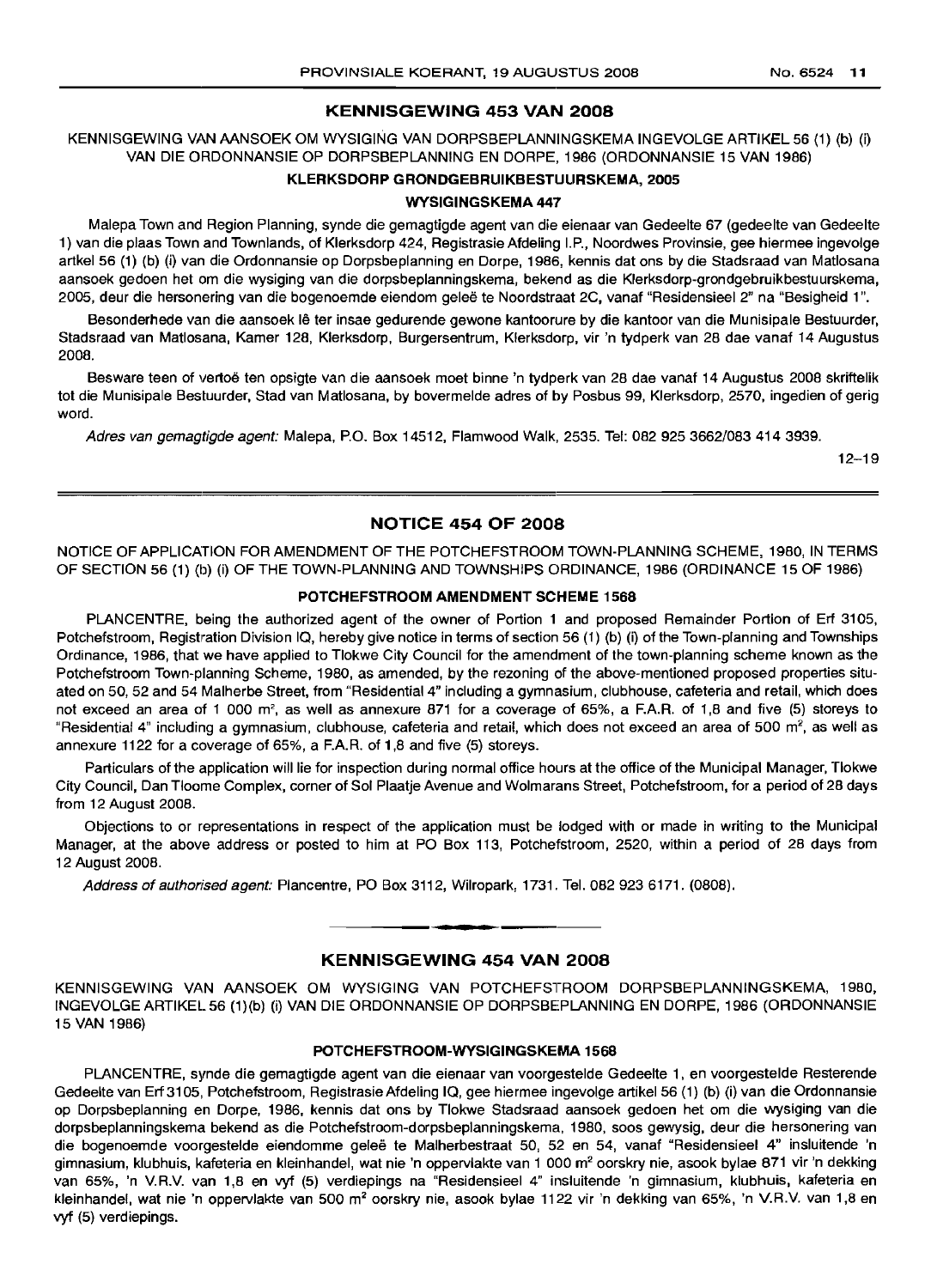Besonderhede van die aansoek lê ter insae gedurende gewone kantoorure by die kantoor van die Munisipale Bestuurder, Tlokwe Stadsraad, Dan Tloome Kompleks, hoek van Sol Plaatjelaan en Wolmaransstraat, Potchefstroom, vir 'n tydperk van 28 dae vanaf 12 Augustus 2008.

Besware teen of vertoë ten opsigte van die aansoek moet binne 'n tydperk van 28 dae vanaf 12 Augustus 2008 skriftelik tot die Munisipale Bestuurder by bovermelde adres of by Posbus 113, Potchefstroom, 2520, ingedien of gerig word.

Adres van gemagtigde agent: Plancentre, Posbus 3112, Wilropark, 1731. Tel. 082 923 6171. (0808).

12-19

## **NOTICE 455 OF 2008**

NOTICE OF APPLICATION FOR THE AMENDMENT OF THE TOWN-PLANNING SCHEME IN TERMS OF SECTION 56 (1) (b) (i) OF THE TOWN-PLANNING AND TOWNSHIPS ORDINANCE, 1986 (ORDINANCE 15 OF 1986)

## **DITSOBOTLA AMENDMENT SCHEME 28**

I, M. D. Rakgoale, the authorized agent of the owner of a portion of the Farm Shiela 55 10, hereby give notice in terms of section 56 (1)(b)(i) of the Town-planning and Townships Ordinance, 1986, that I have applied to the Ditsobotla Local Municipality for the amendment of the town-planning scheme known as Ditsobotla Town-planning Scheme, 2007, by the rezoning of the property described above, situated at Farm Shiela, from "Agricultural" to "Special" with an annexure for the development of a Filling Station.

Particulars of the application will lie for inspection during normal office hours at the office of the Municipal Manager, Room 4, from 12 August 2008.

Objections to or representations in respect of the applications must be lodged with or made in writing to the Municipal Manager, at the above address or at P.O. Box 7, Lichtenburg, 2740, within a period of 28 days from 12 August 2008.

Address of Applicant: PO Box 4171, Itsoseng, 2744.

## **KENNISGEWING 455 VAN 2008**

**• •**

KENNISGEWING VAN AANSOEK OM WYSIGING VAN DORPSBEPLANNINGSKEMA INGEVOLGE ARTIKEL 56 (1)(b) (i) VAN DIE ORDONNANSIE OP DORPSBEPLANNING EN DORPE, 1986 (ORDONNANSIE 15 VAN 1986)

## **DITSOBOTLA-WYSIGINGSKEMA 28**

Ek, M.D. Rakgoale, die gemagtigde agent van die eienaar van 'n Gedeelte van die plaas Shiela 55 10, gee hiermee ingevolge artikel 56 (1) (b) (i) van die Ordonnansie op Dorpsbeplanning en Dorpe, 1986, kennis dat ek by die Ditsobotla Plaaslike Munisipaliteit aansoek gedoen het om die wysiging van die dorpsbeplanningskema bekend as Ditsobotladorpsbeplanningskema, 2007, deur die hersonering van die eiendom hierbo beskryf, geleë te die Plaas Shiela, van "Landbou" na "Spesiaal" met 'n aanhangsel vir die ontwikkeling van 'n Vulstasie.

Besonderhede van die aansoek lê ter insae gedurende gewone kantoorure by die kantoor van die Munisipale Bestuurder, Kamer 4, Eerste Vloer, Burgersentrum, h/v Dr. Nelson Mandelaweg en Transvaalstraat, Lichtenburg. Tel. No. (018) 632-5051 vir 'n tydperk van 28 dae vanaf 12 Augustus 2008.

Besware teen of vertoë ten opsigte van die aansoek moet binne 'n tydperk van 28 dae vanaf 12 Augustus 2008 skriftelik by of tot die Munisipale Bestuurder by bovermelde adres of by Posbus 7, Lichtenburg, 2740, ingedien of gerig word.

Adres van Applikant: Posbus 4171, Itsoseng, 2744.

12-19

## **NOTICE 456 OF 2008**

#### **FOCHVILLE AMENDMENT SCHEME**

NOTICE OF APPLICATION FOR AMENDMENT OF THE TOWN-PLANNING SCHEME IN TERMS OF SECTION 56 (1) (b) (i) OF THE TOWN-PLANNING AND TOWNSHIPS ORDINANCE, 1986 (ORDINANCE 15 OF 1986)

I, Petrus Jacobus Steyn of the firm Futurescope Town and Regional Planners CC, being the authorized agent of the owner of Erf 1331, Fochville Extension 2, Fochville, hereby give notice in terms of section 56 (1) (b) (i) of the Town-planning and Townships Ordinance, 1986, that I have applied to the Merafong City Local Municipality for the amendment of the town-planning scheme known as the Fochville Land Use Management Document, 2000, for the rezoning of the property described above, situated between Kiepersol, Ebenhout and Akasia Streets, Fochville X2, from "Institutional" to Portion A- "Special" for guesthouse, conference facilities, offices and uses related to the main use; and Portions B, C and 0 to "Residential 2" in order to erect multiple dwelling units on the property, as motivated in the application.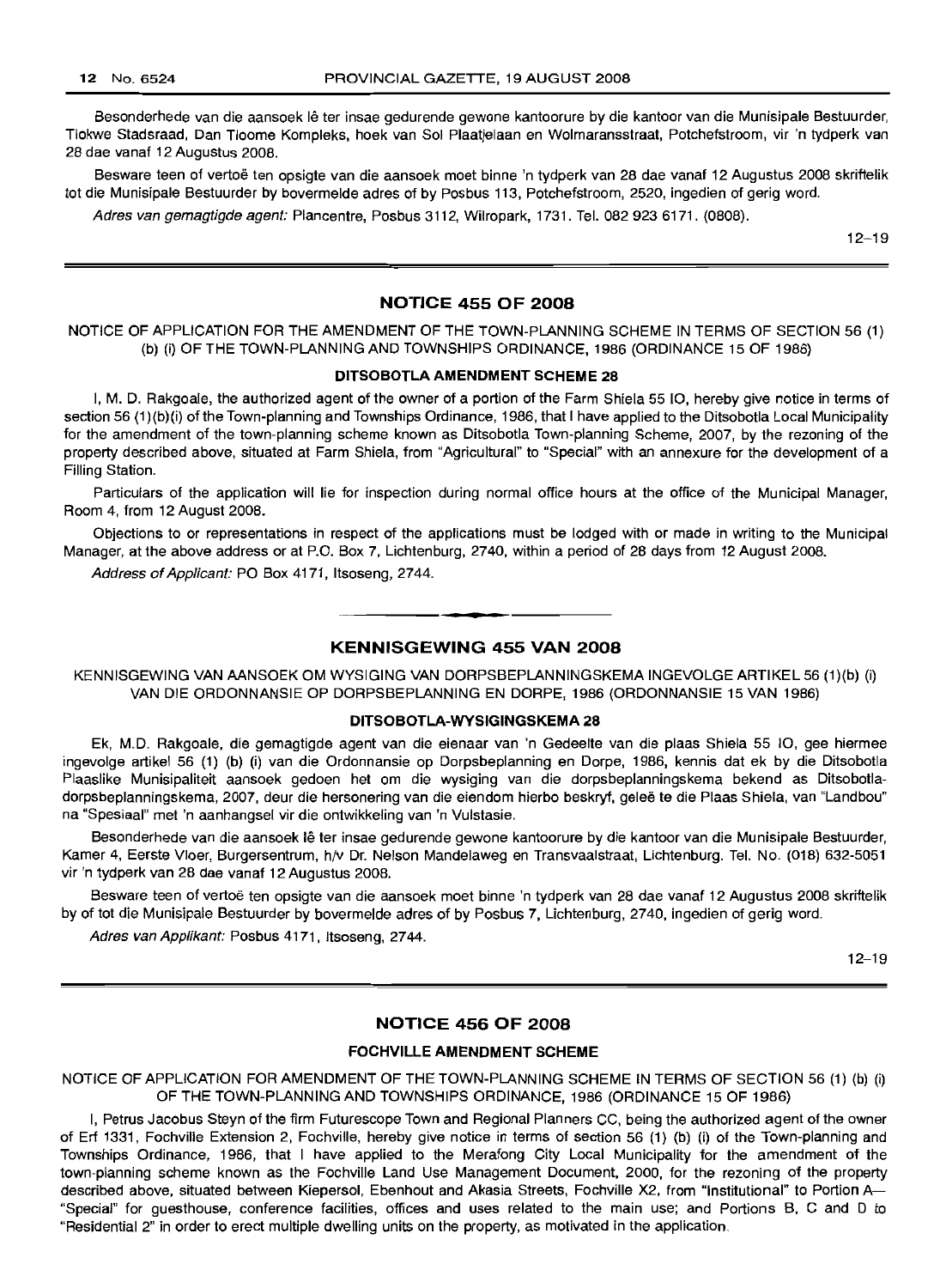Particulars of the application will lie for inspection during normal office hours at the office of the Municipal Manager, P.O. Box 3, Carletonville, 2500, and at Futurescope, 146 Carol Street, Silverfields, Krugersdorp, for a period of 28 days from 12 August 2008.

Objections to or representations in respect of the application must be lodged with or made in writing to the Municipal Manager at the above address or at Futurescope, P.O. Box 1372, Rant en Dal, 1751, within a period of 28 days from 12 August 2008. .**-.**

## **KENNISGEWING 456 VAN 2008**

#### **FOCHVILLE·WYSIGINGSKEMA**

KENNISGEWING VAN AANSOEK OM WYSIGING VAN DIE DORPSBEPLANNINGSKEMA INGEVOLGE ARTIKEL 56 (1) (b) (i) VAN DIE ORDONNANSIE OP DORPSBEPLANNING EN DORPE, 1986 (ORDONNANSIE 15 VAN 1986)

Ek, Petrus Jacobus Steyn van die firma Futurescope Stads- en Streekbeplanners BK, synde die gemagtigde agent van die eienaar van Erf 1331, Fochville Uitbreiding 2, Fochville, gee hiermee ingevolge artikel 56 (1) (b) (i) van die Ordonnansie op Dorpsbeplanning en Dorpe, 1986, kennis dat ek by die Merafong Stad Plaaslike Munisipaliteit aansoek gedoen het om die wysiging van die dorpsbeplanningskema bekend as die Fochville Grondgebruiksbeheerdokument, 2000, deur die hersonering van die eiendom hierbo beskryf, welke eiendom geleë is tussen Kiepersol, Ebenhout en Akasiastrate, Fochville X2, van "Institusioneel" na: Gedeelte 1-"Spesiaal" vir gastehuis, konferensiefasiliteite, kantore en gebruike aanverwant aan die hoofgebruik; en Gedeeltes B, C en D na "Residensieel 2" ten einde meerdere wooneenhede, soos in die aansoek gemotiveer, op te rig.

Besonderhede van die aansoek lê ter insae gedurende gewone kantoorure by die kantoor van die Munisipale Bestuurder, Posbus 3, Carletonville, 2500, en by Futurescope, Carolstraat 144, Silverfields, Krugersdorp, vir 'n tydperk van 28 dae vanaf 12 Augustus 2008.

Besware teen of vertoë ten opsigte van die aansoek moet binne 'n tydperk van 28 dae vanaf 12 Augustus 2008 skriftelik by of tot die Munisipale Bestuurder by bovermelde adres of by Posbus 218, Randfontein, 1760 en by Futurescope, Posbus 1372, Rant en Dal, 1751, ingedien word.

12-19

## **NOTICE 457 OF 2008**

NOTICE OF APPLICATION FOR AMENDMENT OF THE FOCHVILLE LAND USE MANAGEMENT DOCUMENT 2000 IN TERMS OF SECTION 56 (1) (b) (i) OF THE TOWN-PLANNING AND TOWNSHIPS ORDINANCE, 1986 (ORDINANCE 15 OF 1986)

CDJ Land Surveyors, being the authorized agent of the owner, hereby give notice in terms of section 56 (1) (b) (i) of the Town-planning and Townships Ordinance, 1986, that we have applied to the Carltonville Local Municipality for the amendment of the town-planning scheme known as the Fochville Land Use Management Document, 2000, as amended by the rezoning of the following properties:

(i) Portion 3 of Erf 944, Fochville, Registration Division 10, situated at 11 Zuid Einde Street, from "Residential 1" to "Residential 2" to permit the subdivision thereof into 2 equal portions of 595  $m<sup>2</sup>$  each in extent.

Particulars of the application will lie for inspection during normal office hours at the office of the Municipal Manager, 3 Halite Street, Carltonville, 2499, for a period of 28 days from 4 August 2008.

Objections to or representations in respect of the application must be lodged with or made in writing to the Municipal Manager at the above address or posted to him at P.O. Box 3, Carltonville, 20500, within a period of 28 days from 4 August 2008.

Address of authorised agent: CDJ Land Surveyors, P.O. Box 1638, Magaliessig, 2067. Tel: (011) 768-1233.

# • **• • KENNISGEWING 457 VAN 2008**

KENNISGEWING VAN MNSOEK OM WYSIGING VAN FOCHVILLE LANDGEBRUIK BESTUURSDOKUMENT 2000 INGEVOLGEARTIKEL56 (1) (b) (i) VAN DIE ORDONNANSIE OP DORPSBEPLANNING EN DORPE, 1986 (ORDONNANSIE 15 VAN 1986)

CDJ Landmeters, synde die gemagtigde agent van die eienaar gee hiermee ingevolge artikel 56 (1) (b) (i) van die Ordonnansie op Dorpsbeplanning en Dorpe, 1986, kennis dat ons by die Carltonville Plaaslike Munisipaliteit aansoek gedoen het om die wysiging van die dorpsbeplanningskema bekend as die Fochville Landgebruiks Bestuurs Dokument, 2000, deur die hersonering van die volgende eiendomme: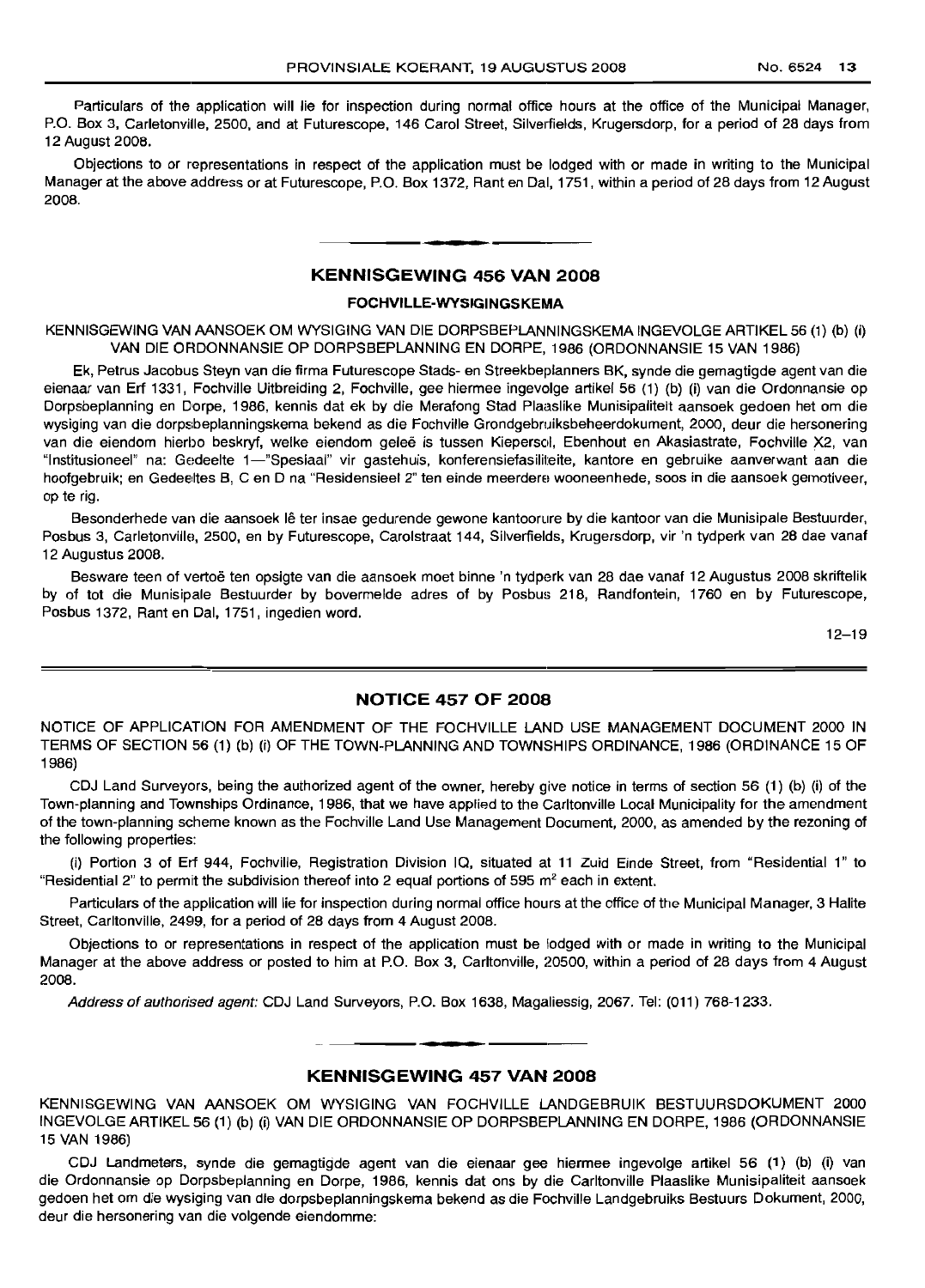(i) Gedeelte 3 van Erf 944, Fochville, Registrasie Afdeling IQ, gelee te Zuid Eindestraat 11, vanaf "Residensieel 1" na "Residensieel 2" om die onderverdeling daarvan om 2 gelyke dele van 595 m<sup>2</sup> elk moontlik te maak.

Besonderhede van die aansoek lê ter insae gedurende gewone kantoorure by die kantoor van die Munisipale Bestuurder, Halitestraat 3, Carltonville, 2499, vir 'n tydperk van 28 dae vanaf 4 Augustus 2008.

Besware teen of vertoë ten opsigte van die aansoek moet binne 'n tydperk van 28 dae vanaf 4 Augustus 2008 skriftelik tot die Munisipale Bestuurder by bovermelde adres of by Posbus 3, Carltonville, 20500, ingedien of gerig word.

Adres van gemagtigde agent: CDJ Landmeters, Posbus 1638, Magaliessig, 2067. Tel: (011) 768-1233.

12-19

## NOTICE 458 OF 2008

REMOVAL OF RESTRICTIONS ACT, 1967

## REMOVAL OF RESTRICTIONS OF ERF 4668, CARLETONVILLE EXTENSION 2 (MERAFONG CITY LOCAL MUNICIPALITY)

It is hereby notified that application has been made in terms of section 3 (1) of the Removal of Restrictions Act, 1967 (Act No. 84 of 1967), by Futurescope Town and Regional Planners for:

- The removal of conditions B, C, D, 2, 3 and 4 in Deed of Transfer T39768/85;
- the simultaneous amendment of the Carletonville Town-planning Scheme, 1993, to amend the present zoning from "Public Garage" to "Business 1" with an annexure for wholesaling and warehouse activities.

The application and relative documents are open for inspection at the offices of the Acting Manager: Department Developmental Local Government and Housing, c/o Von Wielligh and Gerrit Maritz Streets, and at the office of the Municipal Manager: Merafong City Local Municipality, for a period of 28 days from 12 August 2008.

Objections to the application may be lodged in writing with the Acting Manager: Department of Developmental Local Government and Housing at the above address or to Private Bag X1213, Potchefstroom, 2520, on or before 9 September 2008, and shall reach this office not later than 14:00 on the said date.

GO 15/4/2/1/146/32

## KENNISGEWING 458 VAN 2008

**-**

WET OP OPHEFFING VAN BEPERKINGS, 1967

## OPHEFFING VAN TITELVOORWAARDES VAN ERF 4668, CARLETONVILLE UITBREIDING 2 (MERAFONG STAD PLAASLIKE MUNISIPALITEIT)

Hierby word bekend gemaak dat ingevolge die bepalings van artikel 3 (1) van die Wet op Opheffing van Beperkings, 1967 (Wet No. 84 van 1967), aansoek gedoen is deur Futurescope Stads- en Streekbeplanners, vir:

- Die opheffing van voorwaardes B, C, D, 2, 3 en 4 in Akte van Transport T39768/85; asook
- die gelyktydige wysiging van die Carletonville-dorpsbeplanningskema, 1993, om die huidige sonering vanaf "Openbare Garage" na "Besigheid 1" met 'n bylae vir die doeleindes van groothandel en pakhuisaktiwiteite.

Die aansoek en die betrokke dokumentasie is ter insae by die kantoor van die Waarnemende Bestuurder: Departement Ontwikkelende Plaaslike Regering en Behuising, h/v Dr. Albert Luthuli- en Gerrit Maritzstraat, Potchefstroom, en in die kantoor van die Munisipale Bestuurder: Merafong Stad Plaaslike Munisipaliteit, vir 'n tydperk van 28 dae vanaf 12 Augustus 2008.

Besware teen die aansoek kan skriftelik by die Waarnemende Bestuurder: Departement Ontwikkelende Plaaslike Regering en Behuising, by bovermelde adres of Privaatsak X1213, Potchefstroom, 2520, voor of op 9 September 2008 ingedien word en moet die kantoor nie later as 14:00 op genoemde datum bereik nie.

GO 15/4/2/1/146/32

12-19

## NOTICE 459 OF 2008

REMOVAL OF RESTRICTIONS ACT, 1967

## REMOVAL OF RESTRICTIONS OF ERF 3359, CARLETONVILLE EXTENSION 8 (MERAFONG CITY LOCAL MUNICIPALITY)

It is hereby notified that application has been made in terms of section 3 (1) of the Removal of Restrictions Act, 1967 (Act No. 84 of 1967), by Jooste, Siabbert & Moodie, for: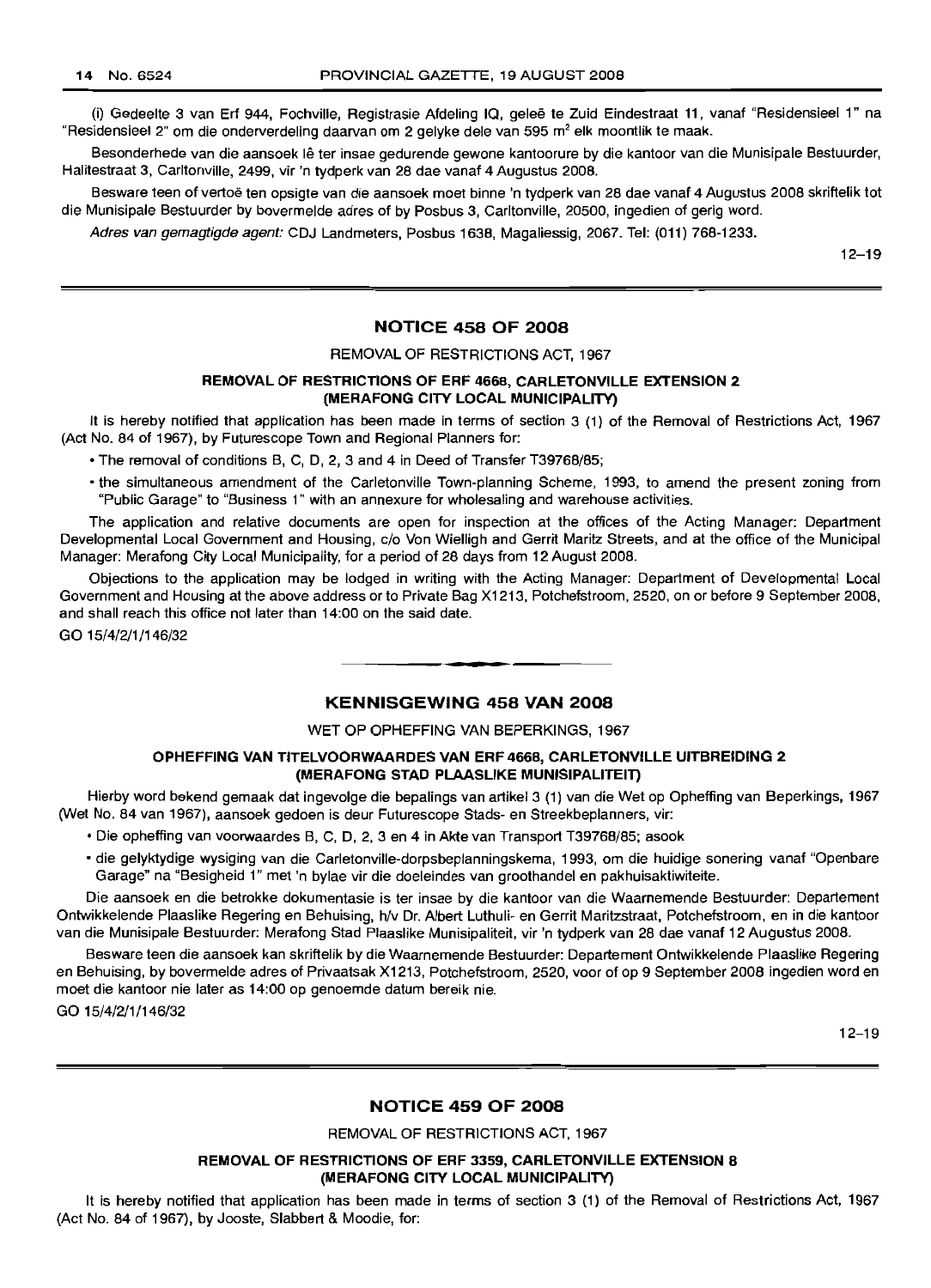- The removal of conditions B(b), B(c), B(d), B(e), B(f), B(g), B(i), BQ), B(k), B(I) and B(m) in Deed of Transport T46522/83; and
- the simultaneous amendment of the Carletonville Town-planning Scheme, 1993, for the rezoning of Erf 3359 from "Residential 1" to "Special" for the purposes of a guest house and related uses.

The application and relative documents are open for inspection at the offices of the Acting Manager: Department Developmental Local Government and Housing, c/o Albert Luthuli and Gerrit Maritz Streets and at the office of the Municipal Manager: Merafong City Local Municipality, for a period of 28 days from 12 August 2008.

Objections to the application may be lodged in writing with the Acting Manager: Department of Developmental Local Government and Housing at the above address or to Private Bag X1213, Potchefstroom, 2520, on or before 9 September 2008, and shall reach this office not later than 14:00 on the said date.

GO 15/4/2/1/146/29

## KENNISGEWING 459 VAN 2008

**-**

WET OP OPHEFFING VAN BEPERKINGS, 1967

## OPHEFFING VAN TITELVOORWAARDES VAN ERF 3359, CARLETONVILLE UITBREIDING 8 (MERAFONG STAD PLAASLIKE MUNISIPALITEIT)

Hierby word bekend gemaak dat ingevolge die bepalings van artikel 3 (1) van die Wet op Opheffing van Beperkings, 1967 (Wet No. 84 van 1967), aansoek gedoen is deur Jooste, Siabbert & Moodie, Carletonville, vir:

- Die opheffing van voorwaardes B(b), B(c), B(d), B(e), B(f), B(g), B(i), BQ), B(k), B(I) en B(m) in Akte van Transport T46522/83; en
- die gelyktydige wysiging van die Carletonville-dorpsbeplanningskema, 1993, vir die hersonering van Erf 3359, vanaf "Residensieel 1" na "Spesiaal" vir die doeleindes van 'n gastehuis en aanverwante gebruike.

Die aansoek en die betrokke dokumentasie is ter insae by die kantoor van die Waarnemende Bestuurder: Departement Ontwikkelende Plaaslike Regering en Behuising, h/v Albert Luthuli- en Gerrit Maritzstraat, Potchefstroom, en in die kantoor van die Munisipale Bestuurder: Merafong Stad Plaaslike Munisipaliteit, vir 'n tydperk van 28 dae vanaf 12 Augustus 2008.

Besware teen die aansoek kan skriftelik by die Waarnemende Bestuurder: Departement Ontwikkelende Plaaslike Regering en Behuising, by bovermelde adres of Privaatsak X1213, Potchefstroom, 2520, voor of op 9 September 2008 ingedien word en moet die kantoor nie later as 14:00 op genoemde datum bereik nie.

GO 15/4/2/1/146/29

12-19

## NOTICE 467 OF 2008

NOTICE OF APPLICATION FOR AMENDMENT OF TOWN-PLANNING SCHEME IN TERMS OF SECTION 56 (1) (b) (i) OF THE TOWN-PLANNING AND TOWNSHIPS ORDINANCE, 1986 (ORDINANCE 15 OF 1986)

## RUSTENBURG AMENDMENT SCHEME 280

I, Petrus Christiaan Cornelius de Jager, of the firm Towncomp BK, 1995/024157/23, being the authorised agent of the owner of Portion 1 of Erf 742, Rustenburg (41 President Mbeki Drive), Portion 3 (a portion of Portion 2) of Erf 742, Rustenburg (38A Ridder Street), Remainder Portion of Portion 2 of Erf 742, Rustenburg (38 Ridder Street), Portion 1 of Erf 743, Rustenburg (40 Ridder Street) and Portion 2 of Erf 762, Rustenburg (43 President Mbeki Drive), hereby give notice in terms of section 56 (1) (b) (i) of the Town-planning and Townships Ordinance, 1986, that I have applied to the Rustenburg Local Muncipality for the amendment of the the town-planning scheme known as Rustenburg Land Use Management Scheme, 2005, by the rezoning of the property described above, from "Residential 1" to "Business 1", subject to conditions as per Annexure 563.

Particulars of the application will lie for inspection during normal office hours at the office of the Director: Planning and Development, Room 319, Missionary Mpheni House, corner Beyers Naudé and Nelson Mandela Drives, Rutenburg, for a period of 28 days from 19 August 2008.

Objections to or representations in respect of the application must be lodged with or made in writing to the Director: Planning and Development at the above address or at P.O. Box 16, Rustenburg, 0300, within a period of 28 days from 19 August 2008.

Address of owner: P/a Towncomp CC, P.O. Box 20145, Proteapark, 0305. Tel: (014) 533-2950. Fax: (014) 533-3733.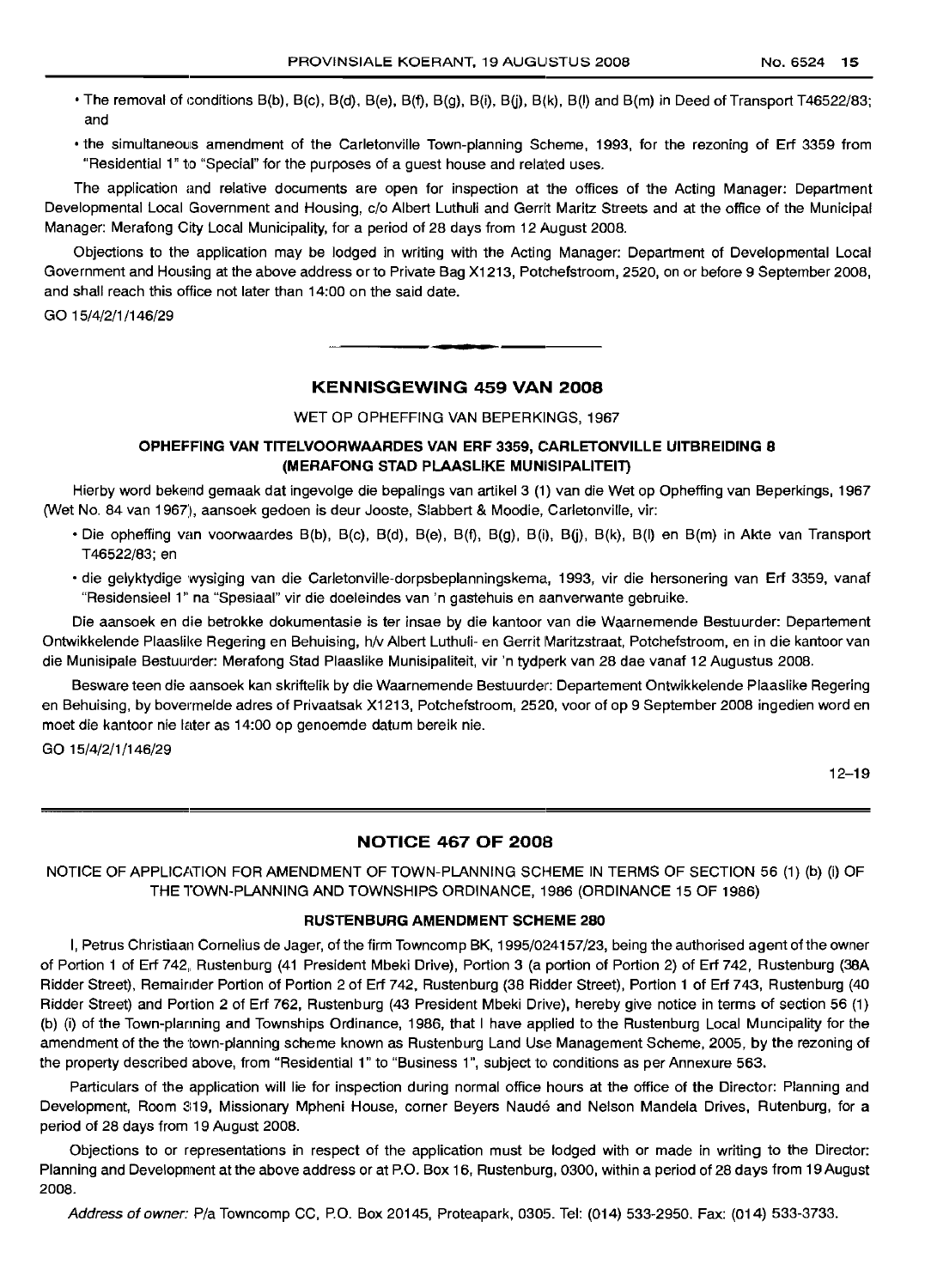## **KENNISGEWING 467 VAN 2008**

KENNISGEWING VAN AANSOEK OM WYSIGING VAN DORPSBEPLANNINGSKEMA INGEVOLGE ARTIKEL 56 (1) (b) (i) VAN DIE ORDONNANSIE OP DORPSBEPLANNING EN DORPE, 1986 (ORDONNANSIE 15 VAN 1986)

#### **RUSTENBURG-WYSIGINGSKEMA 280**

Ek, Petrus Christiaan Cornelius de Jager, van die firma Towncomp BK, 1995/024157/23, synde die gemagtigde agent van die eienaar van Gedeelte 1 van Erf 742, Rustenburg (President Mbekirylaan 41), Gedeelte 3 ('n gedeelte van Gedeelte 2) van Erf 742, Rustenburg (Ridderstraat 38A), Resterende Gedeelte van Gedeelte 2 van Erf 742, Rustenburg (Ridderstraat 38), Gedeelte 1 van Erf 743, Rustenburg (Ridderstraat 40) en Gedeelte 2 van Erf 762, Rustenburg (President Mbekirylaan 43), gee hiermee ingevolge artkel 56 (1) (b) (i) van die Ordonnansie op Dorpsbeplanning en Dorpe, 1986, kennis dat ek by die Rustenburg Plaaslike Munisipaliteit aansoek gedoen het om die wysiging van die dorpsbeplanningskema, bekend as Rustenburg Land Use Management Scheme, 2005, deur die hersonering van die eiendom hierbo beskryf, vanaf "Residensieel 1" na "Besigheid 1", onderhewig aan sekere voorwaardes soos per Bylae 563.

Besonderhede van die aansoek lê ter insae gedurende gewone kantoorure by die kantoor van die Direkteur: Beplanning en Ontwikkeling, Kamer 319, Missionary Mpheni House, h/v Beyers Naude- en Nelson Mandelarylaan, Rustenburg, vir 'n tydperk van 28 dae vanaf 19 Augustus 2008.

Besware teen of vertoë ten opsigte van die aansoek moet binne 'n tydperk van 28 dae vanaf 24 Junie 2008, skriftelik by of tot die Direkteur: Beplanning en Ontwikkeling by bovermelde adres of by Posbus 16, Rustenburg, 0300, ingedien of gerig word.

Adres van eienaar: P/a Towncomp CC, Posbus 20145, Proteapark, 0305. Tel: (014) 533-2950. Faks: (014) 533-3733.

19-26

## **NOTICE 468 OF 2008**

NOTICE OF APPLICATION FOR AMENDMENT OF TOWN-PLANNING SCHEME IN TERMS OF SECTION 56 (1) (b) (i) OF THE TOWN-PLANNING AND TOWNSHIPS ORDINANCE, 1986 (ORDINANCE 15 OF 1986)

## **RUSTENBURG AMENDMENT SCHEME 502**

I, Jan-Nolte Ekkerd, of the firm EPS, being the authorised agent of the owner of Portion 14 of the farm Kroondal 304 JQ, hereby give notice in terms of section 56 (1) (b) (i) of the Town-planning and Townships Ordinance, 1986, that I have applied to the Rustenburg Local Municipality, for the amendment of the town-planning scheme known as Rustenburg Land Use Management Scheme, 2005, by the rezoning of the property described above, situated in Kroondal, along the P2/4 route to Pretoria from "Agriculture" to "Institutional".

Particulars of the application will lie for inspection during normal office hours at the office of the Municipal Manager, Room 319, at the Missionary Mpheni House, cnr of Nelson Mandela and Beyers Naude Drives, Rustenburg, for the period of 28 days from 19 August 2008.

Objections to or representations in respect of the application must be lodged with or made in writing to the Municipal Manager at the above address or at P.O. Box 16, Rustenburg, 0300, within a period of 28 days from 19 August 2008.

Address of owner: P/a EPS Consulting Engineers, P.O. Box 5002, Rustenburg, 0300. Tel: (014) 597-2001. Fax: (014) 597-4956.

## **KENNISGEWING 468 VAN 2008**

**I •**

KENNISGEWING VAN AANSOEK OM WYSIGING VAN DORPSBEPLANNINGSKEMA INGEVOLGE ARTIKEL 56 (1) (b) (i) VAN DIE ORDONNANSIE OP DORPSBEPLANNING EN DORPE, 1986 (ORDONNANSIE 15 VAN 1986)

## **RUSTENBURG-WYSIGINGSKEMA 502**

Ek, Jan-Nolte Ekkerd, van die firma EPS, synde die gemagtigde agent van die eienaar van Gedeelte 14 van die plaas Kroondal 304 JQ, gee hiermee ingevolge artkel 56 (1) (b) (i) van die Ordonnansie op Dorpsbeplanning en Dorpe, 1986, kennis dat ek by die Rustenburg Plaaslike Munisipaliteit aansoek gedoen het om die wysiging van die dorpsbeplanningskema, bekend as Rustenburg Grondgebruiksbestuursskema, 2005, deur die hersonering van die eiendom hierbo beskryf, geleë te Kroondal, aangrensend aan die P2/4 Pad na Pretoria vanaf "Landbou" na "Inrigting".

Besonderhede van die aansoek lê ter insae gedurende gewone kantoorure, by die kantoor van die Munisipale Bestuurder, Kamer 319, Missionary Mpheni House, h/v Nelson Mandela en Beyers Naudelane, Rustenburg, vir 'n tydperk van 28 dae vanaf 19 Augustus 2008.

Besware teen of vertoë ten opsigte van die aansoek moet binne 'n tydperk van 28 dae vanaf 19 Augustus 2008 skriftelik by of tot die Munisipale Bestuurder, by bovermelde adres of by Posbus 16, Rustenburg, 0300, ingedien of gerig word.

Adres van eienaar: P/a EPS Raadgewende Ingenieurs, Posbus 5002, Rustenburg, 0300. Tel: (014) 597-2001. Faks: (014) 597-4956.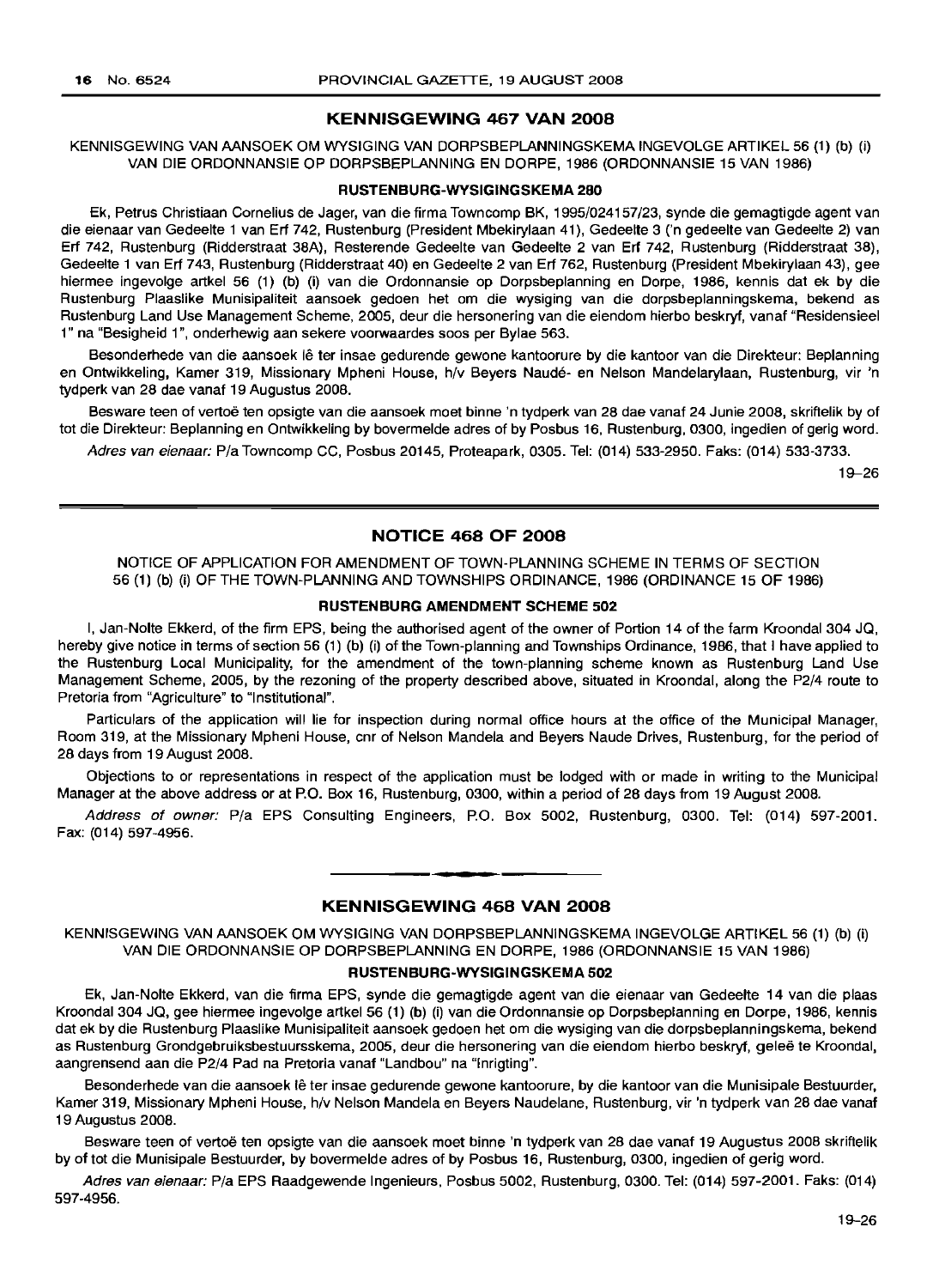## **NOTICE 469 OF 2008**

NOTICE OF APPLICATION FOR AMENDMENT OF TOWN-PLANNING SCHEME IN TERMS OF SECTION 56 (1) (b) (i) OF THE TOWN-PLANNING AND TOWNSHIPS ORDINANCE, 1986 (ORDINANCE 15 OF 1986)

## **RUSTENBURG AMENDMENT SCHEME 511**

I, Jan-Nolte Ekkerd, of the firm EPS, being the authorised agent of the owner of Portion 94 of the farm Rietvly 271 JQ, hereby give notice in terms of section 56 (1) (b) (i) of the Town-planning and Townships Ordinance, 1986, that I have applied to the Rustenburg Local Municipality, for the amendment of the town-planning scheme known as Rustenburg Land Use Management Scheme, 2005, by the rezoning of the property described above, situated approximately 12 km north-east of the Rustenburg CBD, in the Rietvly Area from "Agriculture" to "Special", for a shooting range and ancillary purposes.

Particulars of the application will lie for inspection during normal office hours at the office of the Municipal Manager, Room 319, at the Missionary Mpheni House, cnr of Nelson Mandela and Beyers Naude Drives, Rustenburg, for the period of 28 days from 19 August 2008.

Objections to or representations in respect of the application must be lodged with or made in writing to the Municipal Manager at the above address or at P.O. Box 16, Rustenburg, 0300, within a period of 28 days from 19 August 2008.

Address of owner: Pia EPS Consulting Engineers, P.O. Box 5002, Rustenburg, 0300. Tel: (014) 597-2001. Fax: (014) 597-4956.

## **KENNISGEWING 469 VAN 2008**

**. -**

KENNISGEWING VAN AANSOEK OM WYSIGING VAN DORPSBEPLANNINGSKEMA INGEVOLGE ARTIKEL 56 (1) (b) (i) VAN DIE ORDONNANSIE OP DORPSBEPLANNING EN DORPE, 1986 (ORDONNANSIE 15 VAN 1986)

#### **RUSTENBURG-WYSIGINGSKEMA** 511

Ek, Jan-Nolte Ekkerd, van die firma EPS, synde die gemagtigde agent van die eienaar van Gedeelte 94 van die plaas Rietvly 271 JQ, gee hiermee ingevolge artkel 56 (1) (b) (i) van die Ordonnansie op Dorpsbeplanning en Dorpe, 1986, kennis dat ek by die Rustenburg Plaaslike Munisipaliteit aansoek gedoen het om die wysiging van die dorpsbeplanningskema, bekend as Rustenburg Grondgebruiksbestuursskema, 2005, deur die hersonering van die eiendom hierbo beskryf, geleë ongeveer 12 km noord-oos van die Rustenburg SSK, in die Rietvly omgewing, vanaf "Landbou" na "Spesiaal", vir 'n skietbaan en aanverwante gebruike.

Besonderhede van die aansoek lê ter insae gedurende gewone kantoorure, by die kantoor van die Munisipale Bestuurder, Kamer 319, Missionary Mpheni House, h/v Nelson Mandela en Beyers Naudelane, Rustenburg, vir 'n tydperk van 28 dae vanaf 19 Augustus 2008.

Besware teen of vertoe ten opsigte van die aansoek moet binne 'n tydperk van 28 dae vanaf 19 Augustus 2008 skriftelik by of tot die Munisipale Bestuurder, by bovermelde adres of by Posbus 16, Rustenburg, 0300, ingedien of gerig word.

Adres van gemagtigde agent: Pia EPS Raadgewende Ingenieurs, Posbus 5002, Rustenburg, 0300. Tel: (014) 597-2001. Faks: (014) 597-4956.

 $19 - 26$ 

## **NOTICE 470 OF 2008**

NOTICE OF APPLICATION FOR AMENDMENT OF THE POTCHEFSTROOM TOWN-PLANNING SCHEME, 1980, IN TERMS OF SECTION 56 (1) (b) (i) OF THE TOWN-PLANNING AND TOWNSHIPS ORDINANCE, 1986 (ORDINANCE 15 OF 1986)

## **POTCHEFSTROOM AMENDMENT SCHEME** 1569

We, Welwyn Town and Regional Planners, being the authorised agent of the owner of Erf 1810, situated in the Town Potchefstroom Extension 12, hereby give notice in terms of section 56 (1) (b) (i) of the Town-planning and Townships Ordinance, 1986, that we have applied to the Tlokwe City Council for the amendment of the town-planning scheme known as the Potchefstroom Town-planning Scheme, 1980, by the rezoning of the property described above, situated at 9 Renoster Street, Potchefstroom Extension 12, from "Residential 1" to "Residential 2".

Particulars of the application will lie for inspection during normal office hours at the office of the Municipal Manager, Wolmarans Street, Potchefstroom, for a period of 28 days from 19 August 2008.

Objections to or representations in respect of the application must be lodged with or made in writing to the Municipal Manager at the above address or at P.O. Box 113, Potchefstroom, 2520, within a period of 28 days from 19 August 2008.

Address of applicant: Welwyn Town and Regional Planners, P.O. Box 20508, Noordbrug, 2522. Tel. (018) 293-1536.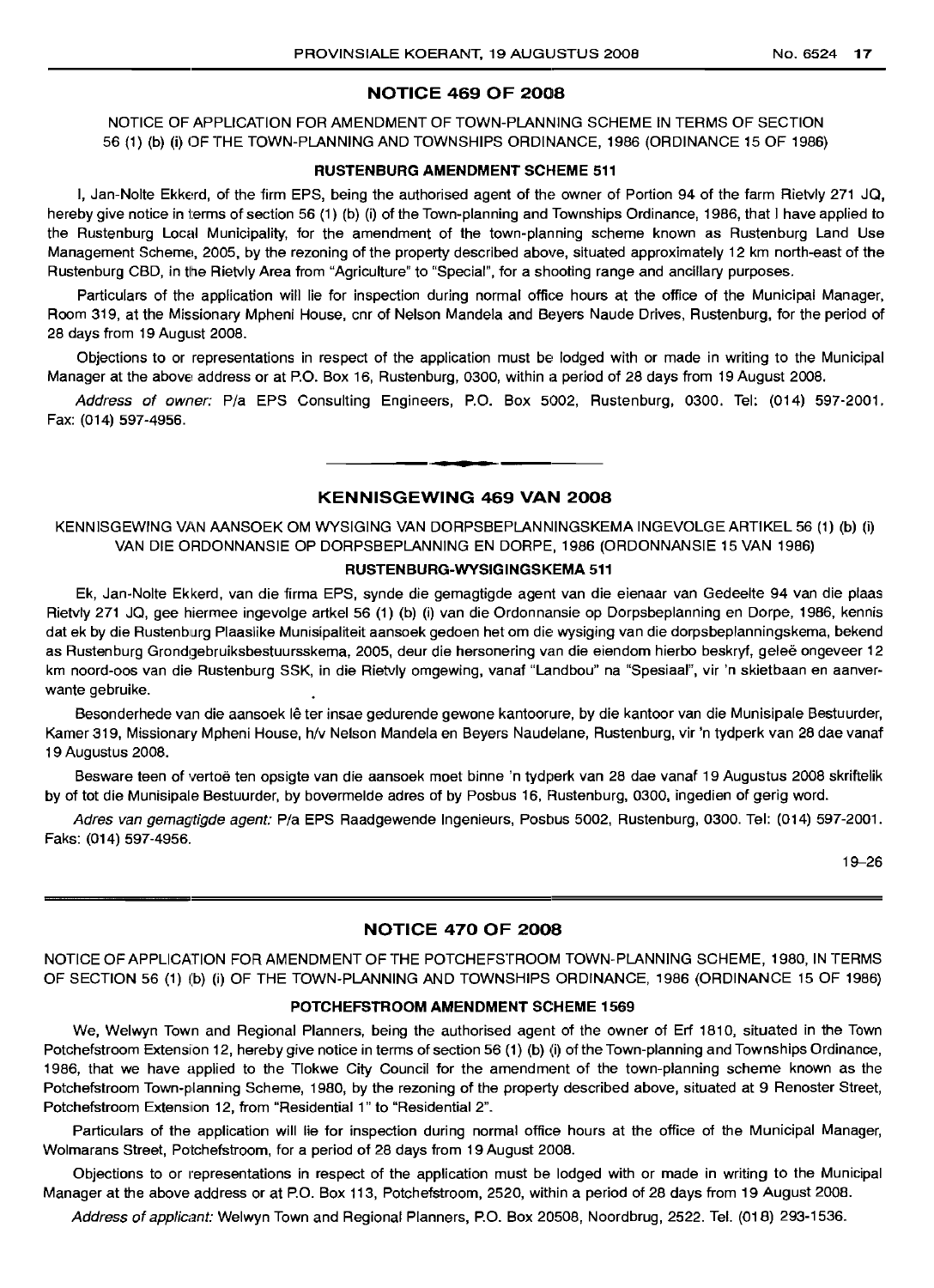## **KENNISGEWING 470 VAN 2008**

KENNISGEWING VAN AANSOEK OM WYSIGING VAN DIE POTCHEFSTROOM DORPSBEPLANNINGSKEMA, 1980, INGEVOLGE ARTIKEL 56 (1) (b) (i) VAN DIE ORDONNANSIE OP DORPSBEPLANNING EN DORPE, 1986 (ORDONNANSIE 15 VAN 1986)

## **POTCHEFSTROOM WYSIGINGSKEMA 1569**

Ons, Welwyn Stads- en Streekbeplanners, synde die gemagtigde agent van die eienaar van Erf 1810, gelee in die dorp Potchefstroom Uitbreiding 12, ingevolge artikel 56 (1) (b) (i) van die Ordonnansie op Dorpsbeplanning en Dorpe, 1986, gee hiermee kennis dat ons by die Tlokwe Stadsraad aansoek gedoen het om die wysiging van die dorpsbeplanningskema, bekend as die Potchefstroom Dorpsbeplanningskema, 1980, deur die hersonering van die eiendom hierbo beskryf, geleë te Renosterstraat 9, Potchefstroom Uitbreiding 12, vanaf "Residensieel 1" na "Residensieel 2".

Besonderhede van die aansoek Ie ter insae gedurende gewone kantoorure by die kantoor van die Munisipale Bestuurder, Wolmaransstraat, Potchefstroom, vir 'n tydperk van 28 dae vanaf 19 Augustus 2008.

Besware teen of vertoë ten opsigte van die aansoek moet binne 'n tydperk van 28 dae vanaf 19 Augustus 2008 skriftelik tot die Munisipale Bestuurder by bovermelde adres of by Posbus 113, Potchefstroom, 2520, ingedien of gerig word.

Adres van applikant: Welwyn Stads- en Streekbeplanners, Posbus 20508, Noordbrug, 2522. Tel. (018) 293-1536.

19-26

## **NOTICE 471 OF 2008**

NOTICE OF APPLICATION FOR AMENDMENT OF THE POTCHEFSTROOM TOWN-PLANNING SCHEME, 1980, IN TERMS OF SECTION 56 (1) (b) (i) OF THE TOWN-PLANNING AND TOWNSHIPS ORDINANCE, 1986 (ORDINANCE 15 OF 1986)

#### **POTCHEFSTROOM AMENDMENT SCHEME 1570**

We, Welwyn Town and Regional Planners, being the authorised agent of the owner of the Remaining Portion of Erf 2659 and Portion 18 of Erf 2659, situated in the Town Potchefstroom, hereby give notice in terms of section 56 (1) (b) (i) of the Townplanning and Townships Ordinance, 1986, that we have applied to the Tlokwe City Council for the amendment of the townplanning scheme known as the Potchefstroom Town-planning Scheme, 1980, by the rezoning of the property described above, situated at 8 Van Graan Street and 9 Duvenhagen Street, Potchefstroom, from "Residential 1" to "Special" with Annexure 1123 for a dwelling unit and a guest house.

Particulars of the application will lie for inspection during normal office hours at the office of the Municipal Manager, Wolmarans Street, Potchefstroom, for a period of 28 days from 19 August 2008.

Objections to or representations in respect of the application must be lodged with or made in writing to the Municipal Manager at the above address or at P.O. Box 113, Potchefstroom, 2520, within a period of 28 days from 19 August 2008.

Address of applicant: Welwyn Town and Regional Planners, P.O. Box 20508, Noordbrug, 2522. Tel. (018) 293-1536.

# **• KENNISGEWING 471 VAN 2008**

KENNISGEWING VAN AANSOEK OM WYSIGING VAN DIE POTCHEFSTROOM DORPSBEPLANNINGSKEMA, 1980, INGEVOLGEARTIKEL56 (1) (b) (i) VAN DIE ORDONNANSIE OP DORPSBEPLANNING EN DORPE, 1986 (ORDONNANSIE 15 VAN 1986)

## **POTCHEFSTROOM WYSIGINGSKEMA 1570**

Ons, Welwyn Stads- en Streekbeplanners, synde die gemagtigde agent van die eienaar van die Resterende Gedeelte van Erf 2659 en Gedeelte 18 van Erf 2659, gelee in die dorp Potchefstroom, ingevolge artikel 56 (1) (b) (i) van die Ordonnansie op Dorpsbeplanning en Dorpe, 1986, gee hiermee kennis dat ons by die Tlokwe Stadsraad aansoek gedoen het om die wysiging van die dorpsbeplanningskema, bekend as die Potchefstroom Dorpsbeplanningskema, 1980, deur die hersonering van die eiendom hierbo beskryf, gelee te Van Graanstraat 8 en Duvenhagenstraat 9, Potchefstroom, vanaf "Residensieel 1" na "Spesiaal" met Bylae 1123 vir 'n wooneenheid en 'n gastehuis.

Besonderhede van die aansoek Ie ter insae gedurende gewone kantoorure by die kantoor van die Munisipale Bestuurder, Wolmaransstraat, Potchefstroom, vir 'n tydperk van 28 dae vanaf 19 Augustus 2008.

Besware teen of vertoe ten opsigte van die aansoek moet binne 'n tydperk van 28 dae vanaf 19 Augustus 2008 skriftelik tot die Munisipale Bestuurder by bovermelde adres of by Posbus 113, Potchefstroom, 2520, ingedien of gerig word.

Adres van applikant: Welwyn Stads- en Streekbeplanners, Posbus 20508, Noordbrug, 2522. Tel. (018) 293-1536.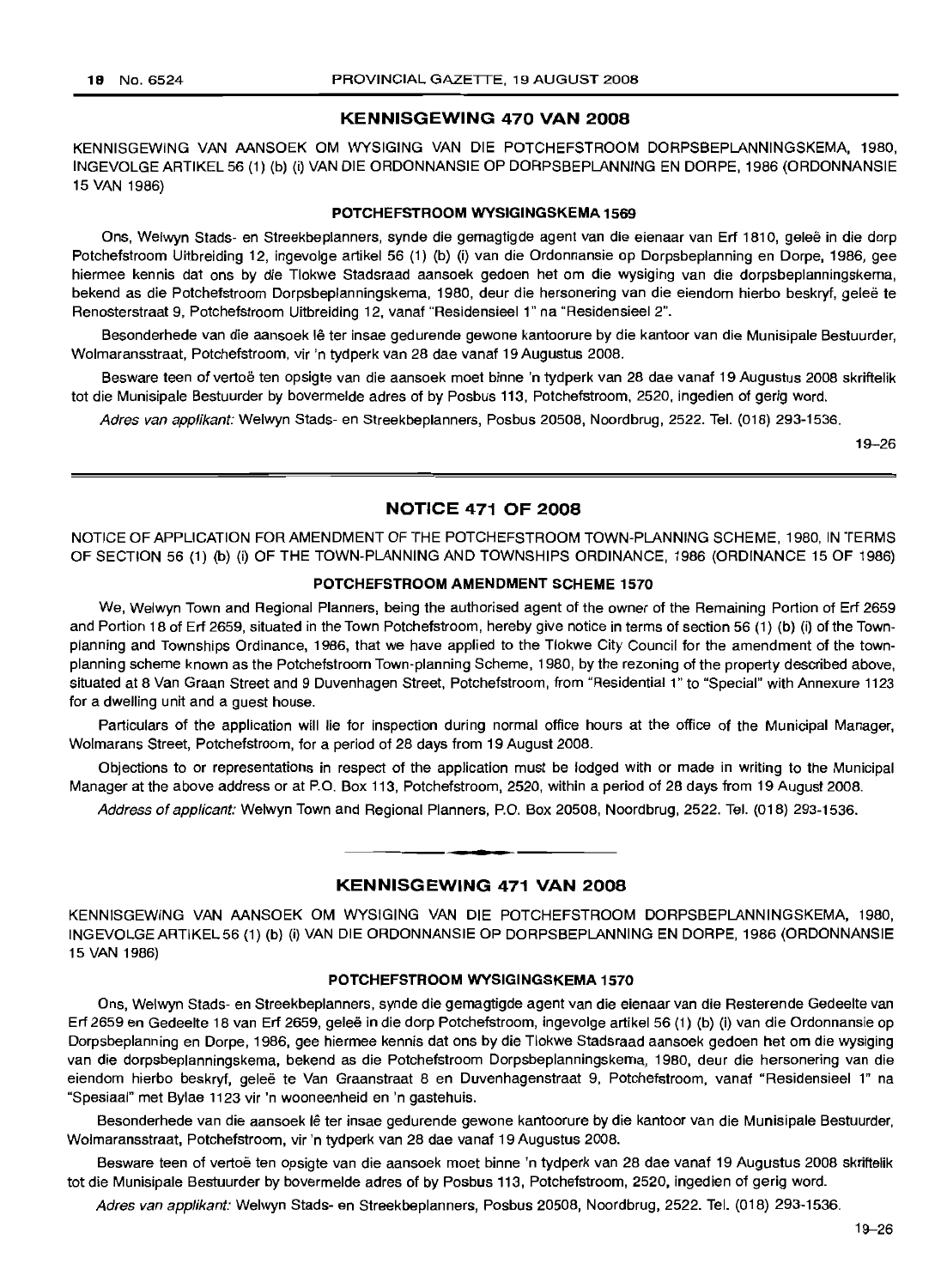## NOTICE 472 OF 2008

## NOTICE OF APPLICATION FOR AMENDMENT OF TOWN-PLANNING SCHEME IN TERMS OF SECTION 56 (1) (b) (i) OF THE TOWN-PLANNING AND TOWNSHIPS ORDINANCE, 1986 (ORDINANCE 15 OF 1986)

#### AMENDMENT SCHEME No. 509

I, Kgomotso Rapetswa, being the authorized agent of Erven 1703 and 2077, Geelhout Park Extension 6-J.Q., hereby give notice in terms of section 56 (1) (b) (i) of the Town-planning and Townships Ordinance, 1986, that we have applied to the Rustenburg Local Municipality for the amendment of the land use management scheme (town-planning scheme) known as Rustenburg Land Use Management Scheme, 2005, by the rezoning of the described above, situated at Geelhout Park Extension 6, Rustenburg, from "Residential 1" to "Business 1".

Particulars of the application will lie for inspection during normal office hours at the office of the Municipal Manager: Rustenburg Local Municipality, corner of Beyers Naude and Nelson Mandela Drives, within a period of 28 days from 19 August 2008.

Objections to or representations in respect of the application must be lodged with or made in writing to the Municipal Manager at the above address or at P.O. Box 16, Rustenburg, 0300, within a period of 28 days from 19 August 2008.

Address of the authorized agent: 24 Bushrock, Waterfall East, Rustenburg.

 $\ddot{\phantom{a}}$ 

## KENNISGEWING 472 VAN 2008

**•**

KENNISGEWING VAN AANSOEK OM WYSIGING VAN DORPSBEPLANNINGSKEMA INGEVOLGE ARTIKEL 56 (1) (b) (ii) VAN DIE ORDONNANSIE OP DORPSBEPLANNING EN DORPE, 1986 (ORDONNANSIE 15 VAN 1986)

#### WYSIGINGSKEMA No. 509

Ek, Kgomotso Rapetswa, synde die gemagtigde agent van Erwe 1703 en 2077, Geelhout Park Uitbreiding 6 J.Q., gee hiermee ingevolge artikel 56 (1) (b) (ii) van die Ordonnansie op Dorpsbeplanning en Dorpe, 1986, kennis dat ons by die Rustenburg Plaaslike Munisipaliteit aansoek gedoen het om die wysiging van die grond gebruik bestuurskema (dorpsbeplanningskerna) bekend as Rustenburg Grondgebruiksskema, 2005, deur die hersonering van die eiendom hierbo beskryf, geleë te Geelhout Park, Rustenburg, vanaf "Residensieel 1" na "Besigheid 1".

Besonderhede van die aansoek Ie ter insae gedurende gewone kantoorure by die kantoor van die Munisipale Bestuurder: Rustenburg Plaaslike Munisipaliteit, h/v Beyers- en Nelson Mandelastraat, vir 'n tydperk van 28 dae vanaf 19 Augustus 2008.

Besware teen of vertoë ten opsigte van die aansoek moet binne 'n tydperk van 28 dae vanaf 19 Augustus 2008 skriftelik by of tot die Munisipale Bestuurder, by bovermelde adres of by Posbus 16, Rustenburg, 0300, ingedien of gerig word.

Adres van die gemagtigde agent: 24 Bushrock, Waterfall East, Rustenburg.

19-26

#### NOTICE 473 OF 2008

NOTICE OF APPLICATION FOR AMENDMENT OF TOWN-PLANNING SCHEME IN TERMS OF SECTION 56 (1) (b) (i) OF THE TOWN-PLANNING AND TOWNSHIPS ORDINANCE, 1986 (ORDINANCE 15 OF 1986)

#### RUSTENBURG LAND USE MANAGEMENT SCHEME, 2005: AMENDMENT SCHEME 501

Maxim Planning Solutions, being the authorised agent of the owner of Portion 48 (a portion of Portion 39) of the farm Rietvly, No. 271-JQ, hereby gives notice in terms of section 56 (1) (b) (i) of the Town-planning and Townships Ordinance, 1986, that we have applied to the Rustenburg Local Municipality for the amendment of the town-planning scheme known as the Rustenburg Land Use Management Scheme, 2005, by the rezoning of the property described above, situated approximately 4 km west of the Swartruggens/Phokeng Crossing, from "Special" for the purposes of a hotel consisting of 25 rooms, to "Special" for the purposes of a hotel consisting of 100 rooms.

Particulars of the application will lie for inspection during normal office hours at the office of the Director: Planning and Development, Room 313, Missionary Mpheni House, c/o Beyers Naude and Nelson Mandela Drive, Rustenburg, for the period of 28 days from 19 August 2008.

Objections to or representations in respect of the application must be lodged with or made in writing to the Municipal Manager at the above address or at P.O. Box 16, Rustenburg, 0300, within a period of 28 days from 19 August 2008.

Address of authorised agent: Maxim Planning Solutions, 37 Von Wielligh Street, Rustenburg; P.O. Box 21114, Proteapark, 0305. Tel: (014) 592-9489. (2/1141).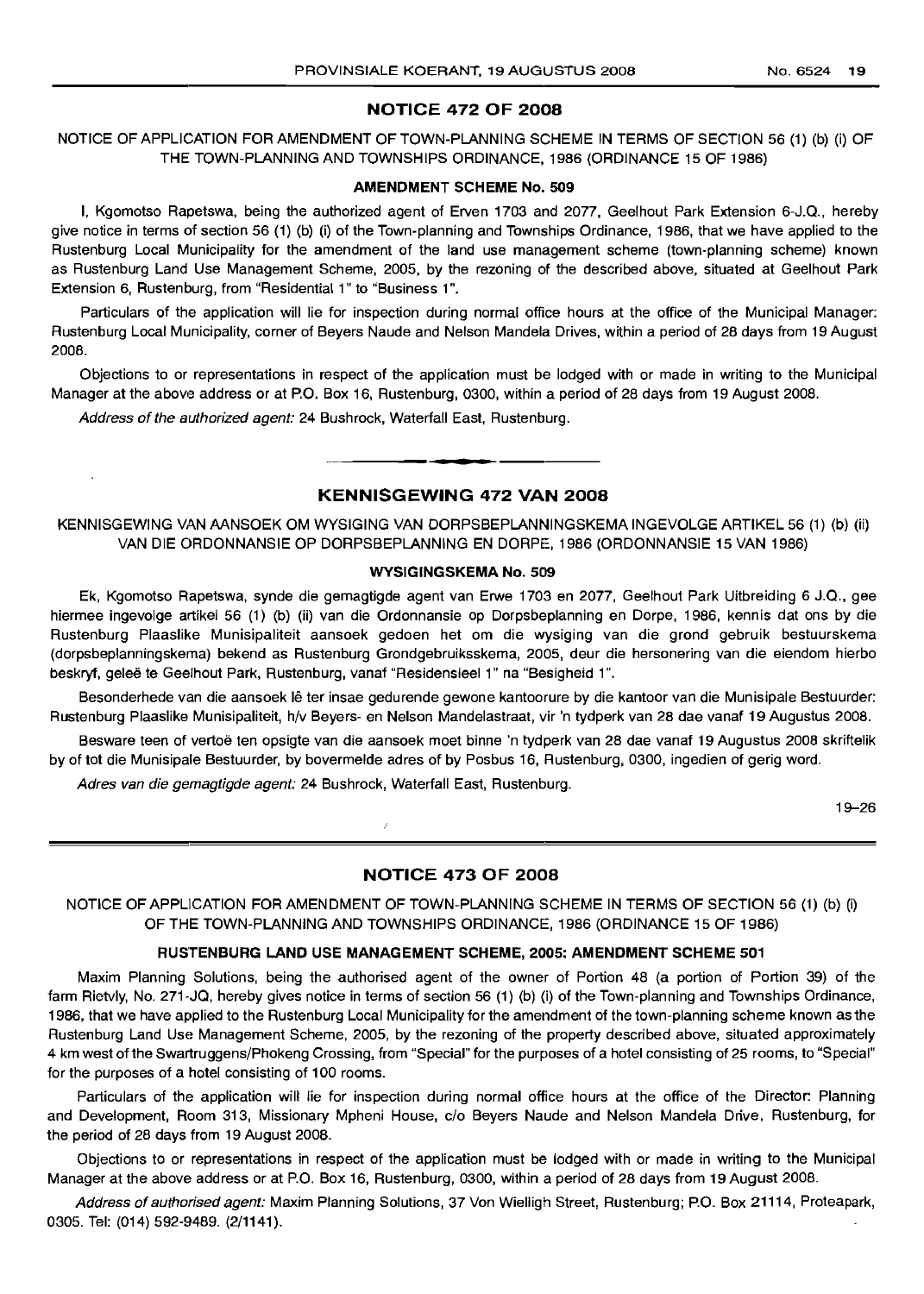#### KENNISGEWING 473 VAN 2008

KENNISGEWING VAN AANSOEK OM WYSIGING VAN DORPSBEPLANNINGSKEMA INGEVOLGE ARTIKEL 56 (1) (b) (i) VAN DIE ORDONNANSIE OP DORPSBEPLANNING EN DORPE, 1986 (ORDONNANSIE 15 VAN 1986)

#### RUSTENBURG LAND USE MANAGEMENT SCHEME, 2005: WYSIGINGSKEMA 501

Maxim Planning Solutions, synde die gemagtigde agent van die eienaar van Gedeelte 48 ('n gedeelte van Gedeelte 39) van die plaas Rietvly, No. 271-JQ, gee hiermee ingevolge artikel 56 (1) (b) (i) van die Ordonnansie op Dorpsbeplanning en Dorpe, 1986, kennis dat ons by die Rustenburg Plaaslike Munisipaliteit aansoek gedoen het om die wysiging van die dorpsbeplanningskema bekend as Rustenburg Land Use Management Scheme, 2005, deur die hersonering van die eiendom hierbo beskryf, geleë ongeveer 4 km wes van die Swartruggens/Phokeng kruising, vanaf "Spesiaal" vir die doeleindes van 'n hotel met 25 kamers na "Spesiaal" vir die doeleindes van 'n hotel met 100 kamers.

Besonderhede van die aansoek lê ter insae gedurende gewone kantoorure by die kantoor van die Direkteur: Beplanning en Ontwikkeling, Kamer 313, Missionary Mpheni House, h/v Beyers Naude- en Nelson Mandelarylaan, Rustenburg, vir 'n tydperk van 28 dae vanaf 19 Augustus 2008.

Besware teen of vertoe ten opsigte van die aansoek moet binne 'n tydperk van 28 dae vanaf 19 Augustus 2008 skriftelik by of tot die Munisipale Bestuurder by bovermelde adres of by Posbus 16, Rustenburg, 0300, ingedien of gerig word.

Adres van gemagtigde agent: Maxim Planning Solutions, Von Wiellighstraat 37, Rustenburg; Posbus 21114, Proteapark, 0305. Tel: (014) 592-9489. (2/1141).

#### NOTICE 474 OF 2008

NOTICE OF APPLICATION FOR AMENDMENT OF TOWN-PLANNING SCHEME IN TERMS OF SECTION 56 (1) (b) (i) OF THE TOWN-PLANNING AND TOWNSHIPS ORDINANCE, 1986 (ORDINANCE 15 OF 1986)

#### KLERKSDORP LAND USE MANAGEMENT SCHEME, 200S-AMENDMENT SCHEME 457

Maxim Planning Solutions, being the authorised agent of the owners of Erven 2033, 2034, 2035, 2041 and 2042, Flamwood Extension 17, hereby gives notice in terms of section 56 (1) (b) (i) of the Town-planning and Townships Ordinance, 1986, that we have applied to the City of Matlosana, for the amendment of the town-planning scheme known as Klerksdorp Land Use Management Scheme, 2005, as amended, by the rezoning of Erven 2033, 2034, 2035, 2041 and 2042, Flamwood Extension 17, situated adjacent to the extension of Claassen Street, from "Residential 1" to "Residential 2" [for the purposes of four (4) dwelling units each].

Particulars of the application will lie for inspection during normal office hours at the office of the Municipal Manager, Room 128, Klerksdorp, Civic Centre, for the period of 28 days from 22 August 2008.

Objections to or representations in respect of the application must be lodqed with or made in writing to the Municipal Manager, City of Matlosana, at the above address or posted to P.O. Box 99, Klerksdorp, 2570, within a period of 28 days from 22 August 2008.

Address of authorised agent: Maxim Planning Solutions, 56 Archbishop Desmond Tutu Street, Klerksdorp, 2570; P.O. Box 10681, Klerksdorp, 2570. Tel: (018) 462-1756. (2/1148).

## KENNISGEWING 474 VAN 2008

**• •**

KENNISGEWING VAN AANSOEK OM WYSIGING VAN DORPSBEPLANNINGSKEMA INGEVOLGE ARTIKEL 56 (1) (b) (i) VAN DIE ORDONNANSIE OP DORPSBEPLANNING EN DORPE, 1986 (ORDONNANSIE 15 VAN 1986)

#### KLERKSDORP LAND USE MANAGEMENT SCHEME, 200S-WYSIGINGSKEMA 457

Maxim Planning Solutions, synde die gemagtigde agent van die eienaars van Erwe 2033, 2034, 2035, 2041 en 2042, Flamwood Uitbreiding 17, gee hiermee ingevolge artikel 56 (1) (b) (i) van die Ordonnansie op Dorpsbeplanning en Dorpe, 1986, kennis dat ons by die Stad van Matlosana aansoek gedoen het om die wysiging van die Klerksdorp Land Use Management Scheme, 2005, soos gewysig, deur die hersonering van Erwe 2033, 2034, 2035, 2041 en 2042, Flamwood Uitbreiding 17, gelee aanliggend tot die verlenging van Claassenstraat, vanaf "Residensieel 1" na "Residensieel 2" [vir die doeleindes van vier (4) wooneenhede elk].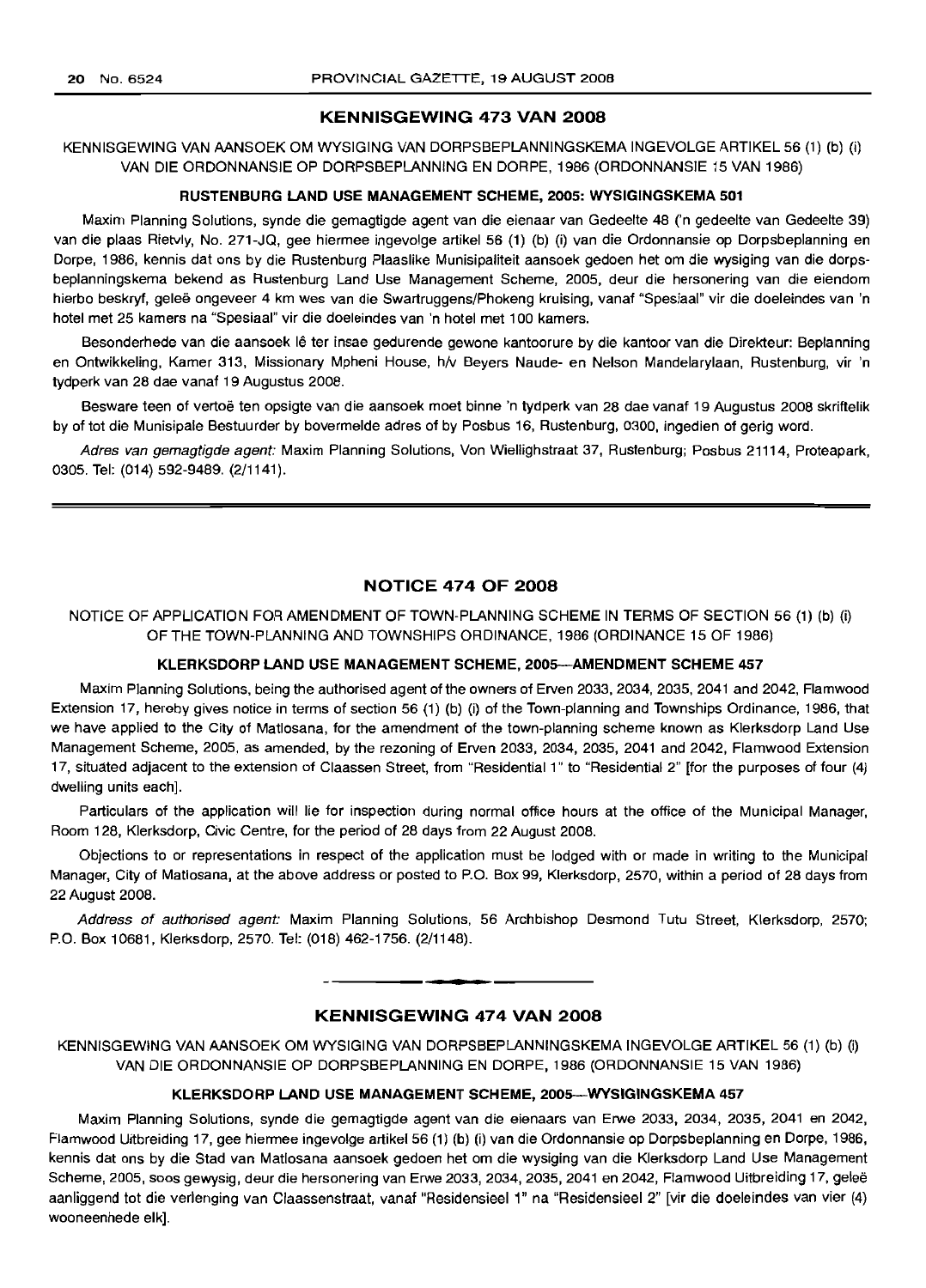Besonderhede van die aansoek lê ter insae gedurende gewone kantoorure by die kantoor van die Munisipale Bestuurder, Kamer 128, Klerksdorp, Burgersentrum, vir 'n tydperk van 28 dae vanaf 22 Augustus 2008.

Besware teen of vertoë ten opsigte van die aansoek moet binne 'n tydperk van 28 dae vanaf 22 Augustus 2008 skriftelik by of tot die Munisipale Bestuurder: Stad van Matlosana, by bovermelde adres of by Posbus 99, Klerksdorp, 2570, ingedien of gerig word.

Adres van gemagtigde agent: Maxim Planning Solutions, Archbishop Desmond Tutustraat 56, Klerksdorp, 2570; Posbus 10681, Klerksdorp, 2570. Tel: (018) 462-1756. (2/1148).

## NOTICE 475 OF 2008

NOTICE OF APPLICATION FOR AMENDMENT OF TOWN-PLANNING SCHEME IN TERMS OF SECTION 56 (1) (b) (ii) OF THE TOWN-PLANNING AND TOWNSHIPS ORDINANCE, 1986 (ORDINANCE 15 OF 1986)

#### BRITS AMENDMENT SCHEME 1/535

I, Gerhard van Eeden, being the authorized agent of the owner of Erf 329, Brits Township, hereby give notice in terms of section 56 (1) (b) (ii) of the Town-planning and Townships Ordinance, 1986, that I have applied to the Local Municipality of Madibeng for the amendment of the town-planning scheme known as Brits Town-planning Scheme, 1/1958, by the rezoning of the property described above, situated at 54 Harringtonn Street, from "Special Residential" to "General Business".

Particulars of the application will lie for inspection during normal office hours at the Municipal Offices, Van Velden Street, Brits, for a period of 28 days from 19 August 2008.

Objections to or representations in respect of the application must be lodged with or made in writing to the Municipal Manager, at the above address or at P.O. Box 106, Brits, 0250, within a period of 28 days from 19 August 2008.

Address of authorized agent: P.O. Box 583, Brits, 0250. Cell: 084 533 0006.

## KENNISGEWING 475 VAN 2008

.**- .**

KENNISGEWING VAN AANSOEK OM WYSIGING VAN DORPSBEPLANNIINGSKEMA INGEVOLGE ARTIKEL 56 (1) (b) (ii) VAN DIE OHDONNANSIE OP DORPSBEPLANNING EN DORPE, 1986 (ORDONNANSIE 15 VAN 1986)

#### BRITS-WYSIGINGSKEMA 1/535

Ek, Gerhard van Eeden, synde die gemagtigde agent van die eienaar van Erf 329, Brits Dorp, gee hiermee, ingevolge artikel 56 (1) (b) (ii) van die Ordonnansie op Dorpsbeplanning en Dorpe, 1986, kennis dat ek by die Plaaslike Munisipaliteit van Madibeng aansoek gedoen het om die wysiging van die dorpsbeplanningskema bekend as Brits Dorpsaanlegskema, 1/1958, deur die hersonering van die eiendom hierbo beskryf, gelee te Harringtonstraat 54, vanaf "Spesiaal Woon" na "Algemeen Besigheid".

Besonderhede van die aansoek lê ter insae gedurende gewone kantoorure by die Munisipale Kantore, Van Veldenstraat, Brits, vir 'n tydperk van 28 dae vanaf 19 Augustus 2008.

Besware of vertoë ten opsigte van die aansoek moet binne 'n tydperk van 28 dae vanaf 19 Augustus 2008 skriftelik by of tot die Munisipale Bestuurder by bovermelde adres of by Posbus 106, Brits, 0250, ingedien word.

Adres van gemagtigde agent: Posbus 583, Brits, 0250. Sel No: 084 533 0006.

19-26

#### NOTICE 476 OF 2008

NOTICE OF APPLICATION FOR AMENDMENT OF TOWN-PLANNING SCHEME IN TERMS OF SECTION 56 (1) (b) (i) OF THE TOWN-PLANNING AND TOWNSHIPS ORDINANCE, 1986 (ORDINANCE No. 15 OF 1986)

## RUSTENBURG LAND USE MANAGEMENT SCHEME No. 504

We, J. M. Marais of Loago Lefatshe Development Consultants C.C., being the authorized agent of Rustenburg Local Municipality, the owner of Erven 3464-3467, 3472, 3473, 3475, 3477, 3483-3485, Tlhabane, Unit 1, Rustenburg, hereby give notice in terms of section 56 (1) (b) (i) of the Town-planning and Townships Ordinance, 1986, that I have applied to the Rustenburg Local Municipality for the amendment of the the town-planning scheme known as the Rustenburg Land Use Management Scheme, 2005, as amended by the rezoning of the above-mentioned erven, situated adjacent to a street, Tlhabane, Unit 1, Rustenburg, from "Idustrial 1" to "Residential 1", with a annexure.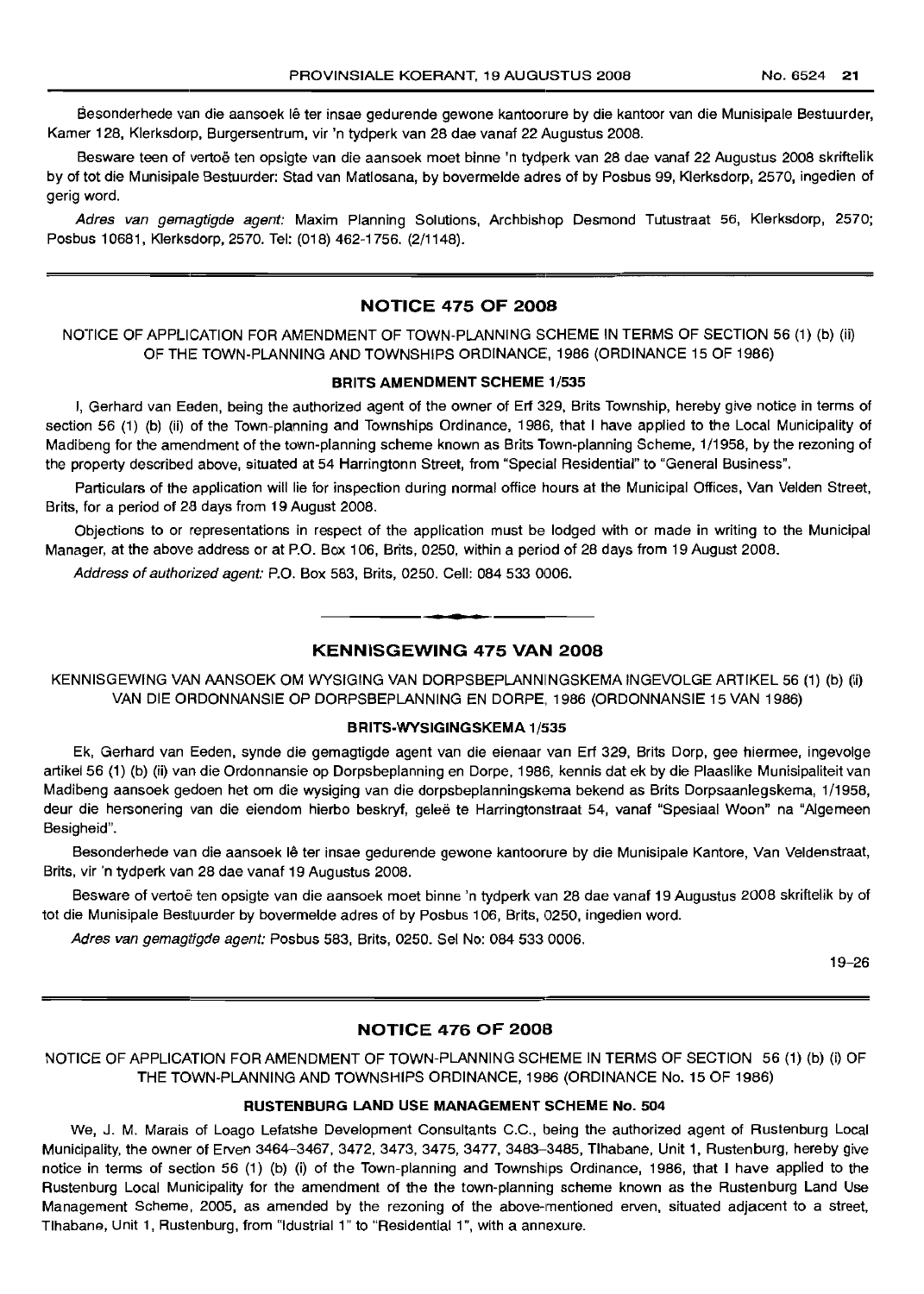Particulars of the application will lie for inspection during normal office hours at the office of the Director Planning and Development, Room 313, Misionary Mpheni House, cnr of Beyers Naude and Nelson Mandela Drives, Rustenburg, for the period of 28 days from 19 August 2008.

Objections to or representations in respect of the application must be lodged with or made in writing to the Municipal Manager at the above address or at P.O. Box 16, Rustenburg, 0300, within a period of 28 days from 19 August 2008.

Address of agent: Loago Lefatshe Development Consultants C.C. P.O. Box 6258, Flamwood, 2572. Tel: (018) 468-5519.

## **KENNISGEWING 476 VAN 2008**

• **\_ E**

KENNISGEWING VAN AANSOEK OM WYSIGING VAN DORPSBEPLANNINGSKEMA INGEVOLGE ARTIKEL 56 (1) (b) (i) VAN DIE ORDONNANSIE OP DORPSBEPLANNING EN DORPE, 1998 (ORDONNANSIE 15 VAN 1986)

## **RUSTENBURG GRONDGEBRIUKBESTUURSKEMA No. 504**

Ek, J. M. Marais, van Loago Lefatshe Developments Consultants C.C., synde die gemagtigde agent van Rustenburg Plaaslike Munisipaliteit, die eienaar van erwe 3464-3467, 3472, 3473, 3475, 3477, 3483-3485, Tlhabane, Unit 1, gee hiermee ingevolge artkel 56 (1) (b) (i) van die Ordonnansie op Dorpsbeplanning en Darpe, 1986, kennis dat ek by die Plaaslike Munisipaliteit van Rustenburg aansoek gedoen het om die wysiging van die dorpsbeplanningskema bekend as Rustenburg Grondgebruikbestuurskema, 2005, soos gewysig, deur die hersonering van bogenoemde ert, gelee aanliggend aan 'n straat, Tlhabane, Unit 1, Rustenburg, van "Industrieel 1" na "Residensieel 1", met 'n bylae.

Besonderhede van die aansoek lê ter insae gedurende gewone kantoorure, by die kantoor van die Direkteur Beplanning en Ontwikkeling, Kamer 313, Misionary Mpheni House, h/v Beyers Naude- en Nelson Mandelarylaan, Rustenburg, vir 'n tydperk van 28 dae vanaf 19 Augustus 2008.

Besware teen of vertoe ten opsigte van die aansoek moet binne 'n tydperk van 28 dae vanaf 19 Augustus 2008 skriftelik by of tot die Munisipale Bestuurder by bovermelde adres of by Posbus 16, Rustenburg, 0300, ingedien of gerig word.

Adres van gemagtigde agent: Loago Lefatshe Development Consultants C.C., Posbus 6528, Flamwood, 2572. Tel: (018) 468-5519.

19-26

#### **NOTICE 477 OF 2008**

NOTICE OF APPLICATION FOR AMENDMENT OF TOWN-PLANNING SCHEME IN TERMS OF SECTION 56 (1) (b) (i) OF THE TOWN-PLANNING AND TOWNSHIPS ORDINANCE, 1986 (ORDINANCE No. 15 OF 1986)

## **KLERKSDORP LAND USE MANAGEMENT SCHEME 2005**

#### **AMENDMENT SCHEME 270**

I, Ian Joynt, authorized agent of the owner of a portion of Ert 1583, Wilkoppies Extension No.8, hereby give notice in terms of section 56 (1) (b) (i) of the Town-planning and Townships Ordinance, 1986, that I have applied to the City Council of Klerksdorp for the amendment of the the town-planning scheme known as the Klerksdorp Land Use Management Scheme, 2005, by the rezoning of the property, adjacent to Louw Street, from "Residential 1" to "Residential 2": two dwelling units.

Particulars of the application will lie for inspection during normal office hours at the office of the Town Clerk, Room 107, Municipal Building, Pretoria Street, Klerksdorp, for the period of 28 days from 12 August 2008.

Objections to or representations in respect of the application must be lodged with or made in writing to the Town Clerk at the above address or at P.O. Box 99, Klerksdorp, 2570, or at P.O. Box 5867, Doringkruin, 2576, within a period of 28 days from 12 August 2008.

Address of agent: I. Joynt Land Surveyor, P.O. Box 5867, Doringkruin, 2576. Tel: (018) 468-7534. Fax: (018) 468-1454.

## I **• I KENNISGEWING 477 VAN 2008**

KENNISGEWING VAN AANSOEK OM WYSIGING VAN DORPSBEPLANNINGSKEMA INGEVOLGE ARTIKEL 56 (1) (b) (I) VAN DIE ORDONNANSIE OP DORPSBEPLANNING EN DORPE, 1986 (ORDONNANSIE 15 VAN 1986)

## **KLERKSDORP GRONDGEBRIUKBESTULIRSKEMA 2005**

#### **WYSIGINGSKEMA 270**

Ek, Ian Joynt, gemagtigde agent van die eienaar van 'n gedeelte van Erf 1583, Wilkoppies Uitbreiding No. 8, gee hiermee ingevolge artkel 56 (1) (b) (I) van die Ordonnansie op Darpsbeplanning en Dorpe, 1986, kennis dat ek by die Stadsraad van Klerksdorp aansoek gedoen het om die wysiging van die dorpsbeplanningskema bekend as die Klerksdorp Grondgebruikbestuurskema, 2005, soos gewysig, deur die hersonering van die eiendom hierbo beskryf, geleë aanliggend aan Louwstraat, van "Residensieel 1" tot "Residensieel 2": twee wooneenhede.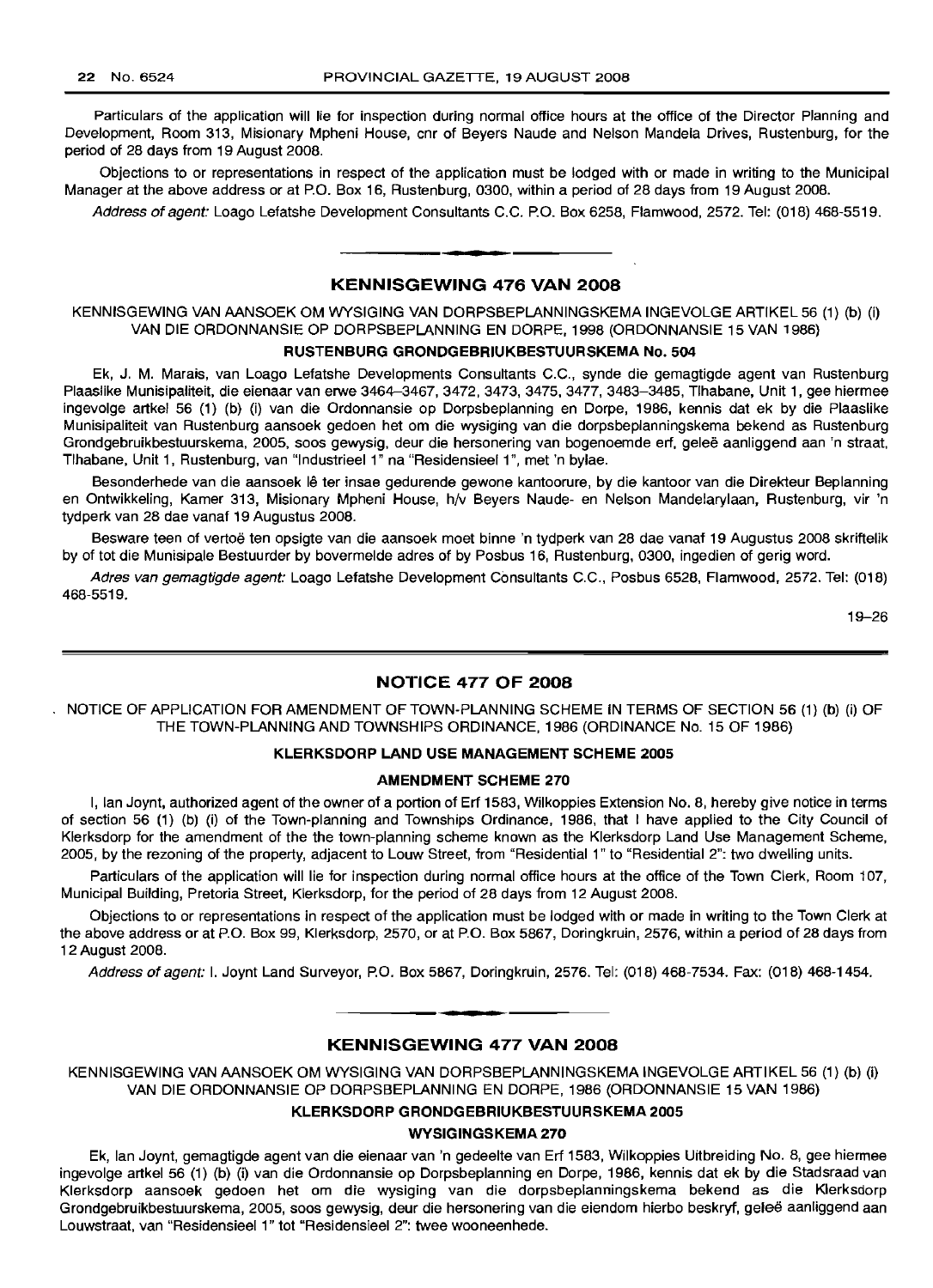Besonderhede van die aansoek Iê ter insae gedurende gewone kantoorure, by die kantoor van die Stadsklerk, Pretoriastraat, Burgersentrum, Kamer 107, Klerksdorp, vir 'n tydperk van 28 dae vanaf 12 Augustus 2008.

Besware teen of vertoë ten opsigte van die aansoek moet binne 'n tydperk van 28 dae skriftelik by of tot die Stadsklerk by bovermelde adres ot by Posbus 99, Klerksdorp, 2570, of by Posbus 5867, Doringkruin, 2576, ingedien of gerig word.

Adres van agent: I. Joynt Landmeter, Posbus 5867, Doringkruin, 2576. Tel: (018) 468-7534. Faks: (018) 468-1454.

19-26

## NOTICE 478 OF 2008

NOTICE OF APPLICATION FOR THE AMENDMENT OF THE TOWN-PLANNING SCHEME IN TERMS OF SECTION 56 (1) (b) (i) OF THE TOWN-PLANNING AND TOWNSHIPS ORDINANCE, 1986 (ORDINANCE No. 15 OF 1986)

## KLERKSDORP LAND USE MANAGEMENT SCHEME 2005

## AMENDMENT SCHEME 452

I, Ian Joynt, authorized agent of the owner of Erf 1213, Flamwood Extension No.7, hereby give notice in terms of section 56 (1) (b) (i) of the Town-planning and Townships Ordinance, 1986, that I have applied to the City Council of Klerksdorp for the amendment of the the town-planning scheme known as the Klerksdorp Land Use Management Scheme, 2005, by the rezoning of the property, adjacent to Silet Street, from "Residential 1" to "Residential 2": 5 dwelling units.

Particulars of the application will lie for inspection during normal office hours at the office of the Town Clerk, Room 107, Municipal Building, Pretoria Street, Klerksdorp, for the period of 28 days from 12 August 2008.

Objections to or representations in respect of the application must be lodged with or made in writing to the Town Clerk at the above address or at P.O. Box 99, Klerksdorp, 2570, or at P.O. Box 5867, Doringkruin, 2576, within a period of 28 days from 12 August 2008.

Address of agent: I. Joynt Land Surveyor, P.O. Box 5867, Doringkruin, 2576. Tel: (018) 468-7534. Fax: (018) 468-1454.

**• I**

## KENNISGEWING 478 VAN 2008

KENNrSGEWING VAN AANSOEK OM WYSIGING VAN DORPSBEPLANNINGSKEMA INGEVOLGE ARTIKEL 56 (1) (b) (i) VAN DIE ORDONNANSIE OP DORPSBEPLANNING EN DORPE, 1986 (ORDONNANSIE 15 VAN 1986)

## KLERKSDORP GRONDGEBRIUKBESTUURSKEMA 2005

## WYSIGINGSKEMA 452

Ek, Ian Joynt, gemagtigde agent van die eienaar van Erf 1213, Flamwood Uitbreiding 7, gee hiermee ingevolge artkel 56 (1) (b) (i) van die Ordonnansie op Dorpsbeplanning en Dorpe, 1986, kennis dat ek by die Stadsraad van Klerksdorp aansoek gedoen het om die wysiging van die dorpsbeplanningskema bekend as die Klerksdorp Grondgebruikbestuurskema, 2005, soos gewysig, deur die hersonering van die eiendom hierbo beskryf, geleë aanliggend aan Siletstraat, van "Residensieel 1" tot "Residensieel z": 5 wooneenhede.

Besonderhede van die aansoek lê ter insae gedurende gewone kantoorure, by die kantoor van die Stadsklerk, Pretoriastraat, Burgersentrum, Kamer 107, Klerksdorp, vir 'n tydperk van 28 dae vanaf 12 Augustus 2008.

Besware teen of vertoë ten opsigte van die aansoek moet binne 'n tydperk van 28 dae skriftelik by of tot die Stadsklerk by bovermelde adres of by Posbus 99, Klerksdorp, 2570, of by Posbus 5867, Doringkruin, 2576, ingedien of gerig word.

Adres van agent: I. Joynt Landmeter, Posbus 5867, Doringkruin, 2576. Tel: (018) 468-7534. Faks: (018) 468-1454.

19-26

## NOTICE 479 OF 2008

NOTICE OF APPLICATION FOR AMENDMENT OF TOWN-PLANNING SCHEME IN TERMS OF SECTION 56 (1) (b) (ii) OF THE TOWN-PLANNING AND TOWNSHIPS ORDINANCE, 1986 (ORDINANCE NO. 15 OF 1986)

#### PERI URBAN AMENDMENT SCHEME 2112

I, Jeff de Klerk, being the authorised agent of Erf 1011, Mooinooi Extension 3, hereby give notice in terms of section 56 (1) (b) (ii) of the Town-planning and Townships Ordinance, 1986, that I have applied to the Local Muicipality of Madibeng for the amendment of the town-planning scheme known as Brits Town-planning Scheme, 1/1958, by the rezoning of a part of the property described above, situated at 8 Rowland Drive, Mooinooi Extension 3, from "Resdential 1" twith a density of "1 dwelling per erf" to "Residential 1" with a density of "1 dwelling per 2 000 m<sup>2"</sup>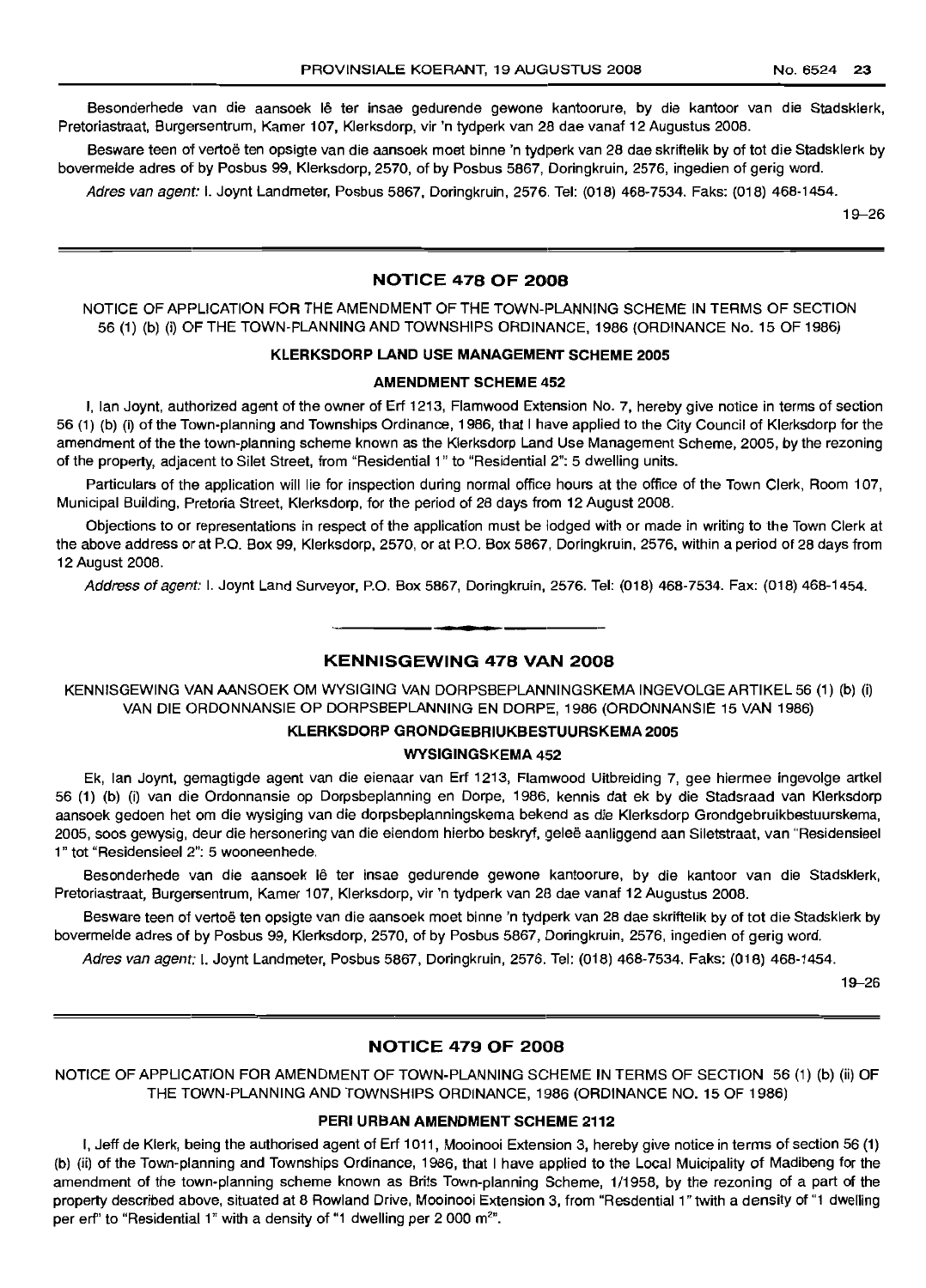Particulars of the application will lie for inspection during normal office hours at the Municipal Offices, Van Velden Street, Brits, for a period of 28 days from 19 August 2008.

Objections to or representations in respect of the application must be lodged with or made in writing to the Municipal Manager at the above address or at P.O. Box 106, Brits, 0250, within a period of 28 days from 19 August 2008.

Address of authorised agent: P.O. Box 105, Ifafi, 0260. Tel: (012) 259-1688 .

## KENNISGEWING 479 VAN 2008

**•**

KENNISGEWING VAN AANSOEK OM WYSIGING VAN DORPSBEPLANNINGSKEMA INGEVOLGE ARTIKEL 56 (1) (b) (ii) VAN DIE ORDONNANSIE OP DORPSBEPLANNING EN DORPE, 1986 (ORDONNANSIE 15 VAN 1986)

## BUITESTEDELIKE GEBIEDE-WYSIGINGSKEMA 2112

Ek, Jeff de Klerk, synde die gemagtigde agent van die eienaar van Erf 1011, Mooinooi Uitbreiding 3, gee hiermee ingevolge artkel 56 (1) (b) (ii) van die Ordonnansie op Dorpsbeplanning en Dorpe, 1986, kennis dat ek by die Plaaslike Munisipaliteit van Madibeng aansoek gedoen het om die wysiging van die dorpsbeplanningskema, bekend as Brits-dorpsaanlegskema, 1/1958, deur die hersonering van 'n deel van die eiendom hierbo beskryf, geleë te Rowlandrylaan 8, Mooinooi Uitbreiding 3, vanaf "Woon No. 1" met 'n digtheid van "1 woonhuis per erf' na "Woon No. 1" met 'n digtheid van "1 woonhuis per 2 000 m<sup>2"</sup>.

Besonderhede van die aansoek lê ter insae gedurende gewone kantoorure, by die Munisipale Kantore, Van Veldenstraat, Brits, vir 'n tydperk van 28 dae vanaf 19 Augustus 2008.

Besware teen of vertoe ten opsigte van die aansoek moet binne 'n tydperk van 28 dae vanaf 19 Augustus 2008 skriftelik by of tot die Munisipale Bestuurder, by bovermelde adres of by Posbus 106, Brits, 0250, ingedien of gerig word.

Adres van gemagtigde agent: Posbus 105, Ifafi, 0260. Tel: (012) 259-1688.

19-26

## NOTICE 481 OF 2008

REMOVAL OF RESTRICTIONS ACT, 1967

## REMOVAL OF RESTRICTIONS ON PORTION 87 ( A PORTION OF PORTION 10) OF THE FARM BOSCHDAL No. 309 JQ,: PROPOSED TOWNSHIP BOSCHDAL EXTENSION 5

It is hereby notified in terms of section 2 (1) of the Removal of Restrictions Act, 1967 (Act No. 84 of 1967), that the Premier has approved the following:

Condition A3. (a) and A3. (b) in Deed of Transfer T129821/2007, for the purpose of township establishment. G015/4/2/1/40/80

# **•** KENNISGEWING 481 VAN 2008

WET OP OPHEFFING VAN BEPERKINGS, 1967

## DIE OPHEFFING VAN TITEL VOORWAARDES VAN GEDEELTE 87 ('N GEDEELTE VAN GEDEELTE 10) VAN DIE PLAAS BOSCHDAL No. 309 JQ: VOORGESTELDE DORP BOSCHDAL UITBREIDING 5

Hierby word ooreenkomstig die bepalings van artikel 2 (1) van die Opheffing van Beperkings, 1967 (Wet No. 84 van 1967), bekend gemaak dat die Premier die volgende goedgekeur het:

Voorwaarde A3. (a) en A3. (b) in Akte van Transport T129821/2007, met die doel om dorp te stig.

G015/4/2/1/40/80

## NOTICE 482 OF 2008

REMOVAL OF RESTRICTIONS ACT, 1967

## REMOVAL OF RESTRICTIONS ON PORTION 741 (A PORTION OF PORTION 337) OF THE FARM ELANDSHEUVEL No, 402 IP: PROPOSED TOWNSHIP WILKEVILLE EXTENSION 3

It is hereby notified in terms of section 2 (1) of the Removal of Restrictions Act, 1967 (Act No. 84 of 1967), that the Premier has approved the following:

The removal of condition B in Deed of Transfer T140342/2006, for the purpose of township establishment.

GO 15/4/2/1/23/28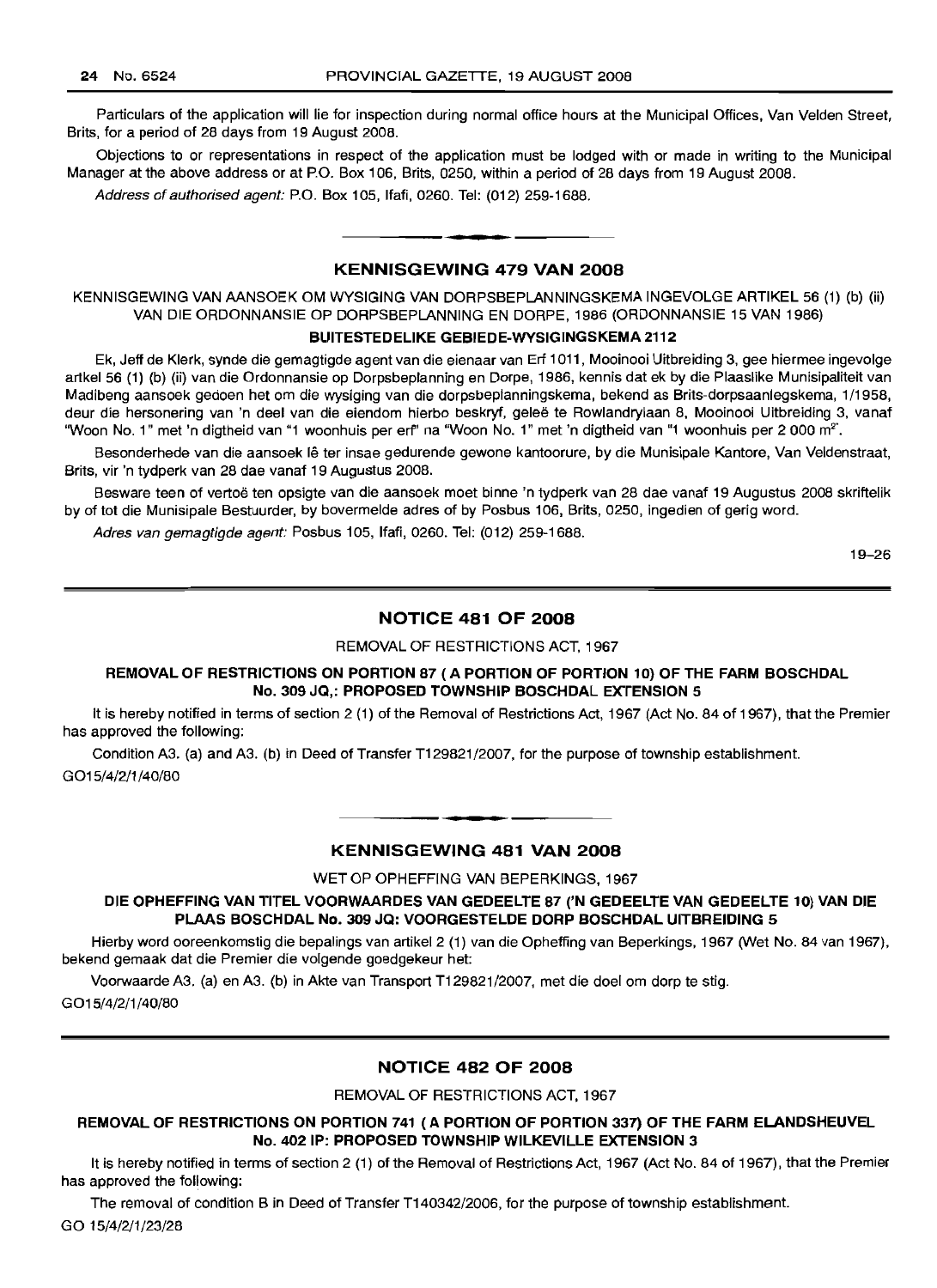## **KENNISGEWING 482 VAN 2008**

WET OP OPHEFFING VAN BEPERKINGS, 1967

## **DIE** OPHEFFI~IG **VAN TITEL VOORWAARDES VAN GEDEELTE** 741 ('N **GEDEELTE VAN GEDEELTE** 337) **VAN DIE PLAAS ELANDSHEUVEL** No. **402** IP: **VOORGESTELDE CORP WILKEVILLE UITBREIDING** 3

Hierby word ooreenkomstig die bepalings van artikel 2 (1) van die Opheffing van Beperkings, 1967 (Wet No. 84 van 1967), bekend gemaak dat die Premier die volgende goedgekeur het:

Die opheffing van voorwaarde B in Akte van Transport T140342/2006, met die doel om dorp te stig.

GO 15/4/2/1/23/28

## **NOTICE 483 OF 2008**

REMOVAL OF RESTRICTIONS ACT, 1967

REMOVAL OF RESTRICTIONS ON PORTION 685 (A PORTION OF PORTION 612) OF THE FARM VYFHOEK 428 10: PROPOSED TOWNSHIP FERDINAND POSTMA PARK EXTENSIONS 18, 19 AND 20

It is hereby notified in terms of section 2 (1) of the Removal of Restrictions Act, 1967 (Act No. 84 of 1967), that the Premier has approved the following:

The removal of conditions B.2 p.20; B.3.1 and B.3.2. p.2Q-21; B.4. (i) to B.4. (iv) p.21-22; C.1. (a) and C.1. (b) p.22-23; D. (a) en D. (b) in Deed of Transfer T105743/2004; A.2. p.3; 3.1 and 3.2 p.3-4; B. (i) and B. (ii) p.4; D.1. (a) and D.1.(b) p.4-5; E.(a) and E.(b) p.5-E5; A.2.2. p.7; A.3.1 and A.3.2 p.7-8; B.(i) and B.(ii) p.8; D.(a) p.9; D.(b) p.9; E.1.(a) and E.1.(b) p.10; F.(a) and F.(b) p.11; B.(a) to B.(b) p.12-13; C. p.13; D.(i) and D.(ii) p.13-14; E.(i) to E.(iii) p.14; G.(a) and G.(b) in Deed ofTransfer T105325/2003 for the purpose of township establishment.

GO 15/4/2/1/26/09

## **KENNISGEWING 483 VAN 2008**

-----\_a o\_\_,--\_

WET OP OPHEFFING VAN BEPERKINGS, 1967

DIE OPHEFFING VAN TITEL VOORWAARDES VAN 'N GEDEELTE VAN GEDEELTE 849, 'N GEDEELTE VAN GEDEELTE 1122, 'N GEDEELTE VAN GEDEELTE 1121 EN 'N GEDEELTE VAN DIE HESTANT VAN GEDEELTE 1120 VAN DIE PLAAS VYFHOEK 428 10; VOORGESTELDE DORP FERDINAND POSTMA PARK UITBREIDINGS 18, 19 & 20

Hierby word ooreenkomstig die bepalings van artikel 2 (1) van die Wet op Opheffing van Beperkings, 1967 (Wet No. 84 van 1967) bekend gemaak dat die Premier die volgende goedgekeur het:

Die opheffing van voorwaardes B.2 p.20; B.3.1 en B.3.2. p.20–21; B.4. (i) tot B.4. (iv) p.21–22; C.1. (a) en C.1. (b) p.22–23; D. (a) en D. (b) in Akte van Transport T105743/2004; A.2. p.3; 3.1 en 3.2 p.3-4; B. (i) en B. (ii) p.4; D.1. (a) en D.1.(b) p.4-5; E.(a) en E.(b) p.5-6; A2.2. p.7; A.3.1 en A.3.2 p.7-8; B.(i) en B.(ii) p.8; D.(a) p.9; D.(b) p.9; E.1.(a) en E.1.(b) p.10; F.(a) en F.(b) p.11; B.(a) tot B.(b) p.12-13; C. p.13; D.(i) en D.(ii) p.13-14; E.(i) tot E.(iii) p.14; G.(a) en G.(b) in Akte van Transport T105325/2003 met die doel om dorp te stig.

GO 15/4/2/1/26/09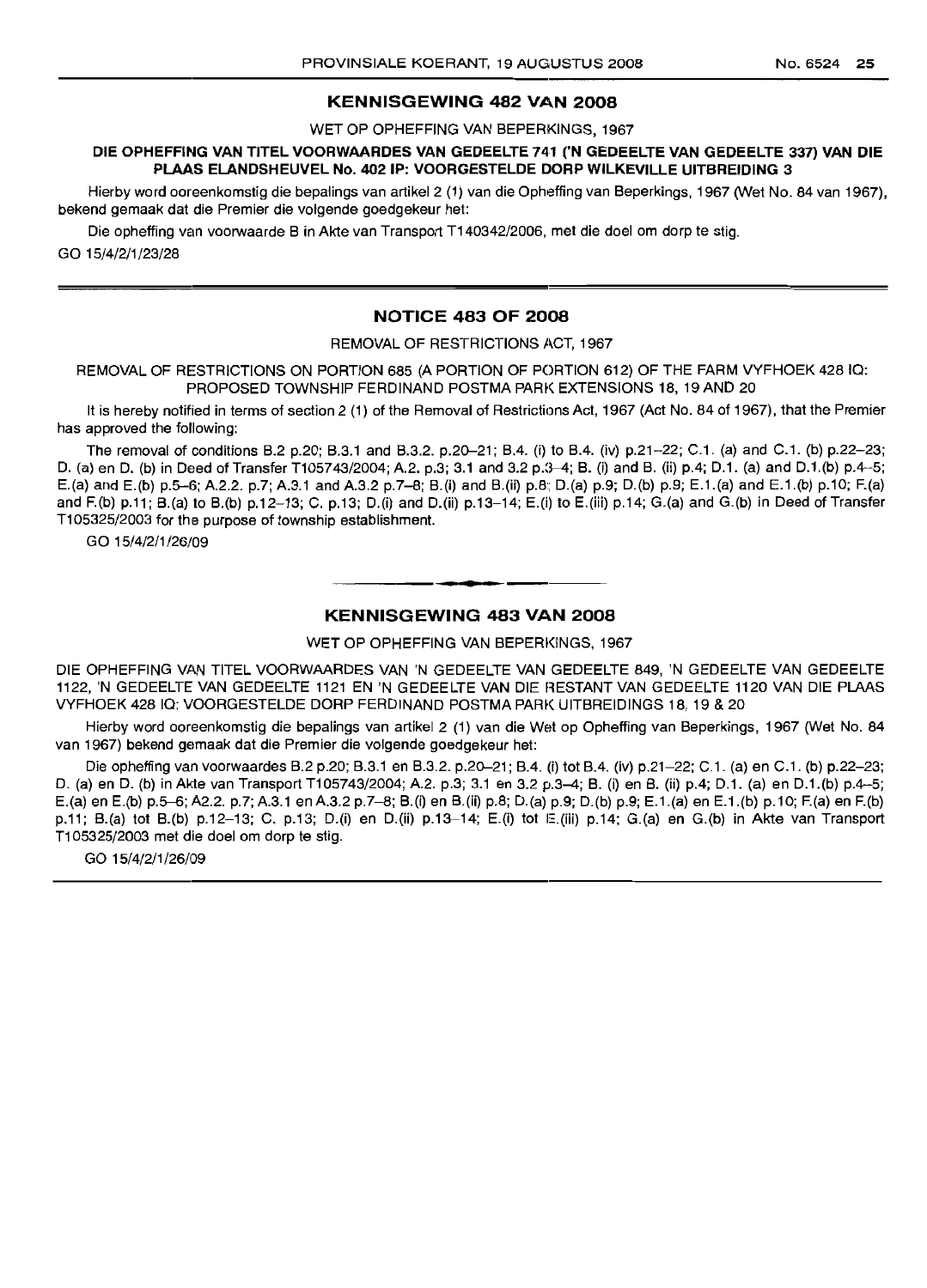## **KENNISGEWING 480 VAN 2008**

#### WET OP OPHEFFING VAN BEPERKINGS, 1967

## DIE OPHEFFING VAN TITEL VOORWAARDES VAN VERSKILLENDE GEDEELTES VAN DIE PLAAS PAARDEKRAAL 279 J.Q.

Hierby word bekend gemaak dat ingevolge die bepalings van artikel 3(1) van die Wet op Opheffing van Beperkings, 1967 (Wet No. 84 van 1967) aansoek gedoen is deur EPS Konsultante, Rustenburg vir die opheffing van:

#### 1. Akte van Transport: T 99769/2001

- A. Paragraaf 7: Restant van Gedeelte 17 van die plaas Paardekraal 279 J.Q, Beperkende Voorwaardes: A 1 tot 9, A 11 en B.
- B. Paragraaf 11: Restant van Gedeelte 37 ('n gedeelte van Gedeelte 17) van die plaas Paardekraal 279 J. Q Beperkende Voorwaardes: A(a) en (b) (A in sy geheel), C en D
- C Paragraaf 9: Restant van Gedeelte 38 *Cn* gedeelte van Gedeelte 17) van die plaas Paardekraal 279 J.Q Beperkende Voorwaardes  $1(a)$  tot (i) en 1(k) en 2
- D Paragraaf 6: Restant van Gedeelte 43 *Cn* gedeelte van Gedeelte 30) van die plaas Paardekraal J.Q Beperkende Voorwaardes: 1(a) tot (c), 2(a) en (b), 5 en 6
- E Paragraaf 8: Restant van Gedeelte 47 ('n gedeelte van Gedeelte 18) van die plaas Paardekraal J.Q Beperkende Voorwaardes: 1(a) tot (k), 1(m) en 2
- F Paragraaf 10: Gedeelte 56 *Cn* gedeelte van Gedeelte 38) van die plaas Paardekraal 279 J.Q Beperkende Voorwaardes 1(a) tot (i), 3 en 4
- G Paragraaf 39: Gedeelte 76 *Cn* gedeelte van Gedeelte 22) van die plaas Paardekraal 279 J.Q Beperkende Voorwaardes: A 1 (a) tot (i), C en D
- H Paragraaf 20: Gedeelte 20 van die plaas Paardekraal 279 J.Q Beperkende Voorwaardes: C(a) tot (i), Den E

## 2. Akte van Transport: T 66566/2004

- A. Paragraaf 2: Restant van Gedeelte 31 van die plaas Paardekraal 279 J.Q Beperkende Voorwaardes: A (1) en B
- B Paragraaf 5: Gedeelte 48 ('n gedeelte van Gedeelte 43) van die plaas Paardekraal 269 J.Q Beperkende Voorwaardes: A (1) tot (3), B, E en F
- C Paragraaf 3: Gedeelte 57 ('n gedeelte van Gedeelte 31) van die plaas Paardekraal 279 J.Q Beperkende Voorwaardes: A en B(2)
- D Paragraaf 4: Gedeelte 72 van die plaas Paardekraal 279 J.Q Beperkende Voorwaardes: A 1(a) tot (i), C en D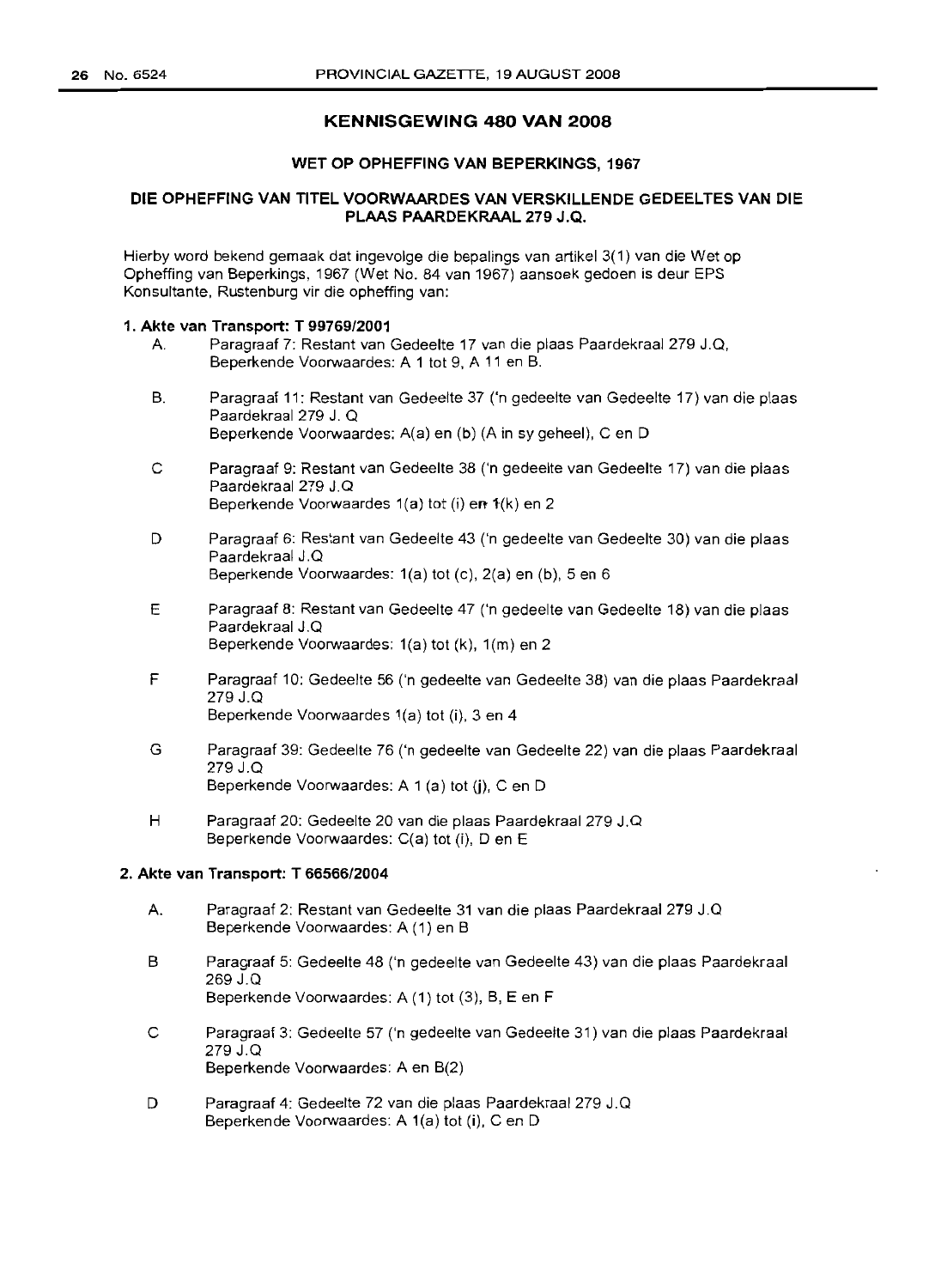- E Paragraaf 7: Restant van Gedeelte 77 van die plaas Paardekraal 279 I.Q Beperkende Voorwaardes: A 1 tot 5, B, C1 tot 2, Fen G
- F Paragraaf 1: Gedeelte 73 van die plaas Paardekraal 279 J.Q Beperkende Voorwaardes: A en C

## 3. Akte van Transport: T 115341/2003

- A Paragraaf 1: Gedeelte 74 van die plaas Paardekraal 279 J.Q Beperkende Voorwaardes: A (1) en B
- B Paragraaf 2: Gedeelte 75 van die plaas Paardekraal 279 J.Q Beperkende Voorwaarde: A

Die aansoek en die betrokke dokurnentasie is ter insae by die kantoor van die Waarnemende Bestuurder, Departement Ontwikkellende Plaaslike Regering en Behuising, h/v Von Wielligh- en Gerrit Maritzstraat, Potchefstroom en in die kantoor van die Munisipale Bestuurder, Rustenburg Plaaslike Munisipaliteit vir 'n tydperk van 28 dae vanaf 01 Julie 2008

Besware teen die aansoek kan skriftelik by die·Waarnemende Bestuurder, Departement Ontwikkellende Plaaslike Regering en Behuising by bovermelde adres of Privaatsak X1213, Potchefstroom, 2520, voor of op 29 Julie 2008 ingedien word en moet die kantoor nie later as 14:00 op genoemde datum bereik nie.

GO 15/4/2/1/40/39

**NOTICE 480 OF 2008**

**• •**

## REMOVAL OF RESTRICTIONS ACT, 1967

## REMOVAL OF RESTRICTIONS OF VARIOUS PORTIONS OF THE FARM PAARDEKRAAL 279 J.Q

It is hereby notified that application has been made in terms of Section 3(1) of the Removal of Restrictions Act, 1967 (Act No. 84 of 1967) by EPS Consultants, Rustenburg, for the removal of:

#### 1. Deed of Transfer: T 99769/2001

- C. Paragraph 7: Remainder of Portion 17 of the farm Paardekraal 279 J.Q, Restrictions: A 1 to 9, A 11 and B.
- D. Paragraph 11: Remainder of Portion 37 (a portion of Portion 17) of the farm Paardekraal 279 J. Q Restrictions: A(a) and (b) (A as a whole), C and D
- C Paragraph 9: Remainder of Portion 38 (a portion of Portion 17) of the farm Paardekraal 279 J.Q Restrictions 1(a) to (i) and 1(k) and 2
- D Paragraph 6: Remainder of Portion 43 (a portion of Portion 30) of the farm Paardekraal J.Q Restrictions: 1(a) to (c), 2(a) and (b), 5 and 6
- E Paragraph 8: Remainder of Portion 47 (a portion of Portion 18) of the farm Paardekraal J.Q Restrictions: 1(a) to (k), 1(m) and 2
- F Paragraph 10: Portion 56 (a portion of Portion 38) of the farm Paardekraal 279 J.Q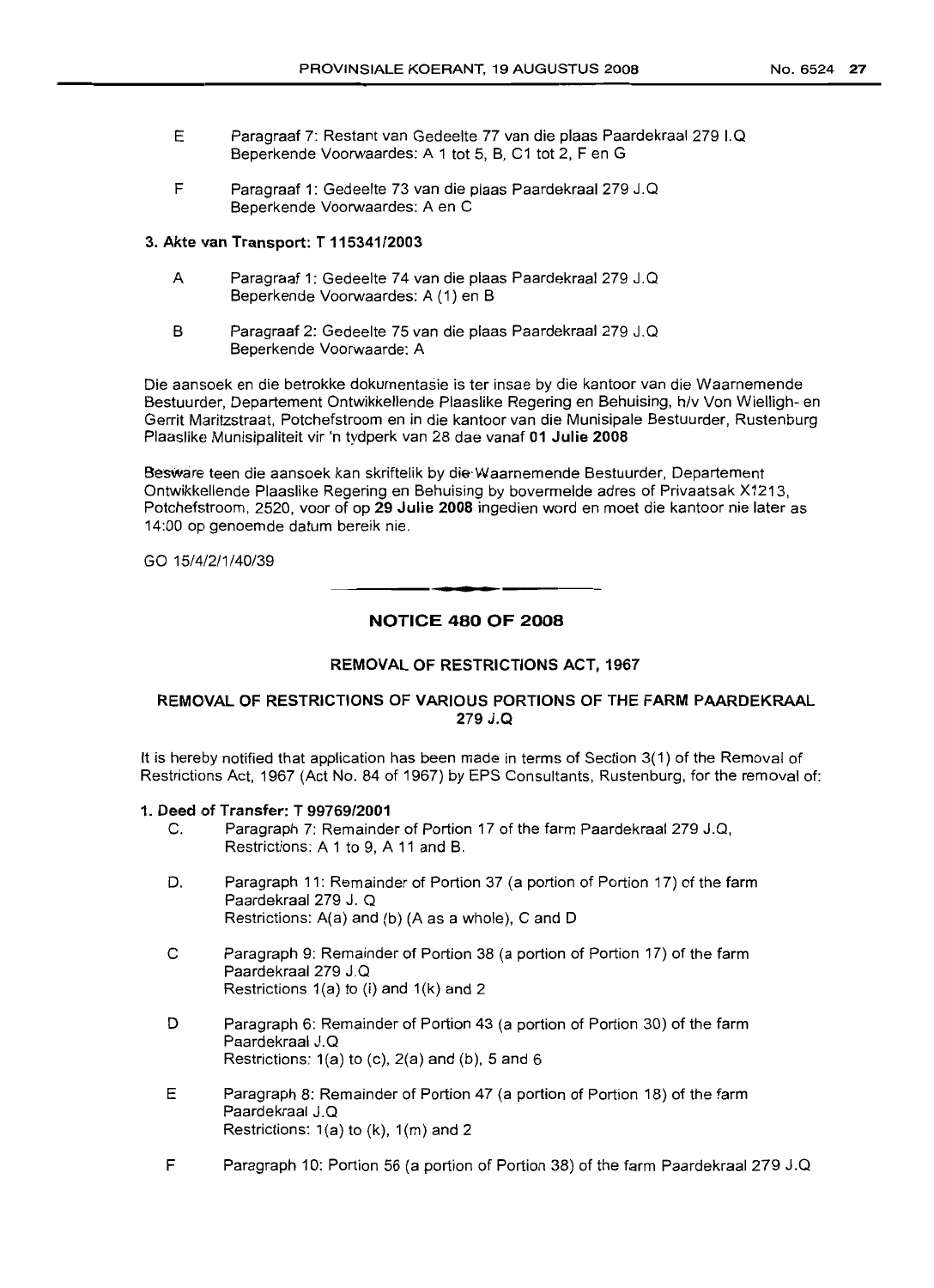Restrictions: 1(a) to (i), 3 and 4

- G Paragraph 39: Portion 76 (a portion of Portion 22) of the farm Paardekraal 279 J.Q Restrictions: A  $1(a)$  to (i), C and D
- H Paragraph 20: Portion 20 of the farm Paardekraal 279 J.Q Restrictions: C(a) to (i), D and E

#### 2. Deed of Transfer: T *66566/2004*

- B. Paragraph 2: Remainder of Portion 31 of the farm Paardekraal 279 J.Q Restrictions: A (1) and B
- B Paragraph 5: Portion 48 (a portion of Portion 43) of the farm Paardekraal 269 J.Q Restrictions: A (1) to (3), B, E and F
- C Paragraph 3: Portion 57 (a portion of Portion 31) of the farm Paardekraal 279 J. Q Restrictions: A and B(2)
- D Paragraph 4: Portion 72 of the farm Paardekraal 279 J.Q Restrictions: A 1(a) to (i), C and D
- E Paragraph 7: Remainder of Portion 77 of the farm Paardekraal 279 I.Q Restrictions: A 1 to 5, B, C1 to 2, F and G
- F Paragraph 1: Portion 73 of the farm Paardekraal 279 J.Q Restrictions: A and C

## 3. Deed of Transfer: T *115341/2003*

- A Paragraph 1: Portion 74 of the farm Paardekraal 279 J.Q Restrictions: A (1) and B
- B Paragraph 2: Portion 75 of the farm Paardekraal 279 J.Q Restriction: A

The application and relative documents are open for inspection at the offices of the Acting Manager, Department Developmental Local Government and Housing, c/o Von Wielligh and Gerrit Maritz streets, and the office of the Municipal Manager, Rustenburg Local Municipality for a period a 28 days from 01 July 2008

Objections to the application may be lodged in writing with the Acting Manager, Department of Developmental Local Government and Housing at the above address or to Private Bag X1213, Potchefstroom 2520 on or before 29 July 2008 and shall reach this office not later than 14:00 on the said date.

GO 15/4/2/1/40/39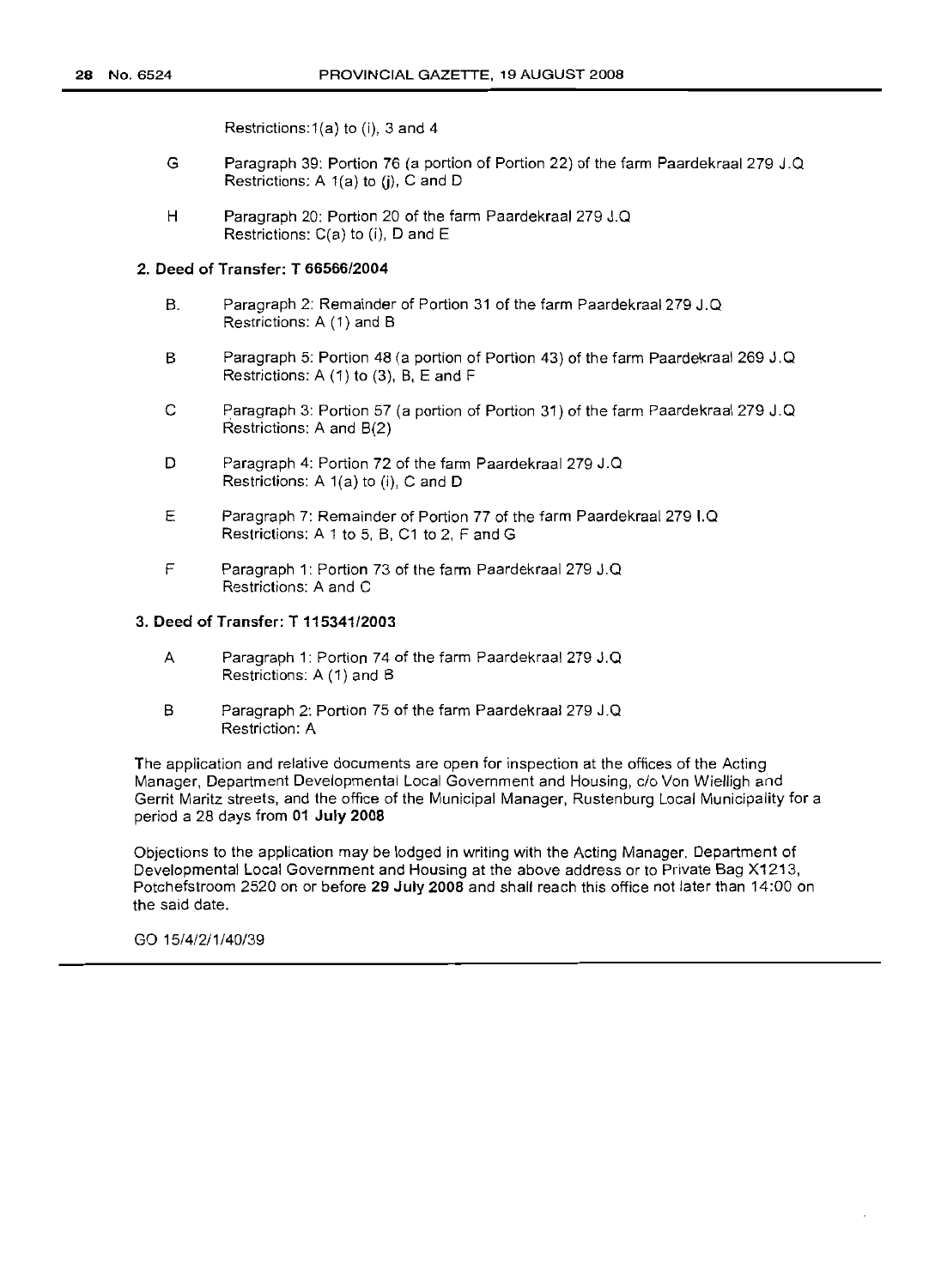# LOCAL AUTHORITY NOTICES PLAASLIKE BESTUURSKENNISGEWINGS

## LOCAL AUTHORITY NOTICE 355

## VENTERSDORP LOCAL MUNICIPALITY

PROPOSED PERMANENT CLOSURE OF A PORTION OF RIVIER STREET, A PORTION OF KORT STREET, A PORTION OF RATSEGAAI DRIVE, RIETFONTEIN DRIVE, ELANDSKUIL AVENUE, ROODEPOORT AVENUE, KLiPPLAATDRIFT DRIVE, DOORNKOP AVENUE, VENTERSRAAI DRIVE, APPELDRAAI AVENUE, PALMIETFONTEIN DRIVE AND ANNEMOON STREET (STREET RESERVE), VENTERSDORP EXTENSION 4

Notice is hereby given in terms of the provisions of Section 67 of the Local Government Ordinance, 1939 (Ordinance 17 of 1939) (as amended), that the Ventersdorp Local Municipality has resolved to permanently close, a portion of Rivier Street, a portion of Kort Street, a portion of Ratsegaai Drive, Rietfontein Drive, Elandskuil Avenue, Roodepoort Avenue, Klipplaatdrift Drive, Doornkop Avenue, Ventersraai Drive, Appeldraai Avenue, Palmietfontein Drive and Annemoon Street (street reserve), Ventersdorp Extension 4, which forms part of the new proposed Ventersdorp Extension 4.

A sketch-plan indicating the street reserves to be closed permanently, will lie for inspection during office hours at the Property Division Offices, Number 1 Van Tonder Avenue, Ventersdorp, for a period of 30 (thirty) days from 19 August 2008.

Any person, who wishes to object to the proposed permanent closure or wishes to submit a claim for compensation, must lodge such objection with or submit such claim in writing to the Municipal Manager, at Number 1 Van Tonder Avenue, Ventersdorp, for a period of 30 (thirty) days from 19 August 2008.

## L. RALEKGETHO, Acting Municipal Manager

Our Ref: TE057 Gazette

# **- .**

## PLAASLIKE BESTUURSKENNISGEWING 355

## VENTERSDORP PLAASLIKE MUNISIPALITEIT

VOORGESTELDE PERMANENTE SLUITING VAN 'N GEDEELTE VAN RIVIERSTRAAT, 'N GEDEELTE VAN KORTSTRAAT, 'N GEDEELTE VAN RATSEGAAIWEG, RIETFONTEINWEG, ELANDSKUILLAAN, ROODEPOORTLAAN, KLiPPLAAT-DRIFTWEG, DOORNKOPLAAN, VENTERSRAAIWEG, APPELDRAAILAAN, FALMIETFONTEIN EN ANNEMOONSTRAAT (STRAATRESERWE), VENTERSDORP UITBREIDING 4

Kennis geskied hiermee ooreenkomstig die bepalings van artikel 67 van die Ordonnansie op Plaaslike Bestuur, 1939 (Ordonnansie 17 van 1939) (soos gewysig), dat die Ventersdorp Plaaslike Munisipaliteit besluit het om 'n gedeelte van Rivierstraat, 'n gedeelte van Kortstraat, 'n gedeelte van Ratsegaaiweg, Rietfonteinweg, Elandskuillaan, Roodepoortlaan, Klipplaatdriftweg, Doomkoplaan, Ventersraaiweg, Appeldraailaan, Palmietfonteinweg en Annemoonstraat (straatreserwe), Ventersdorp Uitbreiding 4, permanent te sluit, welke gedeelte deel vorm van die nuwe voorgestelde Ventersdorp Uitbreiding 4 Ontwikkeling.

'n Sketsplan wat die straatreserwes aantoon wat gesluit sal word, sal gedurende kantoorure ten insae Ie by die kantoor van die Eiendom Divisie te nommer 1 Van Tonderlaan, Ventersdorp, vir 'n tydperk van 30 (dertig) dae vanaf die 19 Augustus 2008.

Enige persoon wat beswaar wil maak teen die voorgenome permanente sluiting of enige eis om skadevergoeding wil instel, moet dit skriftelik indien by die kantoor van die Munisipale Bestuurder, te nommer 1 Van Tonderlaan, Ventersdorp, rig, binne 30 dae van 19 Augustus 2008.

## L. RALEKGETHO, Waarnemende Munisipale Bestuurder

19-26

## LOCAL AUTHORITY NOTICE 356

## NOTICE OF APPLICATION FOR EXTENSION OF THE BOUNDARIES OF APPROVED TOWNSHIP

The City of Matlosana hereby gives notice in terms of section 69 (6) (a) read in conjunction with sections 88 (2) and 95 of the Town-planning and Townships Ordinance, 1986 (Ordinance 15 of 1986), that an application has been made by Maxim Planning Solutions (Pty) Ltd, P.O. Box 10681, Klerksdorp, 2570, being the authorised agent of Diggers Development (Pty) Ltd (1998/013989/07) with the consent of the Superior General for the time being of the Congregation of the Brothers of Charity to extend the boundaries of the township known as Klerksdorp Extension 33 to include a portion of the Remaining Extent of Portion 163 (a portion of Portion 63) of the farm Elandsheuvel No. 402-IP, District Klerksdorp.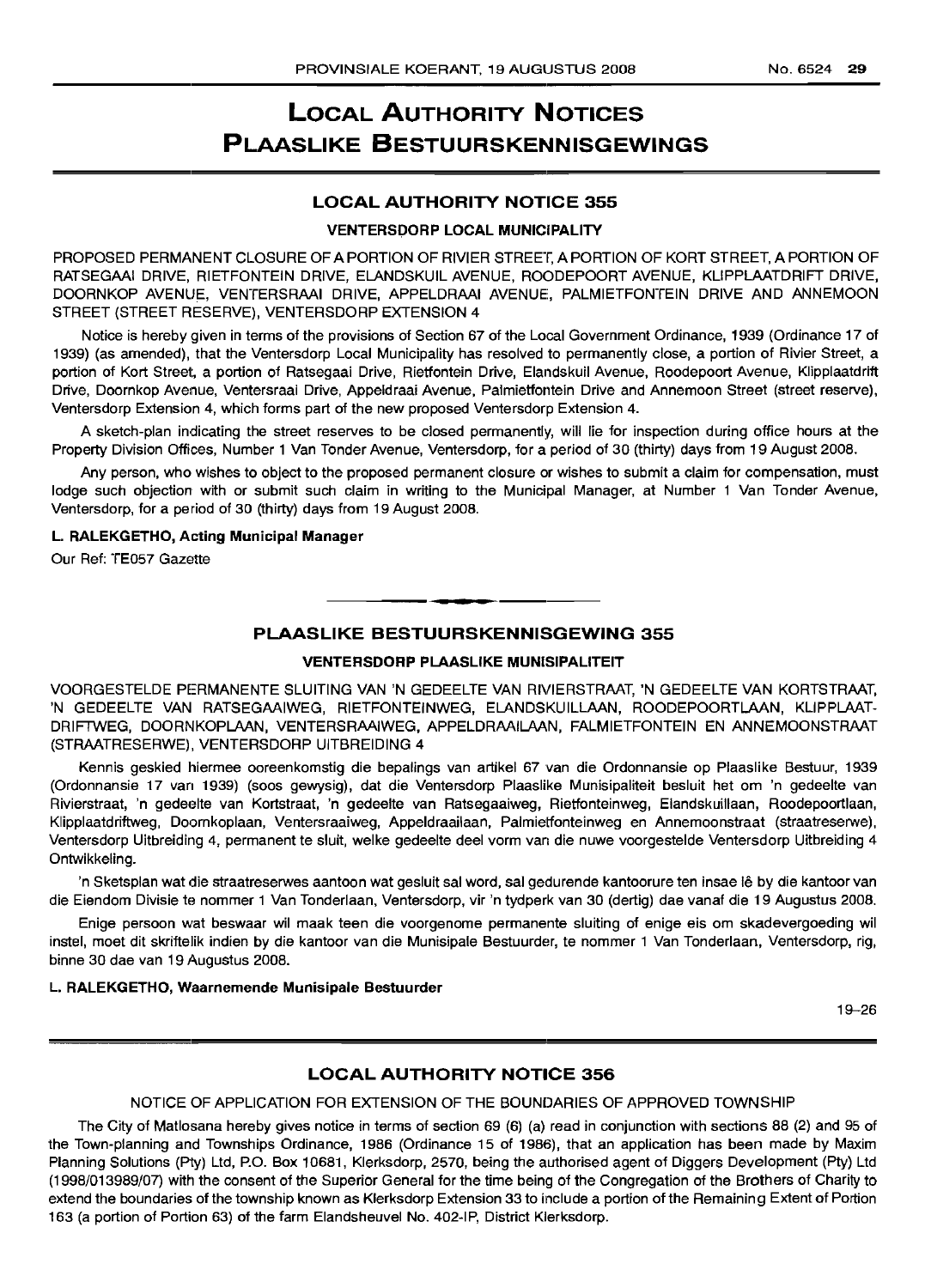The portion concerned is situated adjacent and to the west of Provincial Road P138-1 (extension of Central Avenue), between Elm Street and Joe Siovo Street (N12), located to the north of Klerksdorp Extension 33 and is to be used for "Business 1" purposes.

The application together with the plans, documents and information concerned, will lie for inspection during normal office hours at the office of the Municipal Manager, Room 101, Municipal Offices, Bram Fischer Street, Klerksdorp, for a period of 28 days from 19 August 2008 (the date of first publication of this notice).

Objections to or representations in respect of the application must be lodged with or made in writing to duplicate to the Municipal Manager at the above address or at P.O. Box 99, Klerksdorp, 2570, within a period of 28 days from 19 August 2008 (the date of first publication of this notice).

## I **• I PLAASLIKE BESTUURSKENNISGEWING 356**

KENNISGEWING VAN AANSOEK OM UITBREIDING VAN GRENSE VAN GOEDGEKEURDE DORP

Die Stadsraad van Matlosana gee hiermee ingevolge artikel 69 (6) (a) saamgelees met artikels 88 (2) en 95 van die Ordonnansie op Dorpsbeplanning en Dorpe, 1986 (Ordonnansie 15 van 1986) kennis dat aansoek gedoen is deur Maxim Planning Solutions (Edms) Bpk, Posbus 10681, Klerksdorp, 2570, synde die gemagtigde agent van Diggers Development (Edms) Bpk (1998/013989/07) met die toestemming van die Superior General for the time being of the Congregation of the Brothers of Charity am die grense van die dorp bekend as Klerksdorp Uitbreiding 33 uit te brei om 'n gedeelte van die Resterende Gedeelte van Gedeelte 163 ('n gedeelte van Gedeelte 63) van die plaas Elandsheuvel No. 402-IP, distrik Klerksdorp te omvat.

Die betrokke gedeelte is geleë aanliggend en ten weste van Provinsiale Pad P138-1 (verlenging van Central Avenue), tussen Elmstraat en Joe Slovostraat-(N12), ten noorde van Klerksdorp Uitbreiding 33 en sal vir "Besigheid 1" doeleindes gebruik word.

Die aansoek tesame met die betrokke planne, dokumente en inligting lê ter insae gedurende gewone kantoorure by die kantoor van die Munisipale Bestuurder, Kamer 101, Munisipale Kantore, Bram Fischerstraat, Klerksdorp, vir 'n tydperk van 28 dae vanaf 19 Augustus 2008 (die datum van eerste publikasie van hierdie kennisgewing).

Besware teen of vertoë ten opsigte van die aansoek moet skriftelik en in tweevoud by of tot die Munisipale Bestuurder by bovermelde adres of by Posbus 99, Klerksdorp, 2570, binne 'n tydperk van 28 dae vanaf 19 Augustus 2008 (die datum van eerste publikasle van hierdie kennisgewing) ingedien of gerig word.

19-26

## **LOCAL AUTHORITY NOTICE 357**

#### **WITHDRAWAL OF NOTICE FOR THE ESTABLISHMENT OF MOGWASE, UNIT 8 EXTENSION TOWNSHIP**

Moses Kotane Local Municipality hereby wishes to withdraw a notice for the establishment of Mogwase, Unit 8 Extension Township, as appeared in the North West Provincial Gazette dated 27 May 2008 and 3 June 2008 until further notice.

## **G.J. MOATSHE, Municipal Manager**

Mogwase Civic Centre, Stand 933, Unit 3, Station Road, Mogwase

## • **- I PLAASLIKE BESTUURSKENNISGEWING 357**

#### **ONTTREKKING VAN LET OP VIR DIE VESTIGING VAN MOGWASE, EENHEID 8 UITBREIDING DORPIE**

Die Moses Kotane Plaaslike Munisipaliteit hierby wens om te onttrek 'n kennisgewing vir die vestiging van Mogwase Eenheid 8 Uitbreiding dorpie as verskyn in die Noordwes Provinsiale Koerant op 27 Mei 2008 en 3 Junie 2008 tot verdere kennisgewing.

## **G.J. MOATSHE, Municipal Manager**

Mogwase Civic Centre, Stand 933, Unit 3, Station Road, Mogwase

19-26

## **LOCAL AUTHORITY NOTICE 358**

#### **RUSTENBURG AMENDMENT SCHEME 266**

Notice is hereby given in terms of the provisions of section 57 (1) (a) of the Town-planning and Townships Ordinance, 1986, that the Rustenburg Local Municipality has approved the amendment of the Rustenburg Land Use Management Scheme, 2005, by the rezoning of the Remainder of Portion 1 of Erf 1174, Rustenburg, from "Residential 1" to "Special" for offices and medical consulting rooms.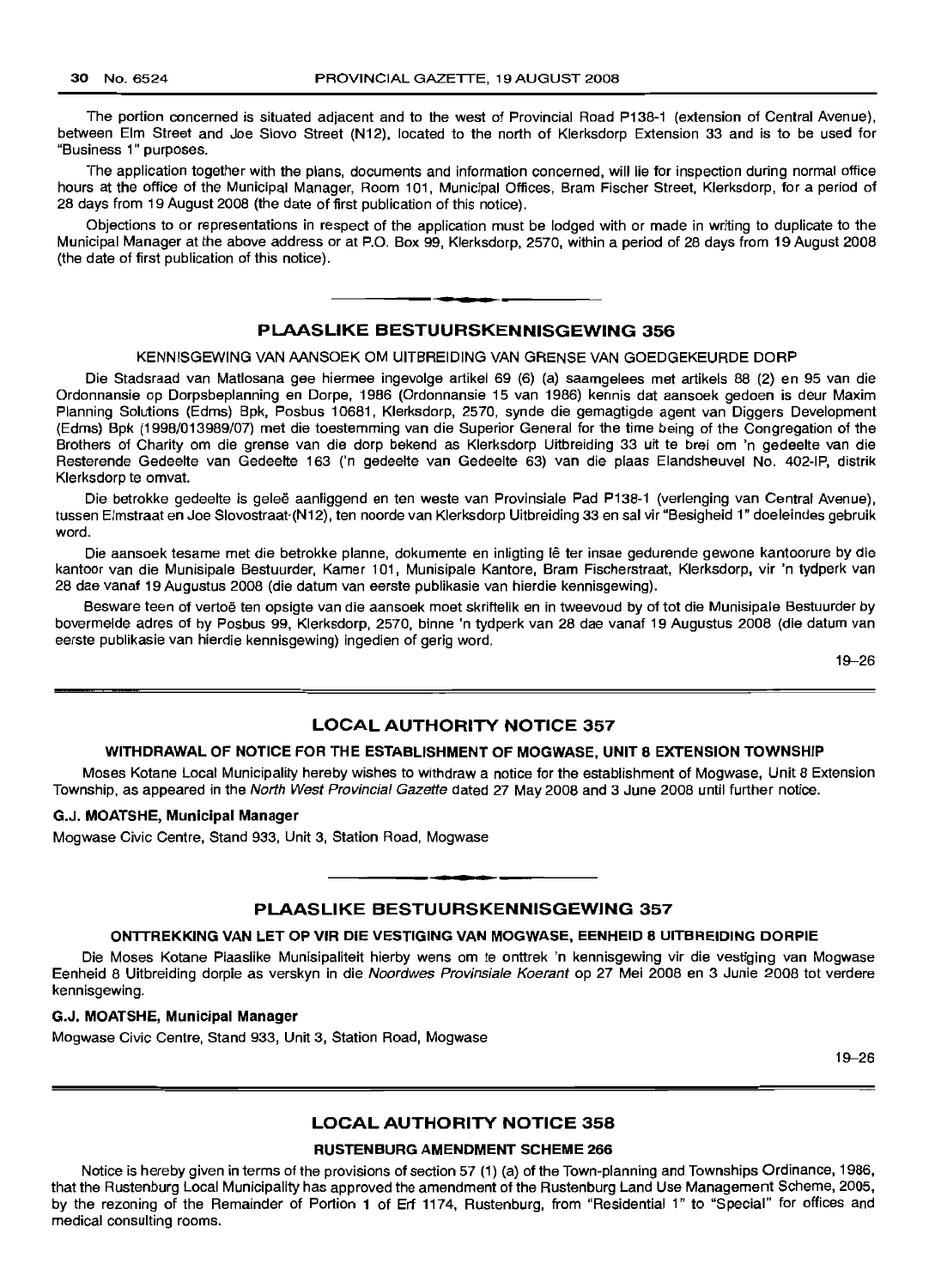Map 3 and the scheme clauses of the amendment scheme are filed with the Regional Director: North West Provincial Administration, Private Bag X1213, Potchefstroom, 2520, and the Municipal Manager, Room 620, Missionary Mpheni House, Beyers Naude Drive, Rustenburg, and are open for inspection at all reasonable times.

This amendment is known as Rustenburg Amendment Scheme 266 and shall come into operation on the date of the publication hereof.

## Mr A. BOSHOFF, Municipal Manager

Missionary Mpheni House, PO Box 16, Rustenburg, 0300

## PLAASLIKE BESTUURSKENNISGEWING 358

.**-.**

#### RUSTENBURG-WYSIGINGSKEMA 266

Kennis geskied hiermee ingevolge die bepalings van artikel 57 (1) (a) van die Ordonnansie op Dorpsbeplanning en Dorpe, 1986, dat die Rustenburg Plaaslike Munisipaliteit die wysiging van die Rustenburg Grondgebruiksbeheer Skema, 2005, goedgekeur het dew die hersonering van die Restant van Gedeelte 1 van Erf 1174, Hustenburq, vanaf "Residensieel 1" na "Spesiaal" vir kantore en mediese spreekkamers.

Kaart 3 en die skemaklousules van die wysigingskema word in bewaring gehou deur die Streekdirekteur: Noordwes Provinsie Administrasie, Privaatsak X1213, Potchefstroom, 2520, en die Munisipale Bestuurder, Kamer 620, Missionary Mpeni House, Beyers Naude Drive, Rustenburg, en is te aile redelike tye ter insae beskikbaar.

Hierdie wysiging staan bekend as Rustenburg-wysigingskema 266 en sal in werking tree op die datum van publikasie hiervan.

## Mnr. A. BOSHOFF, Munisipale Bestuurder

Missionary Mpheni House, Posbus 16, Rustenburg, 0300

## LOCAL AUTHORITY NOTICE 359

#### RUSTENBLIRG AMENDMENT SCHEME 332

Notice is hereby given in terms of the provisions of section 57 (1) (a) of the Town-planning and Townships Ordinance, 1986, that the Rustenburg Local Municipality has approved the amendment of the Rustenburg Land Use Management Scheme, 2005, by the rezoning of Portion 84 and Portion 85 of the farm Rietfontein 348 JQ, from "Agricultural" to "Recreational".

Map 3 and the scheme clauses of the amendment scheme are filed with the Regional Director: North West Provincial Administration, Private Bag X1213, Potchefstroom, 2520, and the Municipal Manager, Room 620, Missionary Mpheni House, Beyers Naude Drive, Rustenburg, and are open for inspection at all reasonable times.

This amendment is known as Rustenburg Amendment Scheme 332 and shall come into operation on the date of the publication hereof.

## Mr A. BOSHOFF, Municipal Manager

Missionary Mpheni House, PO Box 16, Rustenburg, 0300

## PLAASLIKE BESTUURSKENNISGEWING 359

**•**

## RUSTENBURG-WYSIGINGSKEMA 322

Kennis geskied hiermee ingevolge die bepalings van artikel 57 (1) (a) van die Ordonnansie op Dorpsbeplanning en Dorpe, 1986, dat die Hustenburq Plaaslike Munisipaliteit die wysiging van die Rustenburg Grondgebruiksbeheer Skema, 2005, goedgekeur het deur die hersonering van Gedeelte 84 en Gedeelte 85 van die plaas Rietfontein 348 JQ, vanaf "Landbou" na "Ontspanning".

Kaart 3 en die skemaklousules van die wysigingskema word in bewaring gehou deur die Streekdirekteur: Noordwes Provinsie Administrasie, Privaatsak X1213, Potchefstroom, 2520, en die Munisipale Bestuurder, Kamer 620, Missionary Mpeni House, Beyers Naude Drive, Rustenburg, en is te aile redelike tye ter insae beskikbaar.

Hierdie wysiging staan bekend as Rustenburg-wysigingskema 322 en sal in werking tree op die datum van publikasie hiervan.

## Mnr. A. BOSHOFF, Munisipale Bestuurder

Missionary Mpheni House, Posbus 16, Rustenburg, 0300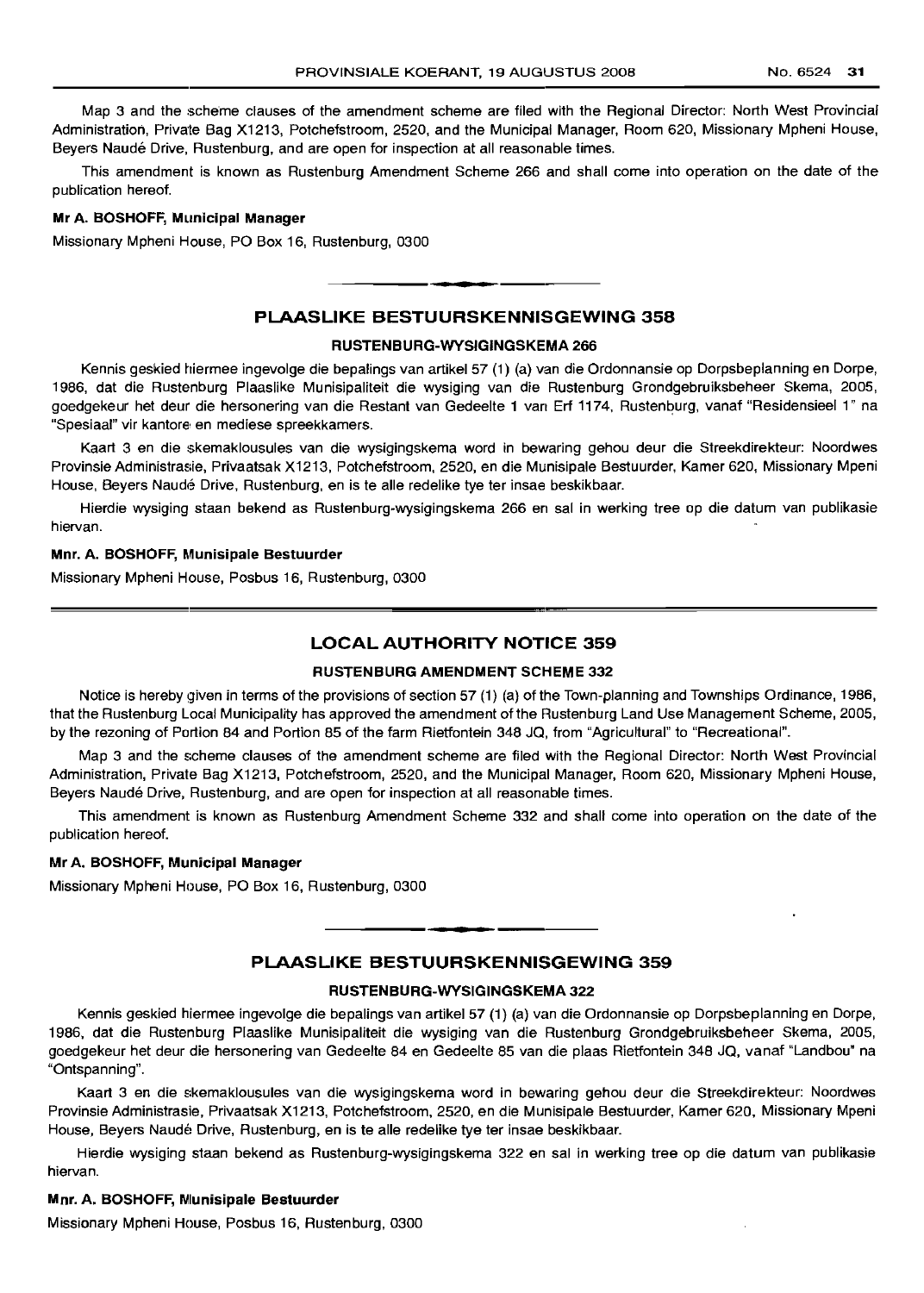## **LOCAL AUTHORITY NOTICE 360**

## **CITY COUNCIL OF MATLOSANA**

## APPROVAL OF AMENDMENT OF LAND USE MANAGEMENT SCHEME

The City Council of Matlosana hereby in terms of the provisions of section 57 (1) of the Town-planning and Townships Ordinance, 1986, declares that it has approved an amendment scheme being an amendment of the Klerksdorp Land Use Management Scheme, 2005, by the rezoning of Erf 208, Meiringspark, from "Residential 1" to "Special" for the purposes of dwelling houses, an accommodation enterprise, conference facility, teagarden and related purposes with the special consent of the Local Authority.

Map 3 and the scheme clauses of the amendment scheme are filed with the Municipal Manager, Klerksdorp, and the Acting Manager: Department of Developmental, Local Government and Housing, Potchefstroom, and are open for inspection at all reasonable times.

This amendment is known as Klerksdorp Land Use Management Scheme 401 and shall come into operation from the date of publication of this notice.

## **MM MOADIRA, Municipal Manager**

Civic Centre, Klerksdorp 9 June 2008 Notice No. 193/2008 (16/2/2/1234)

## **PLAASLIKE BESTUURSKENNISGEWING 360**

**•**

## **STADSRAAD VAN MATLOSANA**

#### GOEDKEURING VAN WYSIGING VAN GRONDGEBRUIKBESTUURSKEMA

Die Stadsraad van Matlosana verkaar hierby ingevolge die bepalings van artikel 57 (1) van die Ordonnansie op Dorpsbeplanning en Dorpe, 1986, dat hy 'n wysigingskema, synde 'n wysiging van die Klerksdorp Grondgebruikbestuurskema, 2005, goedgekeur het deur die hersonering van Erf 208, Meiringspark, van "Residensieel 1" na "Spesiaal" vir die doeleindes van woonhede, 'n akkommodasie, onderneming, konferensiefasiliteit, teetuin en verwante gebruike met die spesiale toestemming van die Plaaslike Bestuur.

Kaart 3 en die skemaklousules van die wysigingskema word in bewaring gehou deur die Munisipale Bestuurder, Klerksdorp en die Waarnemende Bestuurder: Departement Ontwikkelende Plaaslike Regering en Behuising, Potchefstroom en is beskikbaar vir inspeksie op aile redelike tye.

Hierdie wysiging staan bekend as Klerksdorp Grondgebruikbestuurskema 401 en tree in werking op die datum van publikasie van hierdie kennisgewing.

## **MM MOADIRA, Munisipale Bestuurder**

Burgersentrum, Klerksdorp 9 Junie 2008 Kennisgewing No. 193/2008 (16/2/2/1234)

## **LOCAL AUTHORITY NOTICE 361**

## **CITY COUNCIL OF MATLOSANA**

#### APPROVAL OF AMENDMENT OF LAND USE MANAGEMENT SCHEME

The City Council of Matlosana, hereby in terms of the provisions of section 57 (1) of the Town-planning and Townships Ordinance, 1986, declares that it has approved an amendment scheme being an amendment of the Klerksdorp Land Use Management Scheme, 2005, by the rezoning of Erf 767, Meiringspark Extension 5, from "Residential 1" to "Special" for the purposes of dwelling house, an accommodation enterprise, conference facility, teagarden and related purposes with the special consent of the Local Authority.

Map 3 and the scheme clauses of the amendment scheme are filed with the Municipal Manager, Klerksdorp, and the Acting Manager, Department of Developmental, Local Government and Housing, Potchefstroom, and are open for inspection at all reasonable times.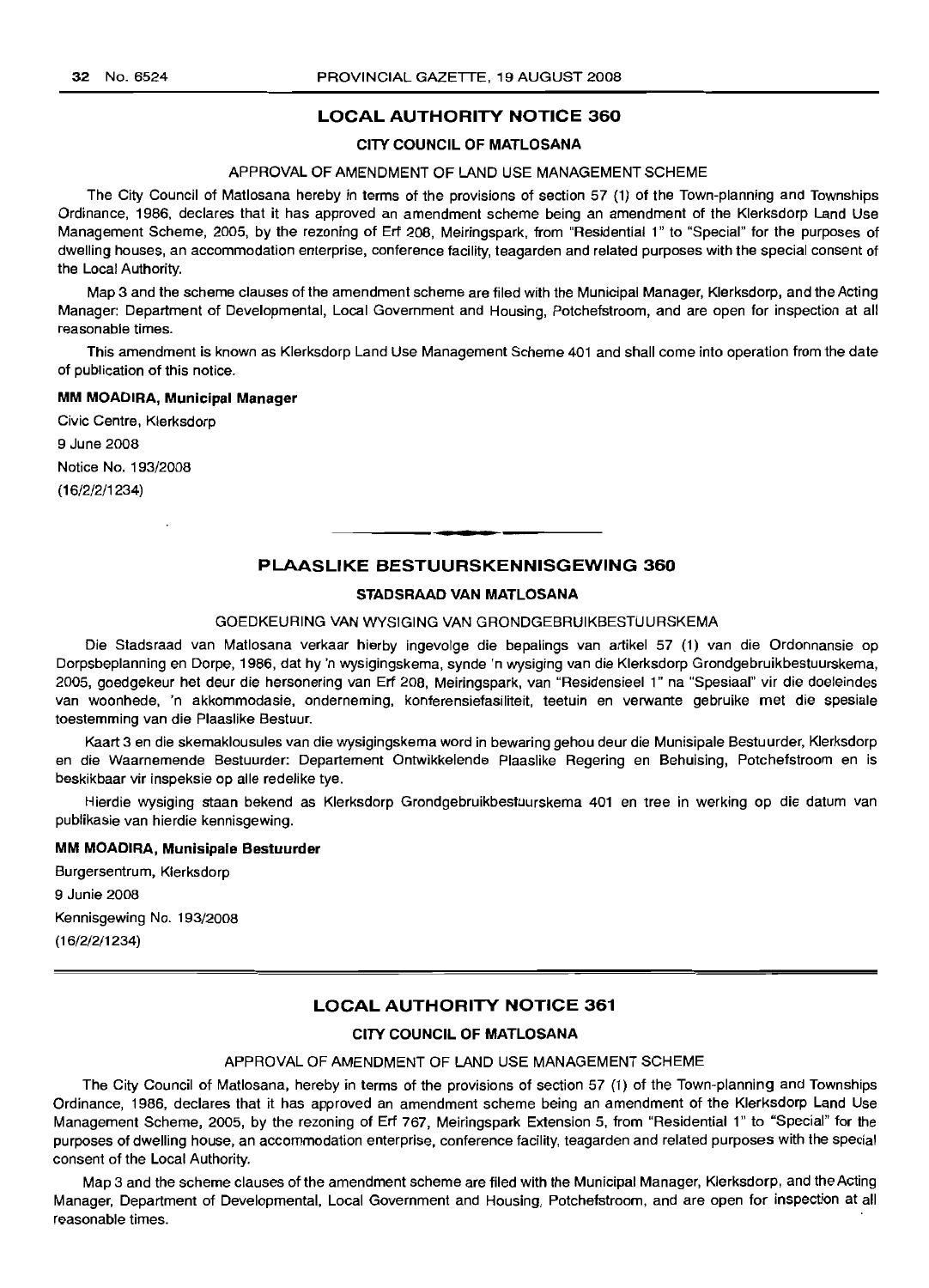This amendment is known as Klerksdorp Land Use Management Scheme 405 and shall come into operation from the date of publication of this notice.

#### **MM MOADIRA, Municipal Manager**

Civic Centre, Klerksdorp 9 June 2008 (16/2/2/1238) Notice No. 202/2008

## **PLAASLIKE BESTUURSKENNISGEWING 361**

#### **STADSRAAD VAN MATLOSANA**

#### GOEDKEURING VAN WYSIGING VAN GRONDGEBRUIKBESTUURSKEMA

Die Stadsraad van Matlosana verkaar hierby ingevolge die bepalings van artikel 57 (1) van die Ordonnansie op Dorpsbeplanning en Dorpe, 1986, dat hy 'n wysigingskema, synde 'n wysiging van die Klerksdorp Grondgebruikbestuurskema, 2005, goedgekeur het deur die hersonering van Erf 767, Meiringspark Uitbreiding 5, van "Residensieel 1" na "Spesiaal" vir die doeleindes van 'n woonheid, 'n akkommodasie onderneming, konferensie fasiliteit, teetuin en verwante gebruike met die spesiale toestemming van die Plaaslike Bestuur.

Kaart 3 en die skemaklousules van die wysigingskema word in bewaring gehou deur die Munisipale Bestuurder, Klerksdorp en die Waarnemende Bestuurder, Departement Ontwikkelende Plaaslike Regering en Behuising, Potchefstroom, en is beskikbaar vir lnspeksie op aile redelike tye.

Hierdie wysiging staan bekend as Klerksdorp Grondgebruikbestuurskema 405 en tree in werking op die datum van publikasie van hierdie kennisgewing.

#### **MM MOADIRA, Munisipale Bestuurder**

Burgersentrum, Klerksdorp 9 Junie 2008 (16/2/2/1238) Kennisgewing No. 202/2008

## **LOCAL AUTHORITY NOTICE 362**

## **CITY COUNCIL OF MATLOSANA**

## APPROVAL OF AMENDMENT OF LAND USE MANAGEMENT SCHEME

The City Council of Matlosana, hereby in terms of the provisions of section 57 (1) of the Town-planning and Townships Ordinance, 1986, declares that it has approved an amendment scheme being an amendment of the Klerksdorp Land Use Management Scheme, 2005, by the rezoning of Erf 298, Meiringspark, from "Residential 1" to "Business 2" for purposes of shops and offices.

Map 3 and the scheme clauses of the amendment scheme are filed with the Municipal Manager, Klerksdorp, and the Acting Manager, Department of Developmental, Local Government and Housing, Potchefstroom, and are open for inspection at all reasonable times.

This amendment is known as Klerksdorp Land Use Management Scheme 408 and shall come into operation from the date of publication of this notice.

#### **MM MOADIRA, Munic:ipal Manager**

Civic Centre, Klerksdorp 9 June 2008  $(16/2/2/1241)$ Notice No. 197/2008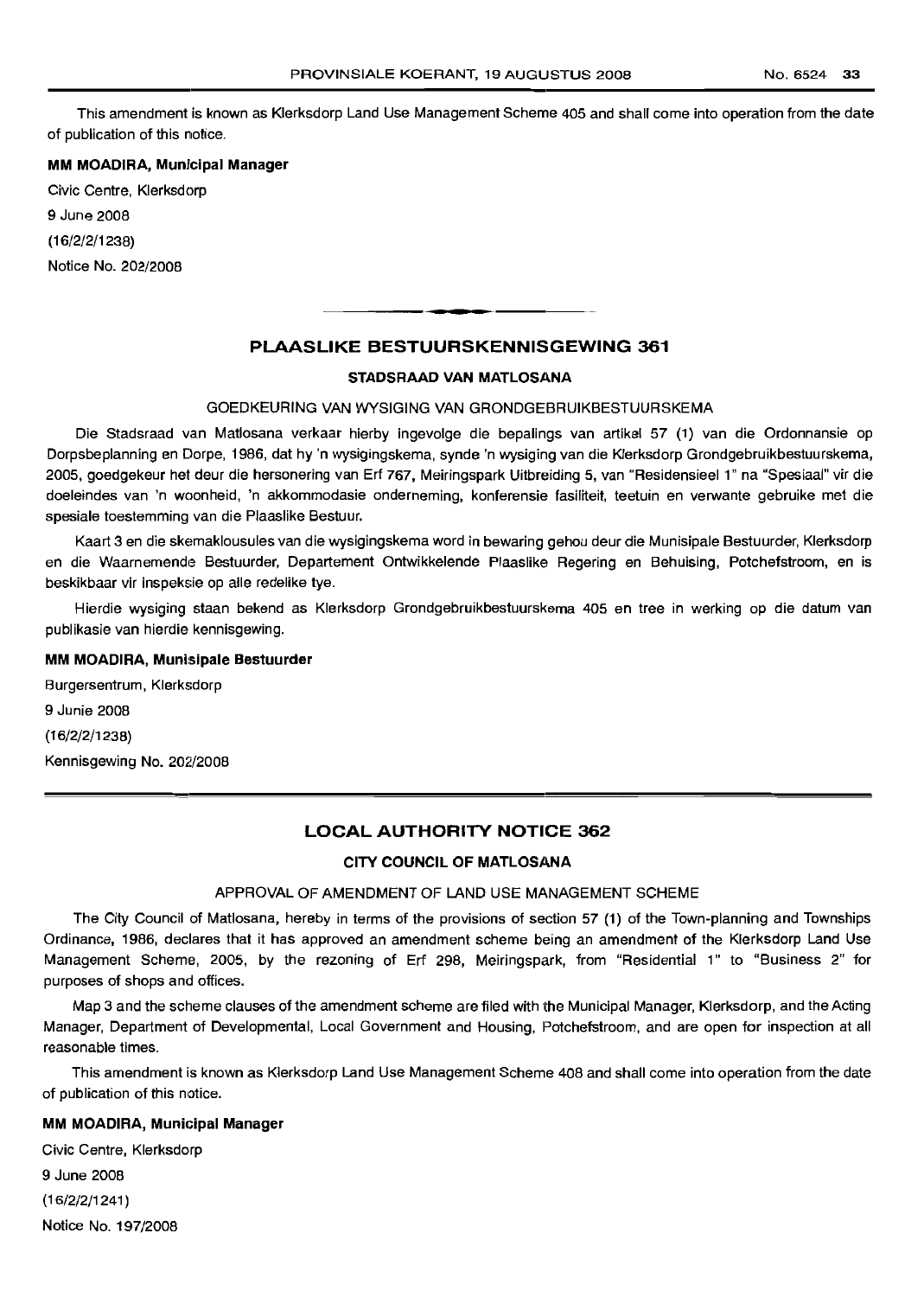## **PLAASLIKE BESTUURSKENNISGEWING 362**

## **STADSRAAD VAN MATLOSANA**

## GOEDKEURING VAN WYSIGING VAN GRONDGEBRUIKBESTUURSKEMA

Die Stadsraad van Matlosana verkaar hierby ingevolge die bepalings van artikel 57 (1) van die Ordonnansie op Dorpsbeplanning en Dorpe, 1986, dat hy 'n wysigingskema, synde 'n wysiging van die Klerksdorp Grondgebruikbestuurskema, 2005, goedgekeur het deur die hersonering van Erf 298, Meiringspark, van "Residensieel 1" na "Besigheid 2" vir doeleindes van winkels en kantore.

Kaart 3 en die skemaklousules van die wysigingskema word in bewaring gehou deur die Munisipale Bestuurder, Klerksdorp en die Waarnemende Bestuurder, Departement Ontwikkelende Plaaslike Regering en Behuising, Potchefstroom, en is beskikbaar vir inspeksie op aile redelike tye.

Hierdie wysiging staan bekend as Klerksdorp Grondgebruikbestuurskema 408 en tree in werking op die datum van publikasie van hierdie kennisgewing.

#### **MM MOADIRA, Munisipale Bestuurder**

Burgersentrum, Klerksdorp 9 Junie 2008 (16/2/2/1241) Kennisgewing No. 197/2008

## **LOCAL AUTHORITY NOTICE 363**

## **CITY COUNCIL OF MATLOSANA**

## APPROVAL OF AMENDMENT OF LAND USE MANAGEMENT SCHEME

The City Council of Matlosana, hereby in terms of the provisions of section 57 (1) of the Town-planning and Townships Ordinance, 1986, declares that it has approved an amendment scheme being an amendment of the Klerksdorp Land Use Management Scheme, 2005, by the rezoning of Portion 1 of Erf 228, Meiringspark, from "Residential 1" to "Residential 2" with a density of eight (8) dwelling units.

Map 3 and the scheme clauses of the amendment scheme are filed with the Municipal Manager, Klerksdorp, and the Acting Manager, Department of Developmental, Local Government and Housing, Potchefstroom, and are open for inspection at all reasonable times.

This amendment is known as Klerksdorp Land Use Management Scheme 409 and shall come into operation from the date of publication of this notice.

#### **MM MOADIRA, Municipal Manager**

Civic Centre, Klerksdorp 9 June 2008 (16/2/2/1242) Notice No. 198/2008

#### **PLAASLIKE BESTUURSKENNISGEWING 363**

.**-.**

#### **STADSRAAD VAN MATLOSANA**

#### GOEDKEURING VAN WYSIGING VAN GRONDGEBRUIKBESTUURSKEMA

Die Stadsraad van Matlosana verkaar hierby ingevolge die bepalings van artikel 57 (1) van die Ordonnansie op Dorpsbeplanning en Dorpe, 1986, dat hy 'n wysigingskema, synde 'n wysiging van die Klerksdorp Grondgebruikbestuurskema, 2005, goedgekeur het deur die hersonering van Gedeelte 1 van Erf 228, Meiringspark, van "Residensieel 1" na "Residensieel 2" met 'n digtheid van agt (8) wooneenhede.

Kaart 3 en die skemaklousules van die wysigingskema word in bewaring gehou deur die Munisipale Bestuurder, Klerksdorp en die Waarnemende Bestuurder, Departement Ontwikkelende Plaaslike Regering en Behuising, Potchefstroom, en is beskikbaar vir inspeksie op aile redelike tye.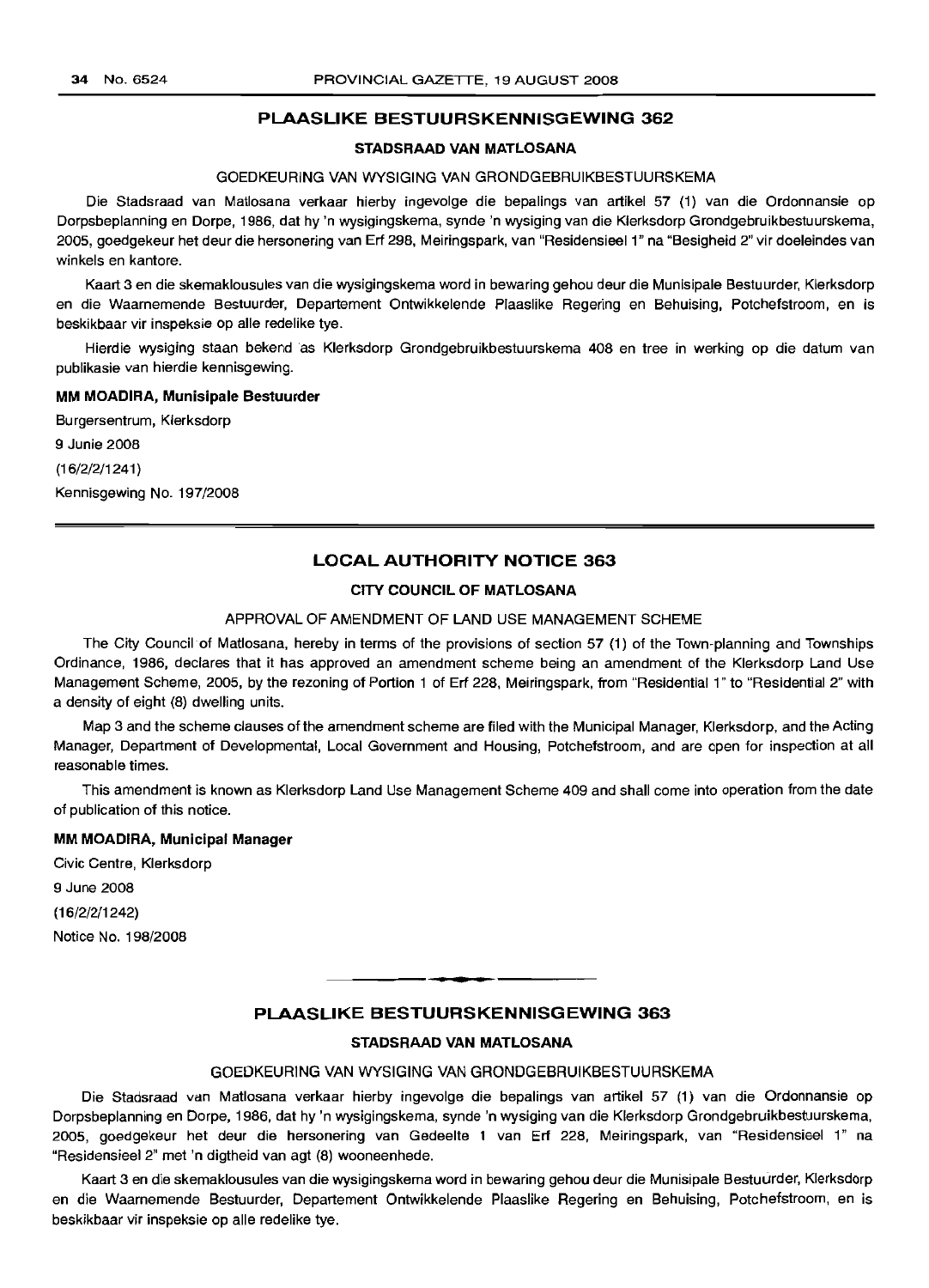Hierdie wysiging staan bekend as Klerksdorp Grondgebruikbestuurskema 409 en tree in werking op die datum van publikasie van hierdie kennisgewing.

#### MM MOADIRA, Munisipale Bestuurder

Burgersentrum, Klerksdorp 9 Junie 2008 (16/2/2/1242) Kennisgewing No. 198/2008

## LOCAL AUTHORITY NOTICE 364

## CITY COUNCIL OF MATLOSANA

#### APPROVAL OF AMENDMENT OF LAND USE MANAGEMENT SCHEME

The City Council of Matlosana, hereby in terms of the provisions of section 57 (1) of the Town-planning and Townships Ordinance, 1986, declares that it has approved an amendment scheme being an amendment of the Klerksdorp Land Use Management Scheme, 2005, by the rezoning of Portions 1 to 4 of Portion 194, of the Farm Hartbeestfontein 2971P from "Residential 1" to "Business 1" for light workshop purposes.

Map 3 and the scheme clauses of the amendment scheme are filed with the Municipal Manager, Klerksdorp, and the Acting Manager, Department of Developmental, Local Government and Housing, Potchefstroom, and are open for inspection at all reasonable times.

This amendment is known as Klerksdorp Land Use Management Scheme 410 and shall come into operation from the date of publication of this notice.

#### MM MOADIRA, Municipal Manager

Civic Centre, Klerksdorp 9 June 2008 (16/2/2/1243) Notice No. 199/2008

## **-** PLAASLIKE BESTUURSKENNISGEWING <sup>364</sup>

#### STADSRAAD VAN MATLOSANA

#### GOEDKEURING VAN WYSIGING VAN GRONDGEBRUIKBESTUURSKEMA

Die Stadsraad van Matlosana verkaar hierby ingevolge die bepalings van artikel 57 (1) van die Ordonnansie op Dorpsbeplanning en Dorpe, 1986, dat hy 'n wysigingskema, synde 'n wysiging van die Klerksdorp Grondgebruikbestuurskema, 2005, goedgekeur het deur die hersonering van Gedeeltes 1 tot 4 van Gedeelte 194 van die Plaas Hartbeestfontein 2971P van "Residensieel 1" na "Besigheid 1" vir 'n Iigte werkswinkel doeleindes.

Kaart 3 en die skernaklousules van die wysigingskema word in bewaring gehou deur die Munisipale Bestuurder, Klerksdorp en die Waarnemende Bestuurder, Departement Ontwikkelende Plaaslike Regering en Behuising, Potchefstroom, en is beskikbaar vir inspeksie op aile redelike tye.

Hierdie wysiging staan bekend as Klerksdorp Grondgebruikbestuurskema 410 en tree in werking op die datum van publikasie van hierdie kennisgewing.

#### MM MOADIRA, Munisipale Bestuurder

Burgersentrum, Klerksdorp 9 Junie 2008 (16/2/2/1243) Kennisgewing No. 199/2008

## LOCAL AUTHORITY NOTICE 365

## CITY COUNCIL OF MATLOSANA

#### APPROVAL OF AMENDMENT OF LAND USE MANAGEMENT SCHEME

The City Council of Matlosana, hereby in terms of the provisions of section 57 (1) of the Town-planning and Townships Ordinance, 1986, declares that it has approved an amendment scheme being an amendment of the Klerksdorp Land Use Management Scheme, 2005, by the rezoning of Erf 346, Roosheuwel Extension 2, from "Residential 1" to "Residential 2" with a density of five (5) dwelling units.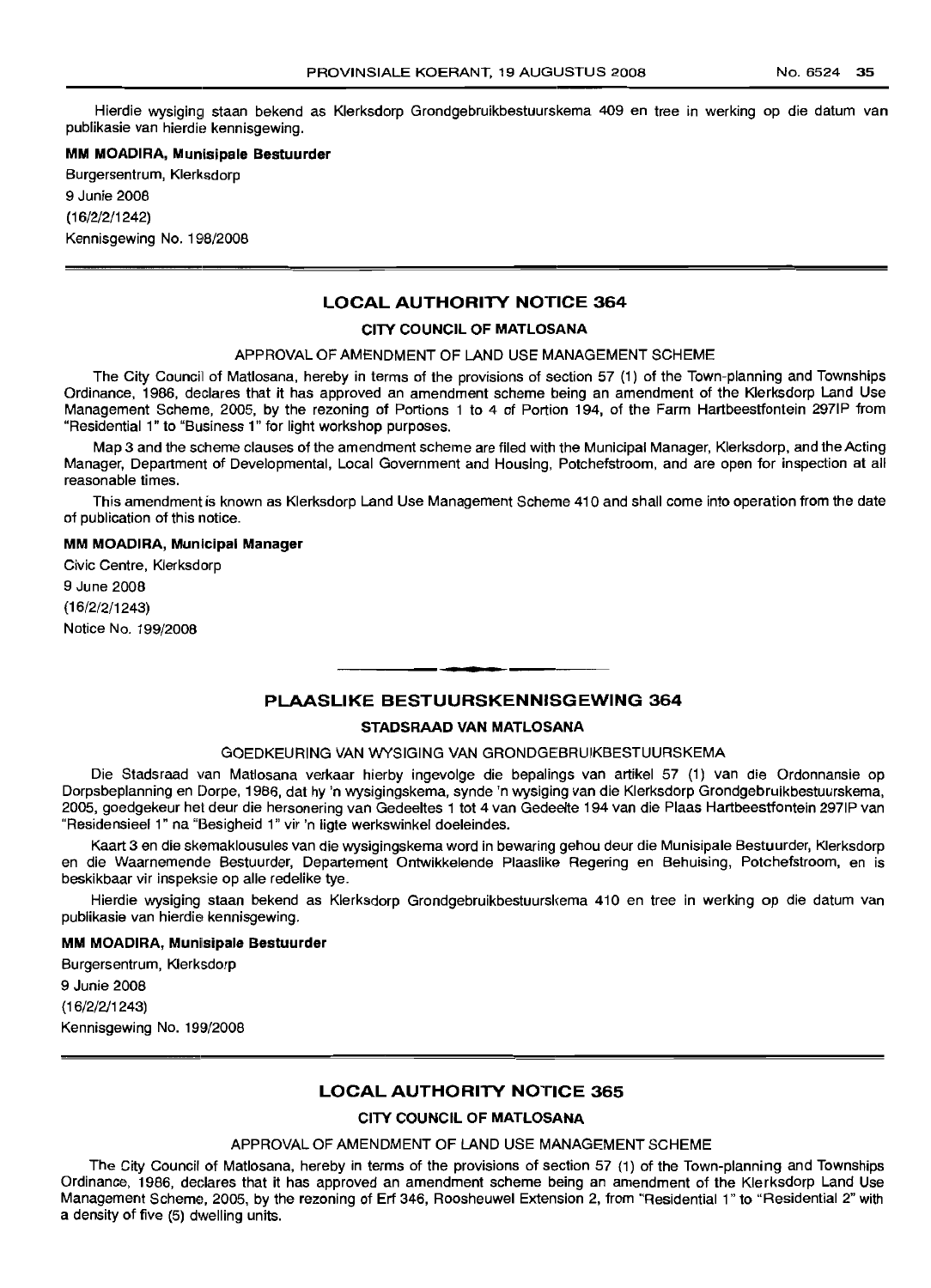Map 3 and the scheme clauses of the amendment scheme are filed with the Municipal Manager, Klerksdorp, and the Acting Manager, Department of Development, Local Government and Housing, Potchefstroom, and are open for inspection at all reasonable times.

This amendment is known as Klerksdorp Land Use Management Scheme 411 and shall come into operation from the date of publication of this notice.

## **MM MOADIRA, Municipal Manager**

Civic Centre, Klerksdorp 9 June 2008 (16/2/2/1244) Notice No. 200/2008

## **PLAASLIKE BESTUURSKENNISGEWING 365**

.**-.**

## **STADSRAAD VAN MATLOSANA**

## GOEDKEURING VAN WYSIGING VAN GRONDGEBRUIKBESTUURSKEMA

Die Stadsraad van Matlosana verklaar hierby ingevolge die bepalings van artikel 57 (1) van die Ordonnansie op Dorpsbeplanning en Dorpe, 1986, dat hy 'n wysigingskema, synde 'n wysiging van die Klerksdorp Grondgebruikbestuurskema, 2005, goedgekeur het deur die hersonering van Erf 346, Roosheuwel Uitbreiding 2, van "Residensieel 1" na "Residensieel 2" met 'n digtheid van vyf (5) woonhede.

Kaart 3 en die skemaklousules van die wysigingskema word in bewaring gehou deur die Munisipale Bestuurder, Klerksdorp en die Waarnemende Bestuurder, Departement Ontwikkelende Plaaslike Regering en Behuising, Potchefstroom, en is beskikbaar vir inspeksie op aile redelike tye.

Hierdie wysiging staan bekend as Klerksdorp Grondgebruikbestuurskema 411 en tree in werking op die datum van publikasie van hierdie kennisgewing.

#### **MM MOADIRA, Munisipale Bestuurder**

Burgersentrum, Klerksdorp

9 Junie 2008

(16/2/2/1244)

Kennisgewing No. 200/2008

#### **LOCAL AUTHORITY NOTICE 366**

## **STADSRAAD VAN MATLOSANA**

#### **APPROVAL OF AMENDMENT OF LAND USE MANAGEMENT SCHEME**

The City Council of Matlosana hereby in tems of the provisions of section 57 (1) of the Town-planning and Townships Ordinance, 1986, declares that it has approved an amendment scheme being as amendment of the Klerksdorp Land Use Management Scheme, 2005, by the rezoning of the Remainder of Erf 1525, Klerksdorp Extension 5, from "Residential 1" to "Residential 2", with a denity of three (3) dwelling units.

Map 3 and the scheme clauses of the amendment scheme are filed with the Municipal Manager, Klerksdorp, and the Acting Manager: Department of Development, Local Government and Housing, Potcheftroom, and are open for inspection at all reasonable times.

This amendment is known as Klerksdorp Land Use Management Scheme 412, and shall come into operation from the date of publication of this notice.

## **M. M. MOADIRA, Municipal Manager**

Civic Centre, Klerksdorp Notice No. 201/2008 (16/2/2/1245) 9 June 2008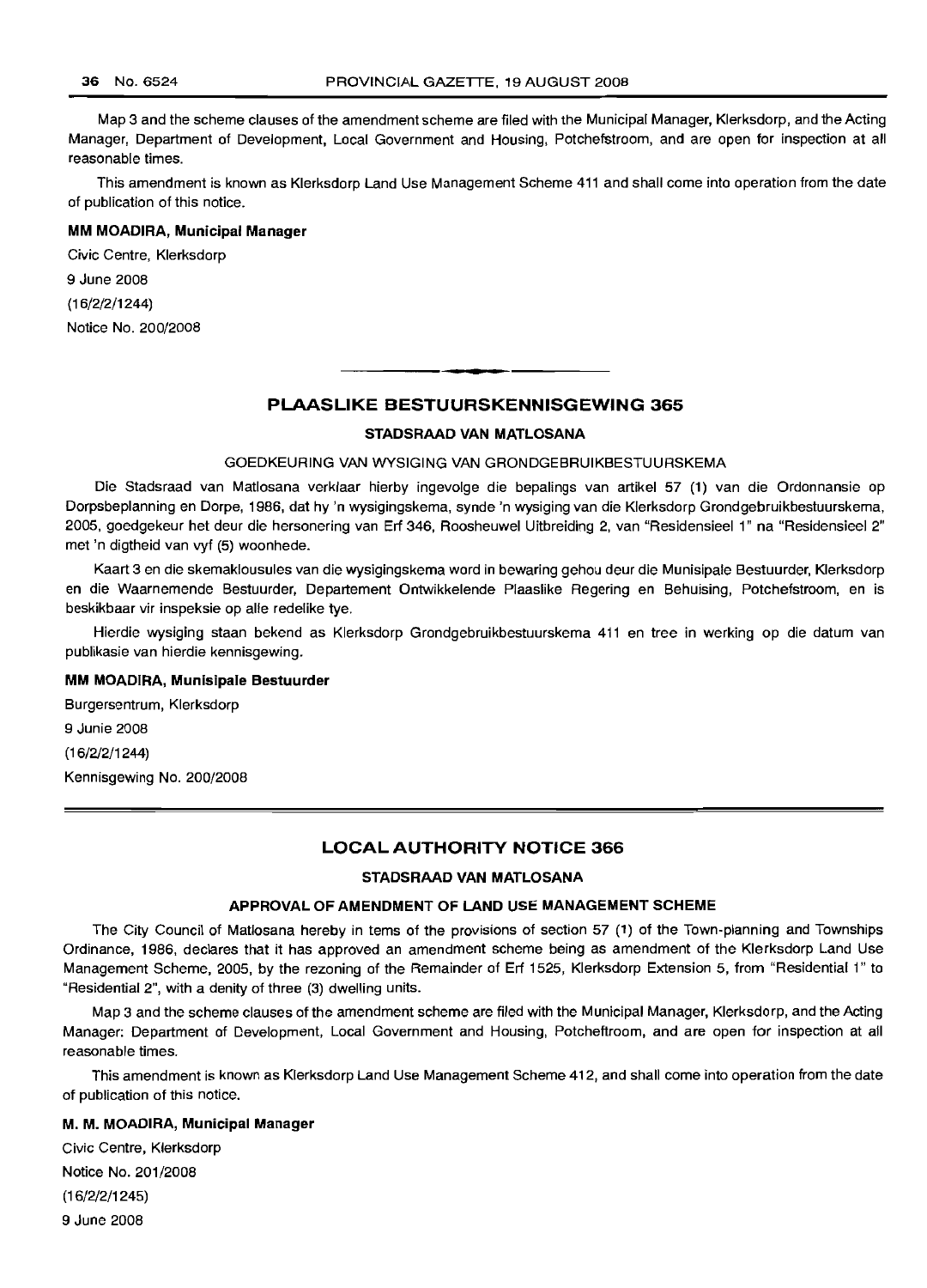## PLAASLIKE BESTUURSKENNISGEWING 366

## STADSRAAD VAN MATLOSANA

## GOEDKEURING VAN WYSIGING VAN GRONDGEBRUIKBESTUURSKEMA

Die Stadsraad van Matlosana verklaar hierby ingevolge die bepalings van artikel 57 (1) van die Ordonnansie op Dorpsbeplanning en Dorpe, 1986, dat hy 'n wysigingskema, synde 'n wysiging van die Klerksdorp Grondgebuikdbestuurskema, 2005, goedgekeur het deur die hersonering van die Restant van Erf 1525, Klerksdorp Uitbreiding 5, van "Residensieel 1" na "Residensieel 2", met 'n digtheid van drie (3) woonhede.

Kaart 3 en die skemaklousules van die wysigingskema word in bewaring gehou deur die Munisipale Bestuurder, Klerksdorp, en die Waarnemende Bestuurder: Departement Ontwikkelende Plaaslike Regering en Behuising, Potchefstroom, en is beskikbaar vir inspeksie op aile redelike tye.

Hierdie wysiging staan bekend as Klerksdorp Grondgebruikbestuurskema 412, en tree in werking op die datum van publikasie van hierdie kennisgewing.

## M. M. MOADIRA, Munisipale Bestuurder

Burgersentrum, Klerksdorp Kennisgewing No. 201/2008 (16/2/2/1245) 9 Junie 2008

## LOCAL AUTHORITY NOTICE 367

## CITY COUNCIL OF MATLOSANA

## APPROVAL OF AMENDMENT OF LAND USE MANAGEMENT SCHEME

The City Council of Matlosana, hereby in terms of the provisions of section 57 (1) of the Town-planning and Townships Ordinance, 1986, declares that it has approved an amendment scheme being an amendment of the Klerksdorp Land Use Management Scheme, 2005, by the rezoning of Erf 256, Adamayview, from "Residential 1" to "Special" for purposes of an accommodation enterprise/guesthouse, conference facility, dwelling units and related purposes with the special consent of the local authority.

Map 3 and the scheme clauses of the amendment scheme are filed with the Municipal Manager, Klerksdorp, and the Acting Manager, Department of Development, Local Government and Housing, Potchefstroom, and are open for inspection at all reasonable times.

This amendment is known as Klerksdorp Land Use Management Scheme 413 and shall come into operation from the date of publication of this notice.

#### MM MOADIRA, Municipal Manager

Civic Centre, Klerksdorp 17 June 2008 (16/2/2/1246) Notice No. 213/2008

## PLAASLIKE BESTUURSKENNISGEWING 367

**- .**

## STADSRAAD VAN MATLOSANA

## GOEDKEURING VAN WYSIGING VAN GRONDGEBRUIKBESTUURSKEMA

Die Stadsraad van Matlosana verkaar hierby ingevolge die bepalings van artikel 57 (1) van die Ordonnansie op Dorpsbeplanning en Dorpe, 1986, dat hy 'n wysigingskema, synde 'n wysiging van die Klerksdorp Grondgebruikbestuurskema, 2005, goedgekeur het deur die hersonering van Erf 256, Adamayview, van "Residensieel 1" na "Spesiaal" vir doeleindes van 'n akkommodasie onderneming/gastehuis, konferensie fasiliteit, wooneenhede en verwante gebruike met die spesiale toestemming van die Plaaslike Raad.